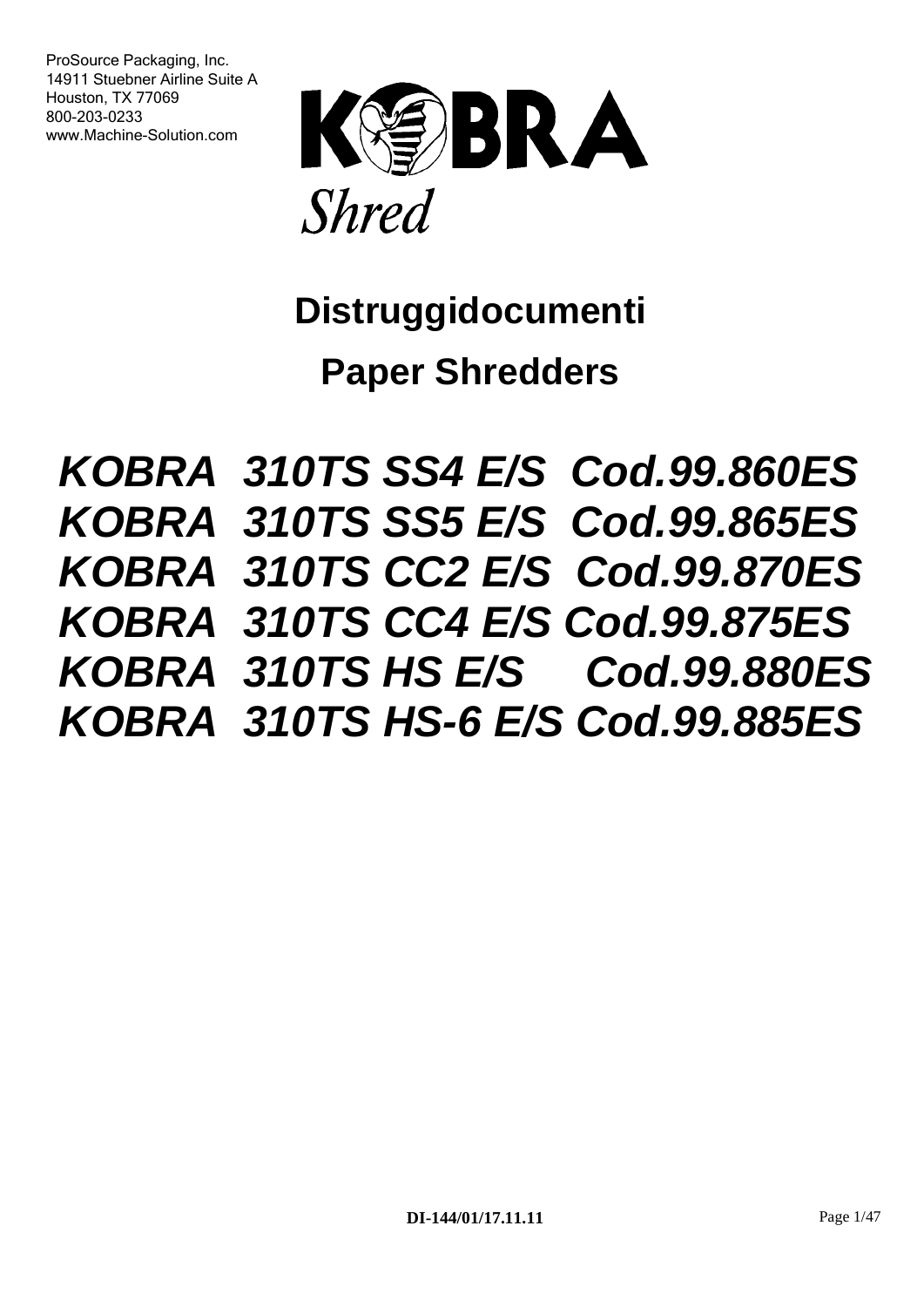|             | <b>MODEL: KOBRA 310TS</b><br>SS4 E/S |                                             | <b>ARTICLE NUMBER: COMMON PARTS 58.432 E/S</b> |                            |
|-------------|--------------------------------------|---------------------------------------------|------------------------------------------------|----------------------------|
|             |                                      | REF. DRAW: 01-02-03-06-07-08                |                                                |                            |
| POS.        | <b>CODICE</b>                        | <b>DESCRIZIONE</b>                          | <b>DESIGNATION</b>                             | <b>QUANTITA'</b>           |
| <b>ITEM</b> | <b>PART</b>                          |                                             |                                                | <b>QUANTITY</b>            |
|             | <b>NUMBER</b>                        |                                             |                                                |                            |
| 001         | 01.834                               | <b>MOBILE</b>                               | <b>CABINET</b>                                 | 1                          |
| 002         | 51.050                               | <b>GUIDA</b>                                | <b>GUIDE</b>                                   | $\overline{c}$             |
| 003         | 01.061                               | <b>TELAIO PORTASACCO</b>                    | <b>BAG FRAME</b>                               | $\mathcal I$               |
| 004         | 28.032                               | PORTASACCO                                  | <b>BAG HOLDER</b>                              | $\mathbf{1}$               |
| 005         | 51.300                               | SACCHETTO CD/DVD                            | CD/DVD BAG                                     | $\mathbf{1}$               |
| 006         | 51.056                               | <b>PIASTRINA</b>                            | <b>HINGE PLATE</b>                             | $\overline{c}$             |
| 007         | 51.057                               | <b>CERNIERA</b>                             | <b>HINGE</b>                                   | $\overline{c}$             |
| 008         | 53.994                               | VITE 3,5x16                                 | <b>SCREW 3,5x16</b>                            | $\overline{\mathcal{A}}$   |
| 010         | 51.238                               | <b>CRICCHETTO</b>                           | <b>LOCK</b>                                    | $\pmb{\mathcal{1}}$        |
| 011         | 53.305                               | VITE 2,5x12                                 | <b>SCREW 2,5x12</b>                            | $\overline{c}$             |
| 012         | 51.237                               | <b>MANIGLIA</b>                             | <b>HANDLE</b>                                  | $\overline{1}$             |
| 013         | 51.038                               | <b>MAGNETE</b>                              | <b>MAGNET</b>                                  | $\overline{1}$             |
| 014         | 53.993                               | VITE 3,9x9,5                                | SCREW 3,9x9,5                                  | $\overline{\mathbf{1}}$    |
| 015         | 53.396                               | VITE M4x25                                  | <b>SCREW M4x25</b>                             | $\overline{c}$             |
| 016         | 51.062                               | SACCHETTO                                   | BAG                                            | $\mathcal I$               |
| 017         | 32.013                               | <b>RUOTE</b>                                | <b>CASTER</b>                                  | $\overline{4}$             |
| 018         | 53.359                               | <b>VITE 4x16</b>                            | SCREW 4x16                                     | 24                         |
| 019         | 02.160                               | <b>COPERCHIO</b>                            | <b>PLASTIC COVER</b>                           | $\mathcal I$               |
| 020         | 02.170                               | <b>PANNELLO</b>                             | <b>PANEL</b>                                   | 1                          |
| 022         | 23.036                               | <b>INTERRUTTORE</b>                         | ON / OFF SWITCH                                | 1                          |
| 023         | 02.055                               | <i>DIFFUSORE LUMINOSO</i>                   | <b>LIGHT OPTICAL INDICATOR</b>                 | $\overline{1}$             |
| 024         | 37.309                               | ETICHETTA ENERGY SMART                      | <b>ENERGY SMART LABEL</b>                      | $\overline{1}$             |
| 025         | 27.008                               | <b>PORTADIODI</b>                           | <b>SENSOR HOLDER</b>                           | $\frac{3}{2}$              |
| 026<br>027  | 27.071<br>27.072                     | DIODO EMETTITORE<br><b>DIODO RICEVITORE</b> | <b>EMITTER DIODE</b><br><b>RECEIVER DIODE</b>  |                            |
| 028         | 24.235                               | <b>LED BLU</b>                              | <b>LED LIGHT</b>                               | $\overline{a}$             |
| 029         | 51.037                               | <b>MOLLETTA</b>                             | <b>SPRING</b>                                  | 6                          |
| 030         | 25.015                               | <b>MICROINTERRUTTORE</b>                    | <b>MICROSWITCH</b>                             | $\overline{1}$             |
| 031         | 24.233                               | CABLAGGIO SACCO PIENO                       | <b>BAG FULL HARDNESS</b>                       | $\overline{\mathbf{1}}$    |
| 032         | 24.211                               | <b>SENSORE MAGNETICO</b>                    | <b>MAGNETIC SENSOR</b>                         | $\boldsymbol{\mathcal{L}}$ |
| 033         | 53.603                               | PRESSACAVO                                  | <b>BUSHING</b>                                 | $\mathbf 1$                |
| 034         | 53.349                               | <b>VITE 4x16</b>                            | SCREW 4x16                                     | 8                          |
| 035         | 24.268                               | CABLAGGIO SCHEDA                            | PC BOARD HARDNESS                              | 1                          |
|             |                                      | <b>PULSANTIERA</b>                          |                                                |                            |
| 037         | 27.118                               | <b>PULSANTIERA</b>                          | <b>SWITCH PANEL</b>                            | 1                          |
| 038         | 53.348                               | VITE 2,5x6                                  | SCREW 2,5x6                                    | $\overline{7}$             |
| 047         | 01.700                               | <b>VASCHETTA</b>                            | <b>BOTTOM COVER</b>                            | 1                          |
| 051         | 04.297                               | <b>RULLO</b>                                | <b>KNIFE</b>                                   | $\overline{c}$             |
| 053         | 08.058                               | <b>DISTANZIALE</b>                          | <b>ROD</b>                                     | $\overline{c}$             |
| 054         | 16.118                               | PARATIA                                     | <b>PLATE</b>                                   | 1                          |
| 055         | 08.060                               | PERNO PARATIA                               | <b>FLAP HOLDER</b>                             | 1                          |
| 056         | 16.220                               | PARATIA SACCO PIENO                         | <b>BAG FULL FLAP</b>                           | 1                          |
| 057         | 08.070                               | PARATIA                                     | <b>PLATE</b>                                   | 1                          |
| 058         | 14.202                               | <b>PIASTRA DX</b>                           | <b>RIGHT PLATE</b>                             | 1                          |
| 059         | 14.203                               | <b>PIASTRA SX</b>                           | <b>LEFT PLATE</b>                              | 1                          |
| 060         | 18.010                               | <b>PORTACUSCINETTO</b>                      | <b>BEARING HOLDER</b>                          | $\overline{c}$             |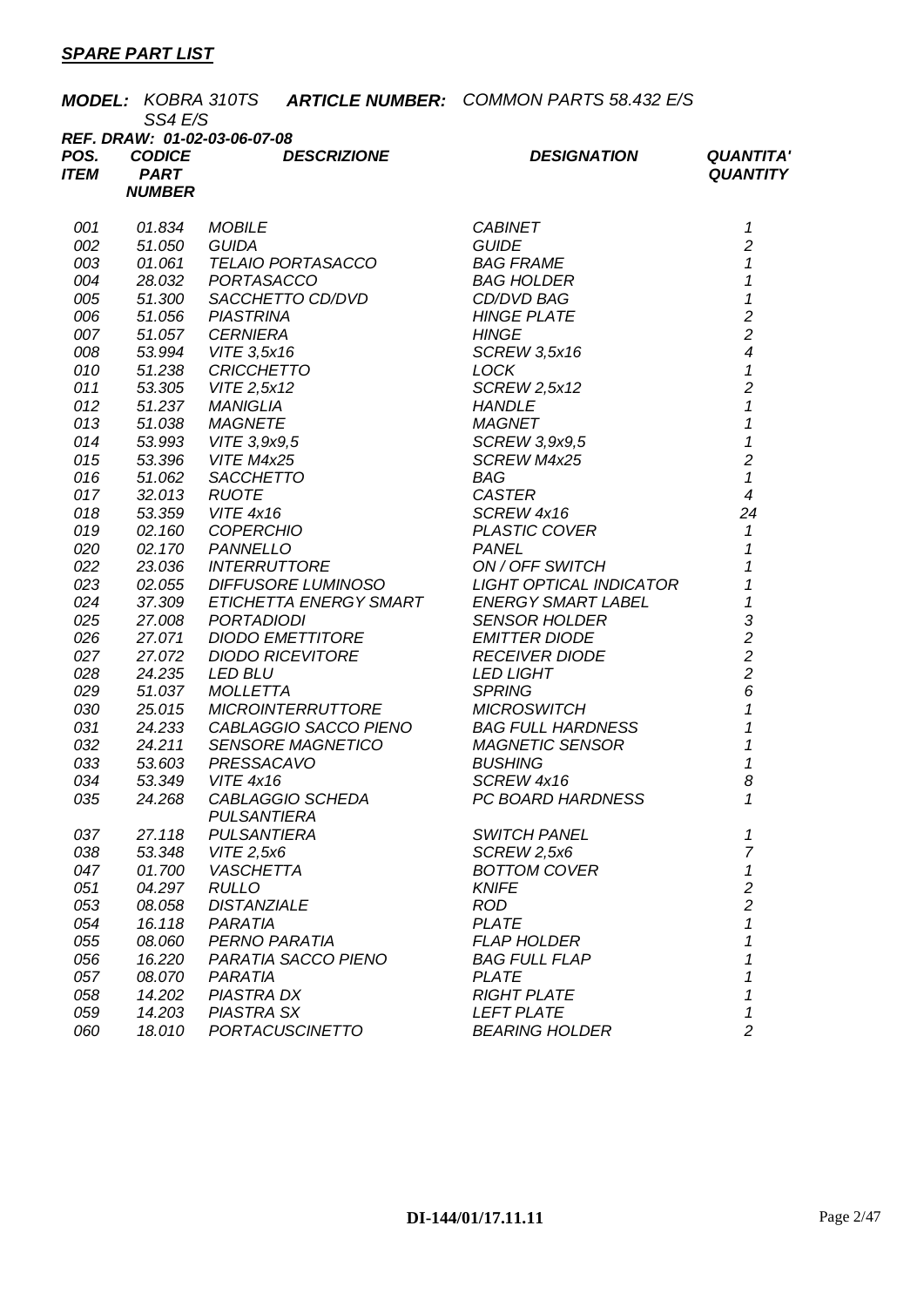|             |               | <b>MODEL: KOBRA 310TS ARTICLE NUMBER: COMMON PARTS 58.432 E/S</b> |                                                                                                                                                                                                                                                      |                              |                                                                                                                                                                                                                                                                                                                                                                                                                                                                                |                            |  |
|-------------|---------------|-------------------------------------------------------------------|------------------------------------------------------------------------------------------------------------------------------------------------------------------------------------------------------------------------------------------------------|------------------------------|--------------------------------------------------------------------------------------------------------------------------------------------------------------------------------------------------------------------------------------------------------------------------------------------------------------------------------------------------------------------------------------------------------------------------------------------------------------------------------|----------------------------|--|
|             | SS4 E/S       |                                                                   |                                                                                                                                                                                                                                                      |                              |                                                                                                                                                                                                                                                                                                                                                                                                                                                                                |                            |  |
|             |               | REF. DRAW: : 01-02-03-06-07-08                                    |                                                                                                                                                                                                                                                      |                              |                                                                                                                                                                                                                                                                                                                                                                                                                                                                                |                            |  |
| POS.        | <b>CODICE</b> |                                                                   | <b>DESCRIZIONE</b>                                                                                                                                                                                                                                   |                              | <b>DESIGNATION</b>                                                                                                                                                                                                                                                                                                                                                                                                                                                             | <b>QUANTITA'</b>           |  |
| <b>ITEM</b> | <b>PART</b>   |                                                                   |                                                                                                                                                                                                                                                      |                              |                                                                                                                                                                                                                                                                                                                                                                                                                                                                                | <b>QUANTITY</b>            |  |
|             | <b>NUMBER</b> |                                                                   |                                                                                                                                                                                                                                                      |                              |                                                                                                                                                                                                                                                                                                                                                                                                                                                                                |                            |  |
| 061         |               |                                                                   | 19.014 CUSCINETTO<br>10.029 INGRANAGGIO<br>53.415 LINGUETTA 5x5x16<br>14.023 DISTANZIALE<br>11.012 CORONA Z22<br>12.009 PIGNONE z9<br>13.031 CATENA 37 PASSI<br>10.083 INGRANAGGIO<br>04.273 RULLO<br>19.027 BOCCOLA<br>14.056 PIASTRA<br>13.032 ANT |                              | <i>BEARING<br/>GEAR<br/>KEY 5x5x16<br/>ROD<br/>CHAIN WELL<br/>CHAIN WELL<br/>CHAIN<br/>GEAR<br/>KNIFE<br/>BUSHING<br/>BLUSHING<br/>PLATE</i>                                                                                                                                                                                                                                                                                                                                   | 4                          |  |
| 063         |               |                                                                   |                                                                                                                                                                                                                                                      |                              |                                                                                                                                                                                                                                                                                                                                                                                                                                                                                | $\mathcal I$               |  |
| 064         |               |                                                                   |                                                                                                                                                                                                                                                      |                              |                                                                                                                                                                                                                                                                                                                                                                                                                                                                                | $\overline{4}$             |  |
| 065         |               |                                                                   |                                                                                                                                                                                                                                                      |                              |                                                                                                                                                                                                                                                                                                                                                                                                                                                                                | 16                         |  |
| 066         |               |                                                                   |                                                                                                                                                                                                                                                      |                              |                                                                                                                                                                                                                                                                                                                                                                                                                                                                                | $\sqrt{2}$                 |  |
| 067         |               |                                                                   |                                                                                                                                                                                                                                                      |                              |                                                                                                                                                                                                                                                                                                                                                                                                                                                                                | $\overline{c}$             |  |
| 069         |               |                                                                   |                                                                                                                                                                                                                                                      |                              |                                                                                                                                                                                                                                                                                                                                                                                                                                                                                | $\boldsymbol{\mathcal{L}}$ |  |
| 071         |               |                                                                   |                                                                                                                                                                                                                                                      |                              |                                                                                                                                                                                                                                                                                                                                                                                                                                                                                | $\overline{c}$             |  |
| 072         |               |                                                                   |                                                                                                                                                                                                                                                      |                              |                                                                                                                                                                                                                                                                                                                                                                                                                                                                                | $\mathbf{1}$               |  |
| 073         |               |                                                                   |                                                                                                                                                                                                                                                      |                              |                                                                                                                                                                                                                                                                                                                                                                                                                                                                                | $\overline{\mathcal{A}}$   |  |
| 074         |               |                                                                   |                                                                                                                                                                                                                                                      | <b>PLATE</b>                 |                                                                                                                                                                                                                                                                                                                                                                                                                                                                                | $\mathbf{1}$               |  |
| 075         |               |                                                                   |                                                                                                                                                                                                                                                      |                              | <i>SHOCK ABSORBER</i><br>STRIDDED                                                                                                                                                                                                                                                                                                                                                                                                                                              | $\overline{c}$             |  |
| 076         |               |                                                                   |                                                                                                                                                                                                                                                      |                              |                                                                                                                                                                                                                                                                                                                                                                                                                                                                                | $\mathbf{1}$               |  |
| 077         |               |                                                                   |                                                                                                                                                                                                                                                      |                              |                                                                                                                                                                                                                                                                                                                                                                                                                                                                                | $\overline{1}$             |  |
| 078         |               |                                                                   |                                                                                                                                                                                                                                                      |                              |                                                                                                                                                                                                                                                                                                                                                                                                                                                                                | $\overline{1}$             |  |
| 079         |               |                                                                   |                                                                                                                                                                                                                                                      |                              |                                                                                                                                                                                                                                                                                                                                                                                                                                                                                |                            |  |
| 080         |               |                                                                   |                                                                                                                                                                                                                                                      |                              |                                                                                                                                                                                                                                                                                                                                                                                                                                                                                | $\frac{3}{4}$              |  |
| 081         |               |                                                                   |                                                                                                                                                                                                                                                      |                              |                                                                                                                                                                                                                                                                                                                                                                                                                                                                                | $\overline{2}$             |  |
| 082         | 53.335        | <b>VITE M5x20</b>                                                 |                                                                                                                                                                                                                                                      |                              | $\begin{array}{lll} & \begin{array}{l} \mathbb{L}\mathsf{r}\mathsf{r} \end{array} & \\ \begin{array}{l} \mathsf{SEEGER~DIA~12} \end{array} & \\ \begin{array}{l} \mathsf{SEEGER~DIA~15} \end{array} & \\ \begin{array}{l} \mathsf{SEEGER~DIA~10} \end{array} & \\ \begin{array}{l} \mathsf{SCREW~MSz20} \end{array} & \\ \begin{array}{l} \mathsf{OOTHED~WASHER~\hbox{M}^{\tau} \end{array} & \\ \begin{array}{l} \mathsf{EGGER~D1^{\Lambda}} \end{array} & \\ \begin{array}{$ | $\boldsymbol{g}$           |  |
| 083         | 53.143        |                                                                   | RONDELLA DENTELLATA M5                                                                                                                                                                                                                               |                              |                                                                                                                                                                                                                                                                                                                                                                                                                                                                                | 13                         |  |
| 084         | 53.204        | <b>SEEGER DIA 5</b>                                               |                                                                                                                                                                                                                                                      |                              |                                                                                                                                                                                                                                                                                                                                                                                                                                                                                | 2                          |  |
| 085         | 53.142        |                                                                   | RONDELLA DENTELLATA M4                                                                                                                                                                                                                               |                              |                                                                                                                                                                                                                                                                                                                                                                                                                                                                                | 18                         |  |
| 086         | 53.702        | DADO M4                                                           |                                                                                                                                                                                                                                                      |                              |                                                                                                                                                                                                                                                                                                                                                                                                                                                                                | 8                          |  |
| 087         | 53.331        | <b>VITE M4x10</b>                                                 |                                                                                                                                                                                                                                                      |                              | TOOTHED WASHER M4<br>EXAGON NUTM4<br>SCREW M4x10<br>WASHER M4                                                                                                                                                                                                                                                                                                                                                                                                                  | 12                         |  |
| 088         | 53.182        | RONDELLA M4                                                       |                                                                                                                                                                                                                                                      |                              |                                                                                                                                                                                                                                                                                                                                                                                                                                                                                | 6                          |  |
| 089         | 53.144        |                                                                   |                                                                                                                                                                                                                                                      |                              |                                                                                                                                                                                                                                                                                                                                                                                                                                                                                | $\overline{\mathcal{A}}$   |  |
| 090         | 53.704        |                                                                   | RONDELLA DENTELLATA M6<br>DADO M4                                                                                                                                                                                                                    |                              | TOOTHED WASHER M6<br>EXAGON NUTM6<br>STRIPPER                                                                                                                                                                                                                                                                                                                                                                                                                                  | $\overline{4}$             |  |
| 091         | 06.052        | <b>PETTINE</b>                                                    |                                                                                                                                                                                                                                                      |                              |                                                                                                                                                                                                                                                                                                                                                                                                                                                                                | $\overline{1}$             |  |
| 092         | 06.052        | <b>PETTINE</b>                                                    |                                                                                                                                                                                                                                                      | <b>STRIPPER</b>              |                                                                                                                                                                                                                                                                                                                                                                                                                                                                                | $\mathcal I$               |  |
| 101         | 13.005        |                                                                   | CATENA 47 PASSI                                                                                                                                                                                                                                      | <b>CHAIN</b>                 |                                                                                                                                                                                                                                                                                                                                                                                                                                                                                | 1                          |  |
| 125         | 25.045        |                                                                   | TASTO INTERRUTTORE                                                                                                                                                                                                                                   | <b>SWITCH COVER</b>          |                                                                                                                                                                                                                                                                                                                                                                                                                                                                                | $\mathcal I$               |  |
| 130         | 29.065        |                                                                   | SCATOLA CARTONE                                                                                                                                                                                                                                      | CARTON BOX                   |                                                                                                                                                                                                                                                                                                                                                                                                                                                                                | $\mathcal{I}$              |  |
| 131         | 30.030        |                                                                   | <b>FONDO POLISTIROLO</b>                                                                                                                                                                                                                             | STYROFOAM BOTTOM             |                                                                                                                                                                                                                                                                                                                                                                                                                                                                                | 1                          |  |
| 132         | 30.031        | <b>ANGOLARE</b>                                                   |                                                                                                                                                                                                                                                      | <b>CORNER</b>                |                                                                                                                                                                                                                                                                                                                                                                                                                                                                                | 4                          |  |
| 133         | 29.068        | <b>CARTONE</b>                                                    |                                                                                                                                                                                                                                                      | <b>CARTON</b>                |                                                                                                                                                                                                                                                                                                                                                                                                                                                                                | 1                          |  |
| 134         | 30.032        |                                                                   | COPERCHIO POLISTIROLO                                                                                                                                                                                                                                | STYROFOAM COVER              |                                                                                                                                                                                                                                                                                                                                                                                                                                                                                | 1                          |  |
| 135         | 29.066        | SCATOLA CARTONE                                                   |                                                                                                                                                                                                                                                      | CARTON BOX                   |                                                                                                                                                                                                                                                                                                                                                                                                                                                                                |                            |  |
| 136         | 30.026        | <b>SET POLISTIROLO</b>                                            |                                                                                                                                                                                                                                                      | STYROFOAM SET                |                                                                                                                                                                                                                                                                                                                                                                                                                                                                                |                            |  |
| 139         | 60.063        | <b>ISTRUZIONI</b>                                                 |                                                                                                                                                                                                                                                      | <b>OPERATING INSTRUCTION</b> |                                                                                                                                                                                                                                                                                                                                                                                                                                                                                |                            |  |
| 140         | 60.004        | <b>DICHIARAZIONE CE</b>                                           |                                                                                                                                                                                                                                                      |                              |                                                                                                                                                                                                                                                                                                                                                                                                                                                                                |                            |  |
| 141         | 60.001        | <b>GARANZIA</b>                                                   |                                                                                                                                                                                                                                                      | <b>WARRANTY CARD</b>         |                                                                                                                                                                                                                                                                                                                                                                                                                                                                                | 1                          |  |
| 142         | 51.062        | <b>SACCHETTO</b>                                                  |                                                                                                                                                                                                                                                      | <b>BAG</b>                   |                                                                                                                                                                                                                                                                                                                                                                                                                                                                                | 1                          |  |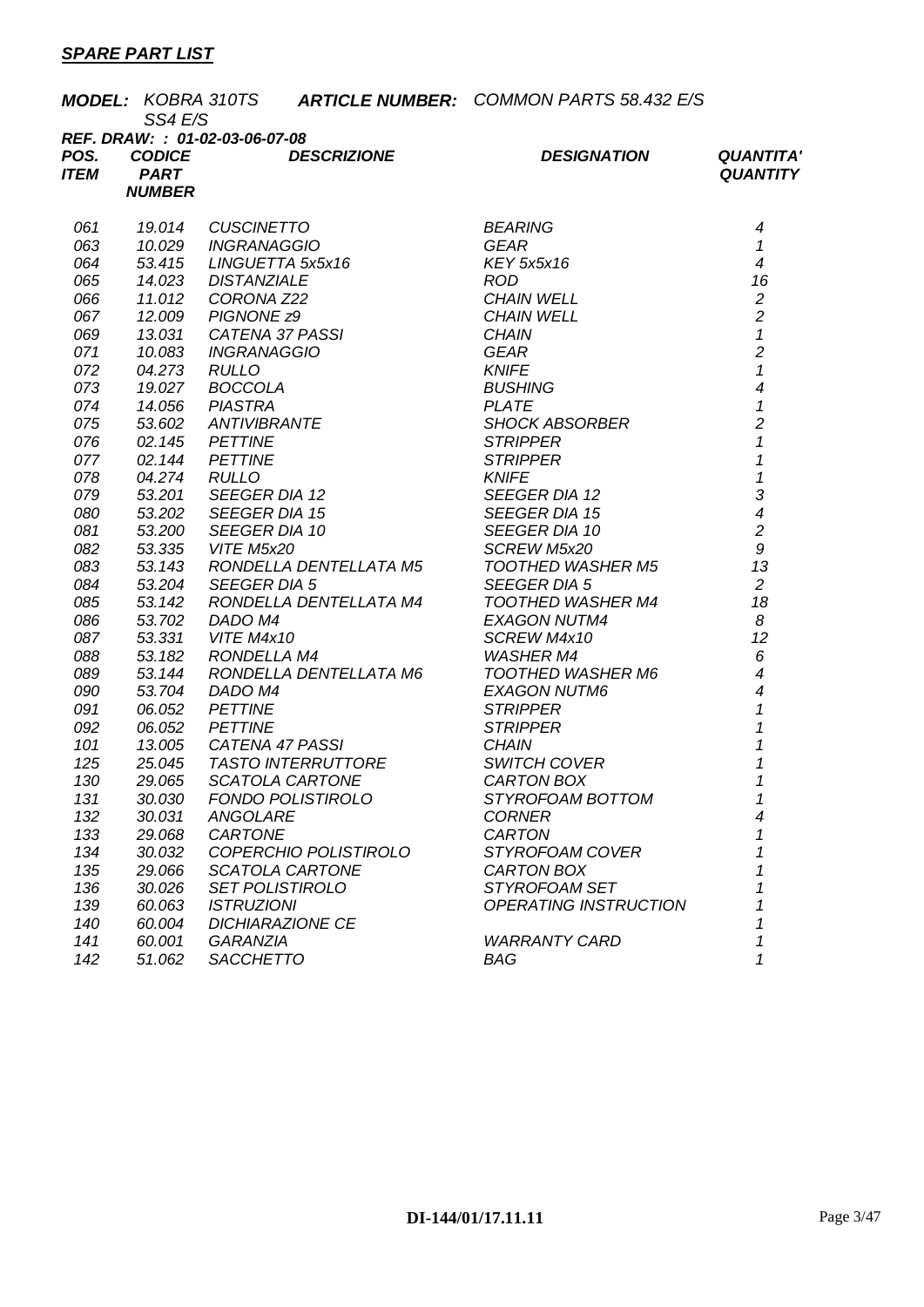|                     | <b>MODEL: KOBRA 310TS</b><br>SS4 E/S |                           | <b>ARTICLE NUMBER:</b> 58.462E/S 230V-50Hz SUPPLY(EUROPA) |                                     |
|---------------------|--------------------------------------|---------------------------|-----------------------------------------------------------|-------------------------------------|
|                     | <b>REF. DRAW: 02-03</b>              |                           |                                                           |                                     |
| POS.<br><b>ITEM</b> | <b>CODICE</b><br><b>PART</b>         | <b>DESCRIZIONE</b>        | <b>DESIGNATION</b>                                        | <b>QUANTITA'</b><br><b>QUANTITY</b> |
|                     | <b>NUMBER</b>                        |                           |                                                           |                                     |
| 036                 | 27.117/230                           | <b>SCHEDA ELETTRONICA</b> | PC BOARD                                                  |                                     |
| 049                 | 24.001                               | CAVO                      | POWER CORD                                                |                                     |
| 050                 | 22.003                               | CONDENSATORE 8mF          | <b>CAPACITOR 8Mf</b>                                      | 2                                   |
| 052                 | 07.090                               | <b>MOTORIDUTTORE</b>      | <b>GEAR MOTOR</b>                                         | 2                                   |

### *SPARE PART LIST*

|                         | <b>MODEL: KOBRA 310TS</b><br>SS4 E/S |                           | <b>ARTICLE NUMBER:</b> 58.512E/S 115V-60Hz SUPPLY(USA/CANADA) |                  |  |
|-------------------------|--------------------------------------|---------------------------|---------------------------------------------------------------|------------------|--|
| <b>REF. DRAW: 02-03</b> |                                      |                           |                                                               |                  |  |
| POS.                    | <b>CODICE</b>                        | <b>DESCRIZIONE</b>        | <b>DESIGNATION</b>                                            | <b>QUANTITA'</b> |  |
| <b>ITEM</b>             | <b>PART</b>                          |                           |                                                               | <b>QUANTITY</b>  |  |
|                         | <b>NUMBER</b>                        |                           |                                                               |                  |  |
| 036                     | 27.117/115                           | <b>SCHEDA ELETTRONICA</b> | PC BOARD                                                      |                  |  |
| 049                     | 24.006                               | CAVO                      | POWER CORD                                                    |                  |  |
| 050                     | 22.005                               | CONDENSATORE 30mF         | CAPACITOR 30mF                                                | 2                |  |
| 052                     | 07.091                               | <i>MOTORIDUTTORE</i>      | <b>GEAR MOTOR</b>                                             | 2                |  |

### *SPARE PART LIST*

*SS4 E/S* 

*MODEL: KOBRA 310TS ARTICLE NUMBER: 58.562E/S 110V-60Hz SUPPLY(TAIWAN/BRASIL)* 

| POS.<br><b>ITEM</b> | <b>REF. DRAW: 02-03</b><br><b>CODICE</b><br><b>PART</b><br><i><b>NUMBER</b></i> | <b>DESCRIZIONE</b>            | <b>DESIGNATION</b> | <b>QUANTITA'</b><br><b>QUANTITY</b> |
|---------------------|---------------------------------------------------------------------------------|-------------------------------|--------------------|-------------------------------------|
| 036                 |                                                                                 | 27.117/115 SCHEDA ELETTRONICA | PC BOARD           |                                     |
| 049                 | 24.006                                                                          | CAVO                          | POWER CORD         |                                     |
| 050                 | 22.005                                                                          | CONDENSATORE 30mF             | CAPACITOR 30mF     | 2                                   |
| 052                 | 07.091                                                                          | <i>MOTORIDUTTORE</i>          | <b>GEAR MOTOR</b>  | 2                                   |

### *SPARE PART LIST*

*MODEL: KOBRA 310TS ARTICLE NUMBER: 58.612E/S 100V-50/60Hz SUPPLY(JAPAN) SS4 E/S REF. DRAW: 02-03*

| POS.<br><b>ITEM</b> | <b>CODICE</b><br><b>PART</b><br><i><b>NUMBER</b></i> | <b>DESCRIZIONE</b>            | <b>DESIGNATION</b>    | <b>QUANTITA'</b><br><b>QUANTITY</b> |
|---------------------|------------------------------------------------------|-------------------------------|-----------------------|-------------------------------------|
| 036                 |                                                      | 27.117/115 SCHEDA ELETTRONICA | PC BOARD              |                                     |
| 049                 | 24.010                                               | CAVO                          | POWER CORD            |                                     |
| 050                 | 22,002                                               | CONDENSATORE 35mF             | <b>CAPACITOR 35Mf</b> | 2                                   |
| 052                 | 07.091                                               | <i>MOTORIDUTTORE</i>          | <b>GEAR MOTOR</b>     | 2                                   |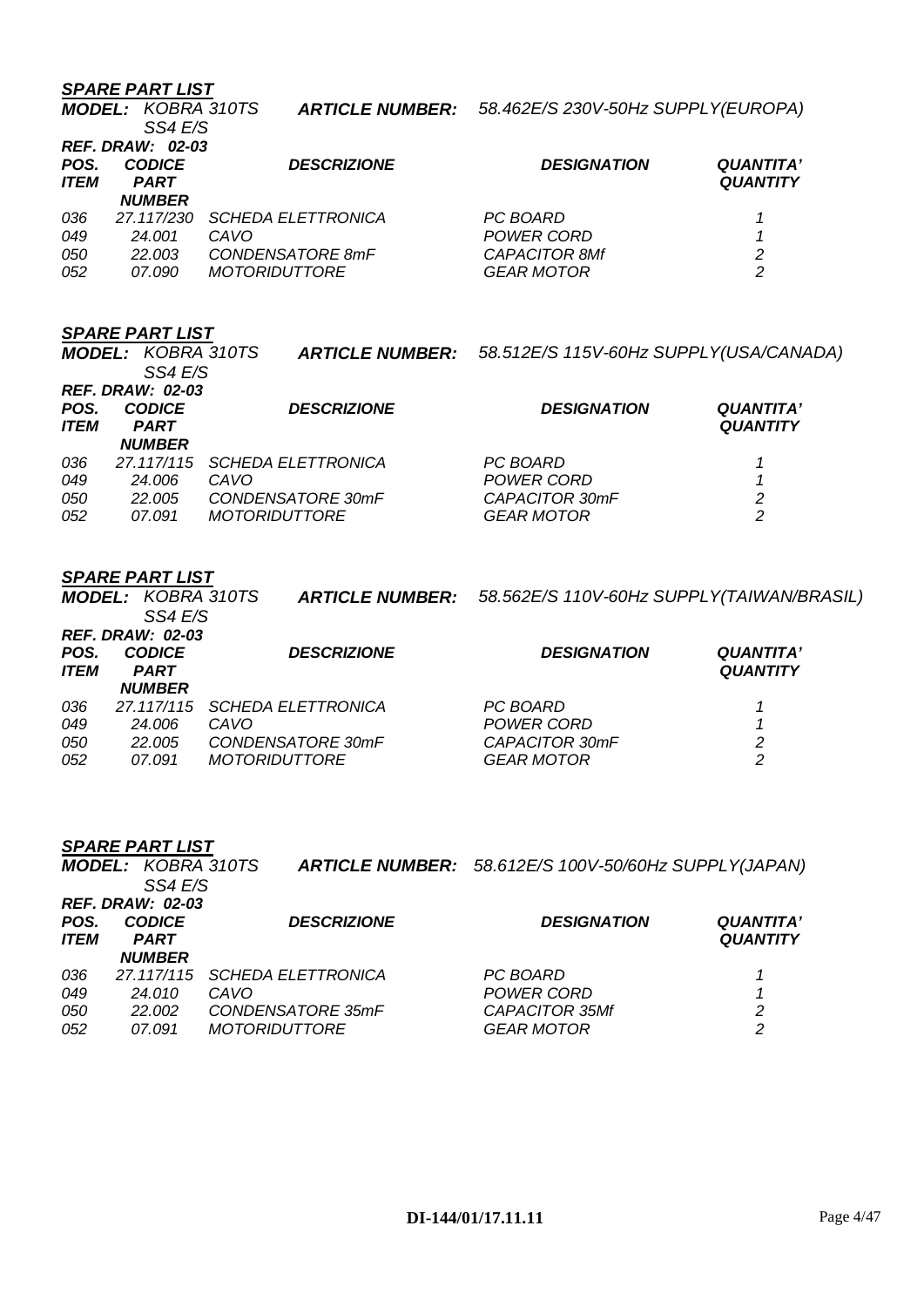*SS4 E/S* 

*MODEL: KOBRA 310TS ARTICLE NUMBER: 58.662E/S 230V-50Hz SUPPLY(ISRAEL)* 

|                     | OO4 E/O<br><b>REF. DRAW: 02-03</b> |                           |                      |                                     |
|---------------------|------------------------------------|---------------------------|----------------------|-------------------------------------|
| POS.<br><b>ITEM</b> | <b>CODICE</b><br><b>PART</b>       | <b>DESCRIZIONE</b>        | <b>DESIGNATION</b>   | <b>QUANTITA'</b><br><b>QUANTITY</b> |
|                     | <b>NUMBER</b>                      |                           |                      |                                     |
| 036                 | 27.117/230                         | <i>SCHEDA ELETTRONICA</i> | PC BOARD             |                                     |
| 049                 | 24.052                             | CAVO                      | POWER CORD           |                                     |
| 050                 | 22.003                             | CONDENSATORE 8mF          | <b>CAPACITOR 8Mf</b> | 2                                   |
| 052                 | 07.090                             | <i>MOTORIDUTTORE</i>      | <b>GEAR MOTOR</b>    | 2                                   |

### *SPARE PART LIST*

|                     | <b>MODEL: KOBRA 310TS</b><br>SS4 E/S                                     |                           | ARTICLE NUMBER: 58.712E/S 230V-50Hz SUPPLY(HK/BAHRAIN) |                                     |
|---------------------|--------------------------------------------------------------------------|---------------------------|--------------------------------------------------------|-------------------------------------|
| POS.<br><b>ITEM</b> | <b>REF. DRAW: 02-03</b><br><b>CODICE</b><br><b>PART</b><br><b>NUMBER</b> | <b>DESCRIZIONE</b>        | <b>DESIGNATION</b>                                     | <b>QUANTITA'</b><br><b>QUANTITY</b> |
| 036                 | 27.117/230                                                               | <b>SCHEDA ELETTRONICA</b> | PC BOARD                                               |                                     |
| 049                 | 24.055                                                                   | CAVO                      | POWER CORD                                             |                                     |
| 050                 | 22.003                                                                   | CONDENSATORE 8mF          | <b>CAPACITOR 8Mf</b>                                   | 2                                   |
| 052                 | 07.090                                                                   | <b>MOTORIDUTTORE</b>      | <b>GEAR MOTOR</b>                                      | 2                                   |

### *SPARE PART LIST*

*MODEL: KOBRA 310TS SS4 E/S ARTICLE NUMBER: 58.762E/S 240V-50Hz SUPPLY(UK/MALESIA) REF. DRAW: 02-03 POS. CODICE DESCRIZIONE DESIGNATION QUANTITA' ITEM PART NUMBER QUANTITY 036 27.117/230 SCHEDA ELETTRONICA/230V PC BOARD 1 049 24.055 CAVO POWER CORD 1 050 22.007 CONDENSATORE 4mF CAPACITOR 4Mf 2 052 07.090 MOTORIDUTTORE GEAR MOTOR 2* 

|                     | <b>MODEL: KOBRA 310TS</b><br><b>ARTICLE NUMBER:</b><br>SS4 E/S |                                          | 58.812E/S 240V-50Hz SUPPLY(AUSTRALIA)     |                                     |  |
|---------------------|----------------------------------------------------------------|------------------------------------------|-------------------------------------------|-------------------------------------|--|
| POS.<br><b>ITEM</b> | <b>REF. DRAW: 02-03</b><br><b>CODICE</b><br><b>PART</b>        | <b>DESCRIZIONE</b>                       | <b>DESIGNATION</b>                        | <b>QUANTITA'</b><br><b>QUANTITY</b> |  |
|                     | <b>NUMBER</b>                                                  |                                          |                                           |                                     |  |
| 036<br>049          | 27.117/230<br>24.009                                           | <b>SCHEDA ELETTRONICA</b><br>CAVO        | PC BOARD<br>POWER CORD                    |                                     |  |
| 050<br>052          | 22.007<br>07.090                                               | CONDENSATORE 4mF<br><b>MOTORIDUTTORE</b> | <b>CAPACITOR 4Mf</b><br><b>GEAR MOTOR</b> | 2<br>2                              |  |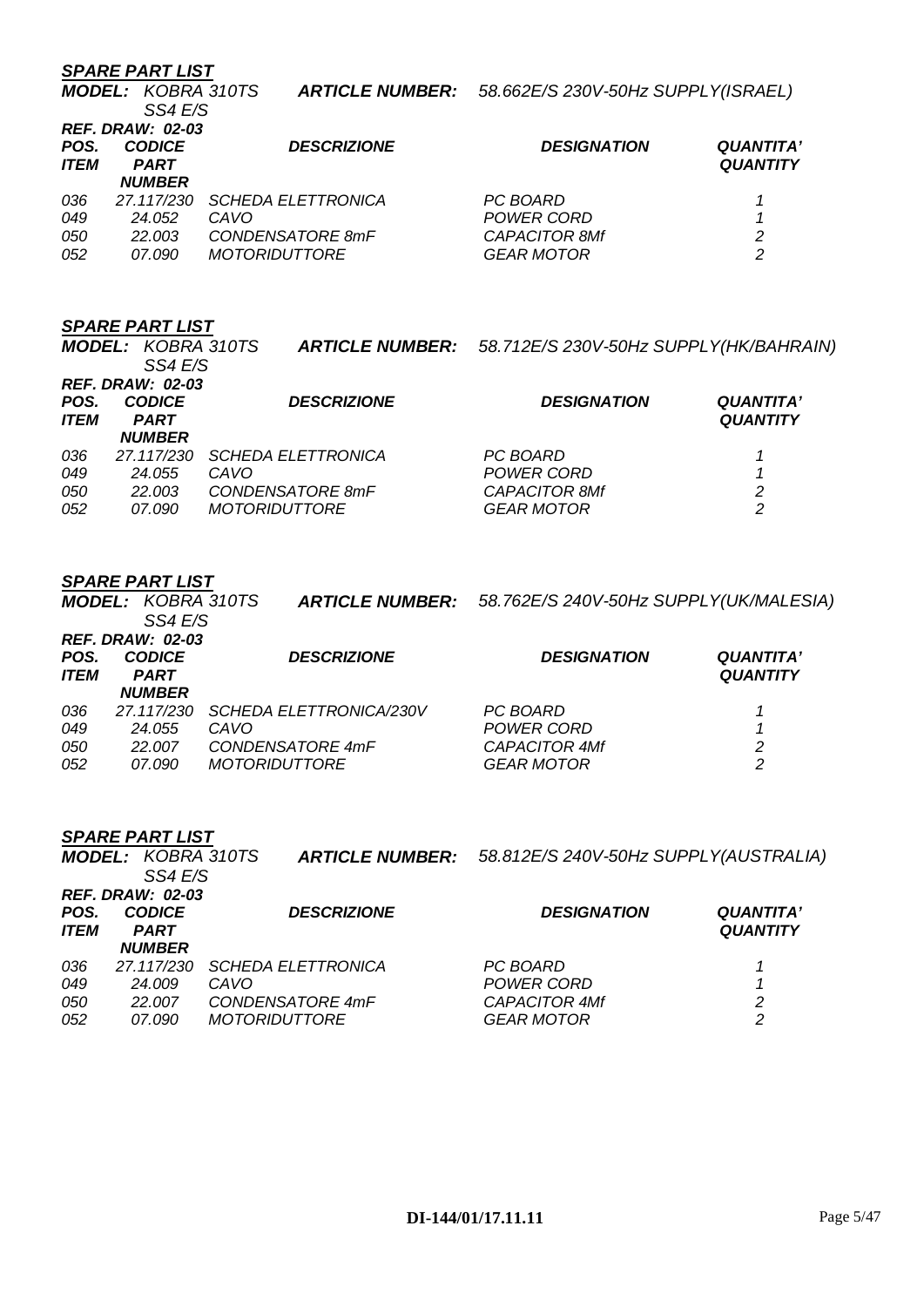|             | <b>SPARE PART LIST</b>                              |                           |                                   |                  |
|-------------|-----------------------------------------------------|---------------------------|-----------------------------------|------------------|
|             | <b>MODEL: KOBRA 310TS</b><br><b>ARTICLE NUMBER:</b> |                           | 58.862E/S 240V-50Hz SUPPLY(INDIA) |                  |
|             | SS4 E/S                                             |                           |                                   |                  |
|             | <b>REF. DRAW: 02-03</b>                             |                           |                                   |                  |
| POS.        | <b>CODICE</b>                                       | <b>DESCRIZIONE</b>        | <b>DESIGNATION</b>                | <b>QUANTITA'</b> |
| <b>ITEM</b> | <b>PART</b>                                         |                           |                                   | <b>QUANTITY</b>  |
|             | <b>NUMBER</b>                                       |                           |                                   |                  |
| 036         | 27.117/230                                          | <b>SCHEDA ELETTRONICA</b> | PC BOARD                          |                  |
| 049         | 24.001                                              | CAVO                      | POWER CORD                        |                  |
| 050         | 22.007                                              | CONDENSATORE 4mF          | <b>CAPACITOR 4Mf</b>              | 2                |
| 052         | 07.090                                              | <i>MOTORIDUTTORE</i>      | <b>GEAR MOTOR</b>                 | 2                |

|                          | <b>MODEL: KOBRA 310TS</b><br>SS4 E/S                             | <b>ARTICLE NUMBER:</b>                                                        | 58.912E/S 220V-50Hz SUPPLY(BZ/ARABIA/PH)                            |                                     |
|--------------------------|------------------------------------------------------------------|-------------------------------------------------------------------------------|---------------------------------------------------------------------|-------------------------------------|
| POS.<br><b>ITEM</b>      | <b>REF. DRAW: 02-03</b><br><b>CODICE</b><br><b>PART</b>          | <b>DESCRIZIONE</b>                                                            | <b>DESIGNATION</b>                                                  | <b>QUANTITA'</b><br><b>QUANTITY</b> |
| 036<br>049<br>050<br>052 | <b>NUMBER</b><br>27.117/230<br>24.006<br>22.003<br><i>07.090</i> | <b>SCHEDA ELETTRONICA</b><br>CAVO<br>CONDENSATORE 8mF<br><i>MOTORIDUTTORE</i> | PC BOARD<br>POWER CORD<br><b>CAPACITOR 8Mf</b><br><b>GEAR MOTOR</b> | 2<br>2                              |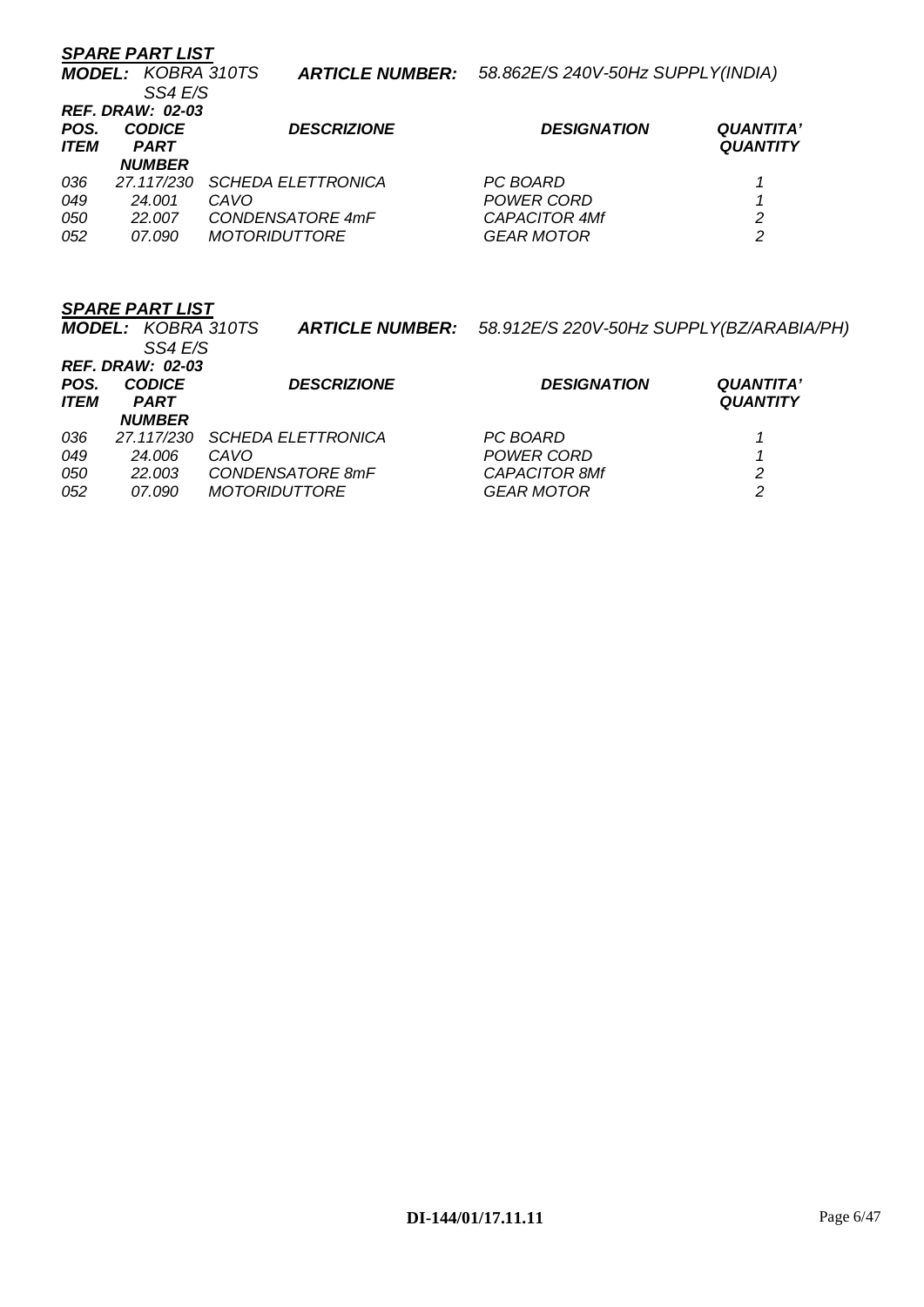|             |               |                                |                                                                                                     | <b>MODEL: KOBRA 310TS ARTICLE NUMBER: COMMON PARTS 58.433E/S</b> |                                            |
|-------------|---------------|--------------------------------|-----------------------------------------------------------------------------------------------------|------------------------------------------------------------------|--------------------------------------------|
|             | SS5 E/S       | REF. DRAW: 01-02-03/A-06-07-08 |                                                                                                     |                                                                  |                                            |
| POS.        | <b>CODICE</b> |                                | <b>DESCRIZIONE</b>                                                                                  | <b>DESIGNATION</b>                                               | <b>QUANTITA'</b>                           |
| <b>ITEM</b> | <b>PART</b>   |                                |                                                                                                     |                                                                  | <b>QUANTITY</b>                            |
|             | <b>NUMBER</b> |                                |                                                                                                     |                                                                  |                                            |
|             |               |                                |                                                                                                     |                                                                  |                                            |
| 001         | 01.834        | <b>MOBILE</b>                  |                                                                                                     | <b>CABINET</b>                                                   | 1                                          |
| 002         | 51.050        | <b>GUIDA</b>                   |                                                                                                     | <b>GUIDE</b>                                                     | $\overline{c}$                             |
| 003         | 01.061        |                                | <i>TELAIO PORTASACCO</i>                                                                            | <b>BAG FRAME</b>                                                 | $\overline{1}$                             |
| 004         | 28.032        | PORTASACCO                     |                                                                                                     | <b>BAG HOLDER</b>                                                | $\overline{1}$                             |
| 005         | 51.300        |                                | SACCHETTO CD/DVD                                                                                    | CD/DVD BAG                                                       | $\mathbf{1}$                               |
| 006         | 51.056        | <b>PIASTRINA</b>               |                                                                                                     | <b>HINGE PLATE</b>                                               | $\overline{c}$                             |
| 007         | 51.057        | <b>CERNIERA</b>                |                                                                                                     | <b>HINGE</b>                                                     | $\overline{c}$                             |
| 008         | 53.994        | VITE 3,5x16                    |                                                                                                     | <b>SCREW 3,5x16</b>                                              | $\overline{\mathcal{A}}$                   |
| 010         | 51.238        | <b>CRICCHETTO</b>              |                                                                                                     | <b>LOCK</b>                                                      | $\mathbf{1}$                               |
| 011         | 53.305        |                                |                                                                                                     | <b>SCREW 2,5x12</b>                                              | $\overline{c}$                             |
| 012         | 51.237        |                                |                                                                                                     | <b>HANDLE</b>                                                    | $\mathbf{1}$                               |
| 013         | 51.038        |                                |                                                                                                     | <b>MAGNET</b>                                                    | $\boldsymbol{\mathcal{L}}$                 |
| 014         | 53.993        | VITE 3,9x9,5                   |                                                                                                     | SCREW 3,9x9,5                                                    | $\mathbf{1}$                               |
| 015         | 53.396        | VITE M4x25                     |                                                                                                     | SCREW M4x25                                                      | $\overline{c}$                             |
| 016         | 51.062        |                                | <i>VITE 2,5x12<br/>MANIGLIA<br/>MAGNETE<br/>VITE 3,9x9,5<br/>VITE M4x25<br/>SACCHETTO<br/>RUOTE</i> | <b>BAG</b>                                                       | $\boldsymbol{\mathcal{L}}$                 |
| 017         | 32.013        | <b>RUOTE</b>                   |                                                                                                     | <b>CASTER</b>                                                    | $\overline{\mathcal{A}}$                   |
| 018         | 53.359        | <b>VITE 4x16</b>               |                                                                                                     | SCREW 4x16                                                       | 24                                         |
| 019         | 02.160        |                                | <b>COPERCHIO</b>                                                                                    | <b>PLASTIC COVER</b>                                             | $\mathcal{I}$                              |
| 020         | 02.170        | <b>PANNELLO</b>                |                                                                                                     | <b>PANEL</b>                                                     | $\mathcal I$                               |
| 022         | 23.036        |                                | <i><b>INTERRUTTORE</b></i>                                                                          | ON / OFF SWITCH                                                  | $\mathcal{I}$                              |
| 023         | 02.055        |                                | <b>DIFFUSORE LUMINOSO</b>                                                                           | LIGHT OPTICAL INDICATOR                                          | $\mathbf{1}$                               |
| 024         | 37.309        |                                | ETICHETTA ENERGY SMART                                                                              | <b>ENERGY SMART LABEL</b>                                        | $\overline{1}$                             |
| 025         | 27.008        | <b>PORTADIODI</b>              |                                                                                                     | <b>SENSOR HOLDER</b>                                             | 3                                          |
| 026         | 27.071        |                                | <b>DIODO EMETTITORE</b>                                                                             | <b>EMITTER DIODE</b>                                             | $\begin{array}{c} 2 \\ 2 \\ 2 \end{array}$ |
| 027         | 27.072        |                                | <b>DIODO RICEVITORE</b>                                                                             | <b>RECEIVER DIODE</b>                                            |                                            |
| 028         | 24.235        | <b>LED BLU</b>                 |                                                                                                     | <b>LED LIGHT</b>                                                 |                                            |
| 029         | 51.037        | <b>MOLLETTA</b>                |                                                                                                     | <b>SPRING</b>                                                    | 6                                          |
| 030         | 25.015        |                                | <b>MICROINTERRUTTORE</b>                                                                            | <b>MICROSWITCH</b>                                               | $\overline{1}$                             |
| 031         | 24.233        |                                |                                                                                                     | CABLAGGIO SACCO PIENO BAG FULL HARDNESS                          | $\overline{1}$                             |
| 032         | 24.211        |                                | <b>SENSORE MAGNETICO</b>                                                                            | <b>MAGNETIC SENSOR</b>                                           | 1                                          |
| 033         | 53.603        | PRESSACAVO                     |                                                                                                     | <b>BUSHING</b>                                                   | 1                                          |
| 034         | 53.349        | VITE 4x16                      |                                                                                                     | SCREW 4x16                                                       | 8                                          |
| 035         | 24.268        |                                | CABLAGGIO SCHEDA                                                                                    | PC BOARD HARDNESS                                                | 1                                          |
|             |               | <b>PULSANTIERA</b>             |                                                                                                     |                                                                  |                                            |
| 037         | 27.118        | <b>PULSANTIERA</b>             |                                                                                                     | <b>SWITCH PANEL</b>                                              | 1                                          |
| 038         | 53.348        | VITE 2,5x6                     |                                                                                                     | SCREW 2,5x6                                                      | $\overline{7}$                             |
| 047         | 01.700        | <b>VASCHETTA</b>               |                                                                                                     | <b>BOTTOM COVER</b>                                              | 1                                          |
| 051         | 04.299        | <b>RULLO</b>                   |                                                                                                     | <b>KNIFE</b>                                                     | $\overline{\mathbf{c}}$                    |
| 053         | 08.058        | <b>DISTANZIALE</b>             |                                                                                                     | <b>ROD</b>                                                       | $\overline{c}$                             |
| 054         | 16.118        | PARATIA                        |                                                                                                     | <b>PLATE</b>                                                     | $\mathbf 1$                                |
| 055         | 08.060        | PERNO PARATIA                  |                                                                                                     | <b>FLAP HOLDER</b>                                               | 1                                          |
| 056         | 16.220        |                                | PARATIA SACCO PIENO                                                                                 | <b>BAG FULL FLAP</b>                                             | 1                                          |
| 057         | 08.070        | PARATIA                        |                                                                                                     | <b>PLATE</b>                                                     | 1                                          |
| 058         | 14.202        | <b>PIASTRA DX</b>              |                                                                                                     | <b>RIGHT PLATE</b>                                               | 1                                          |
| 059         | 14.203        | <b>PIASTRA SX</b>              |                                                                                                     | <b>LEFT PLATE</b>                                                | 1                                          |
| 060         | 18.010        |                                | <b>PORTACUSCINETTO</b>                                                                              | <b>BEARING HOLDER</b>                                            | $\overline{c}$                             |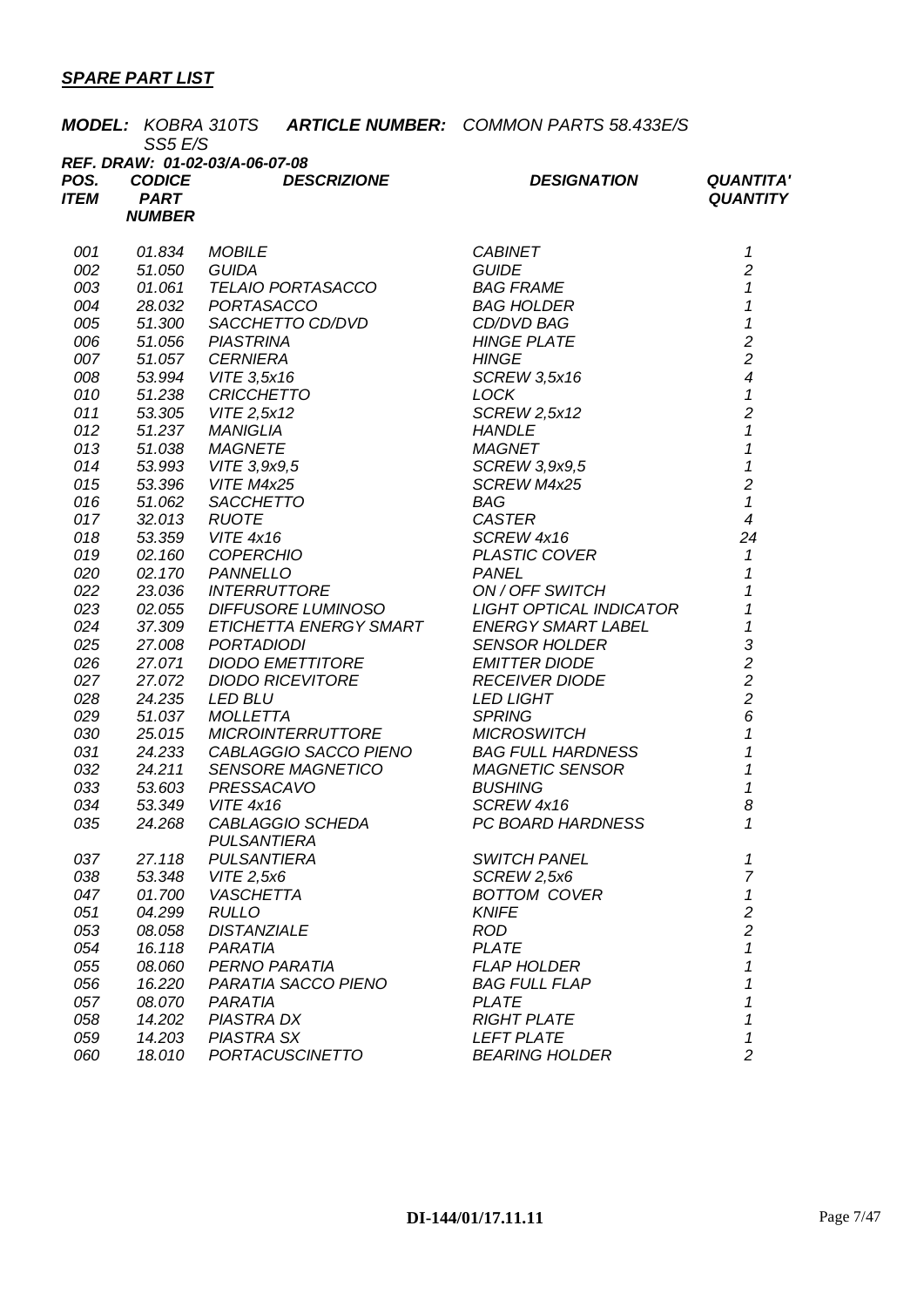|      | SS5 E/S                          |                          |                                                                            | <b>MODEL: KOBRA 310TS ARTICLE NUMBER: COMMON PARTS 58.433 E/S</b>                                                                                                                                                                                         |                            |  |  |  |
|------|----------------------------------|--------------------------|----------------------------------------------------------------------------|-----------------------------------------------------------------------------------------------------------------------------------------------------------------------------------------------------------------------------------------------------------|----------------------------|--|--|--|
|      | REF. DRAW: : 01-02-03/A-06-07-08 |                          |                                                                            |                                                                                                                                                                                                                                                           |                            |  |  |  |
| POS. | <b>CODICE</b>                    |                          | <b>DESCRIZIONE</b>                                                         | <b>DESIGNATION</b>                                                                                                                                                                                                                                        | <b>QUANTITA'</b>           |  |  |  |
| ITEM | <b>PART</b>                      |                          |                                                                            |                                                                                                                                                                                                                                                           | <b>QUANTITY</b>            |  |  |  |
|      | <b>NUMBER</b>                    |                          |                                                                            |                                                                                                                                                                                                                                                           |                            |  |  |  |
|      |                                  |                          |                                                                            | <b>19.014 CUSCINETTO</b><br>19.014 CUSCINETTO<br>19.029 INGRANAGGIO<br>19.029 INGRANAGGIO<br>11.012 CORONA Z22<br>11.012 CORONA Z22<br>11.012 CORONA Z22<br>13.031 CATENA 37 PASSI<br>19.033 INGRANAGGIO<br>19.027 BOCCOLA<br>19.027 BOCCOLA<br>19.027 BO |                            |  |  |  |
| 061  |                                  |                          |                                                                            |                                                                                                                                                                                                                                                           | 4                          |  |  |  |
| 063  |                                  |                          |                                                                            |                                                                                                                                                                                                                                                           | $\boldsymbol{\mathcal{L}}$ |  |  |  |
| 064  |                                  |                          |                                                                            |                                                                                                                                                                                                                                                           | $\overline{4}$             |  |  |  |
| 065  |                                  |                          |                                                                            |                                                                                                                                                                                                                                                           | 12                         |  |  |  |
| 066  |                                  |                          |                                                                            |                                                                                                                                                                                                                                                           | $\overline{c}$             |  |  |  |
| 067  |                                  |                          |                                                                            |                                                                                                                                                                                                                                                           | $\overline{c}$             |  |  |  |
| 069  |                                  |                          |                                                                            |                                                                                                                                                                                                                                                           | $\mathbf{1}$               |  |  |  |
| 071  |                                  |                          |                                                                            |                                                                                                                                                                                                                                                           | $\overline{c}$             |  |  |  |
| 072  |                                  |                          |                                                                            |                                                                                                                                                                                                                                                           | $\mathbf{1}$               |  |  |  |
| 073  |                                  |                          |                                                                            |                                                                                                                                                                                                                                                           | $\overline{\mathcal{A}}$   |  |  |  |
| 074  |                                  |                          |                                                                            |                                                                                                                                                                                                                                                           | $\mathbf{1}$               |  |  |  |
| 075  |                                  |                          |                                                                            |                                                                                                                                                                                                                                                           | $\overline{c}$             |  |  |  |
| 076  |                                  |                          |                                                                            |                                                                                                                                                                                                                                                           | $\mathbf{1}$               |  |  |  |
| 077  |                                  |                          |                                                                            |                                                                                                                                                                                                                                                           | $\mathbf{1}$               |  |  |  |
| 078  |                                  |                          |                                                                            |                                                                                                                                                                                                                                                           | $\overline{1}$             |  |  |  |
| 079  |                                  |                          |                                                                            |                                                                                                                                                                                                                                                           | 3                          |  |  |  |
| 080  |                                  |                          |                                                                            |                                                                                                                                                                                                                                                           | $\overline{\mathcal{A}}$   |  |  |  |
| 081  |                                  |                          |                                                                            |                                                                                                                                                                                                                                                           | $\overline{c}$             |  |  |  |
| 082  | 53.335                           | VITE M5x20               |                                                                            | SCREW M5x20                                                                                                                                                                                                                                               | $\mathfrak g$              |  |  |  |
| 083  | 53.143                           |                          | RONDELLA DENTELLATA M5                                                     | TOOTHED WASHER M5                                                                                                                                                                                                                                         | 13                         |  |  |  |
| 084  | 53.204                           | SEEGER DIA 5             |                                                                            | <b>SEEGER DIA 5</b>                                                                                                                                                                                                                                       | $\overline{2}$             |  |  |  |
| 085  | 53.142                           |                          | RONDELLA DENTELLATA M4                                                     |                                                                                                                                                                                                                                                           | 18                         |  |  |  |
| 086  | 53.702                           | DADO M4                  |                                                                            |                                                                                                                                                                                                                                                           | 8                          |  |  |  |
| 087  | 53.331                           | <b>VITE M4x10</b>        |                                                                            | TOOTHED WASHER M4<br>EXAGON NUTM4<br>SCREW M4x10<br>WASHER M4                                                                                                                                                                                             | 12                         |  |  |  |
| 088  | 53.182                           | RONDELLA M4              |                                                                            |                                                                                                                                                                                                                                                           | 6                          |  |  |  |
| 089  | 53.144                           |                          |                                                                            |                                                                                                                                                                                                                                                           | $\overline{4}$             |  |  |  |
| 090  | 53.704                           |                          | RONDELLA DENTELLATA M6<br>DADO M4<br>PETTINE<br>PETTINE                    |                                                                                                                                                                                                                                                           | $\overline{4}$             |  |  |  |
| 091  | 06.044                           |                          |                                                                            |                                                                                                                                                                                                                                                           | $\mathcal I$               |  |  |  |
| 092  |                                  | 06.045 PETTINE           |                                                                            | <i>WASHER M4<br/>TOOTHED WASHER M6<br/>EXAGON NUTM6<br/>STRIPPER<br/>STRIPPER<br/>CHAIN<br/>CMATON BOX<br/>CARTON BOX</i>                                                                                                                                 | $\overline{1}$             |  |  |  |
| 101  |                                  | 13.005 CATENA 47 PASSI   |                                                                            | <b>CHAIN</b>                                                                                                                                                                                                                                              | 1                          |  |  |  |
| 125  |                                  |                          | 25.045 TASTO INTERRUTTORE SWITCH COVI<br>29.065 SCATOLA CARTONE CARTON BOX |                                                                                                                                                                                                                                                           | 1                          |  |  |  |
| 130  |                                  | 29.065 SCATOLA CARTONE   |                                                                            |                                                                                                                                                                                                                                                           | $\boldsymbol{\mathcal{L}}$ |  |  |  |
| 131  | 30.030                           | <b>FONDO POLISTIROLO</b> |                                                                            | STYROFOAM BOTTOM                                                                                                                                                                                                                                          | 1                          |  |  |  |
| 132  | 30.031                           | ANGOLARE                 |                                                                            | <b>CORNER</b>                                                                                                                                                                                                                                             | 4                          |  |  |  |
| 133  | 29.068                           | CARTONE                  |                                                                            | <b>CARTON</b>                                                                                                                                                                                                                                             | 1                          |  |  |  |
| 134  | 30.032                           | COPERCHIO POLISTIROLO    |                                                                            | STYROFOAM COVER                                                                                                                                                                                                                                           |                            |  |  |  |
| 135  | 29.066                           | SCATOLA CARTONE          |                                                                            | CARTON BOX                                                                                                                                                                                                                                                |                            |  |  |  |
| 136  | 30.026                           | <b>SET POLISTIROLO</b>   |                                                                            | STYROFOAM SET                                                                                                                                                                                                                                             |                            |  |  |  |
| 139  | 60.063                           | <b>ISTRUZIONI</b>        |                                                                            | <b>OPERATING INSTRUCTION</b>                                                                                                                                                                                                                              |                            |  |  |  |
| 140  | 60.004                           | <b>DICHIARAZIONE CE</b>  |                                                                            |                                                                                                                                                                                                                                                           |                            |  |  |  |
| 141  | 60.001                           | <b>GARANZIA</b>          |                                                                            | <b>WARRANTY CARD</b>                                                                                                                                                                                                                                      | 1                          |  |  |  |
| 142  | 51.062                           | <b>SACCHETTO</b>         |                                                                            | BAG                                                                                                                                                                                                                                                       | 1                          |  |  |  |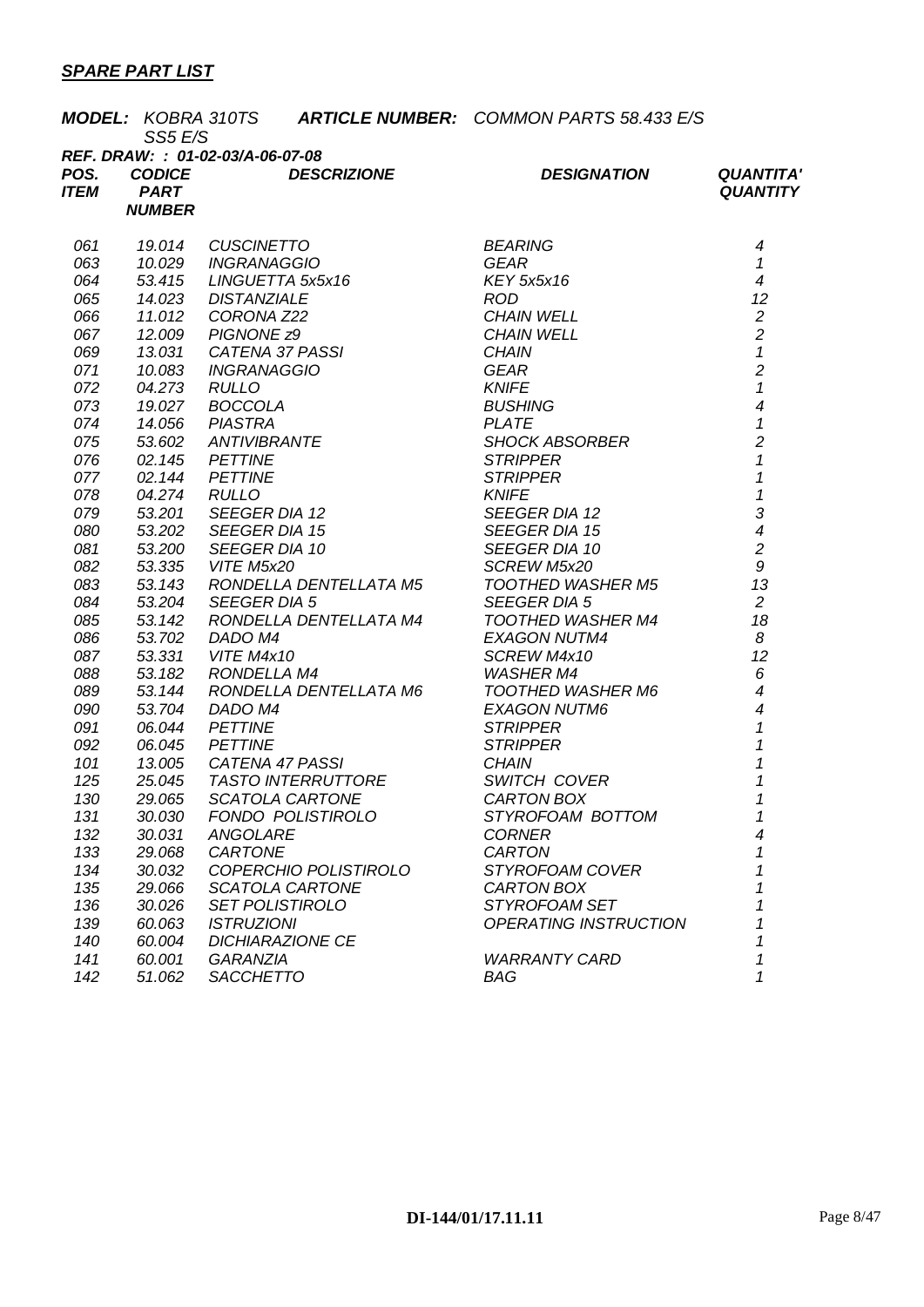|                     | <b>MODEL: KOBRA 310TS</b><br>SS5 E/S                      |                                                  | <b>ARTICLE NUMBER:</b> 58.463 E/S 230V-50Hz SUPPLY(EUROPA) |                                     |
|---------------------|-----------------------------------------------------------|--------------------------------------------------|------------------------------------------------------------|-------------------------------------|
| POS.<br><b>ITEM</b> | <b>REF. DRAW: 02-03/A</b><br><b>CODICE</b><br><b>PART</b> | <b>DESCRIZIONE</b>                               | <b>DESIGNATION</b>                                         | <b>QUANTITA'</b><br><b>QUANTITY</b> |
| 036                 | <b>NUMBER</b><br>27.117/230                               | <b>SCHEDA ELETTRONICA</b>                        | PC BOARD                                                   |                                     |
| 049<br>050<br>052   | 24.001<br>22.003<br>07.090                                | CAVO<br>CONDENSATORE 8mF<br><i>MOTORIDUTTORE</i> | POWER CORD<br><b>CAPACITOR 8Mf</b><br><b>GEAR MOTOR</b>    | 2<br>2                              |

### *SPARE PART LIST*

*MODEL: KOBRA 310TS SS5 E/S ARTICLE NUMBER: 58.513 E/S 115V-60Hz SUPPLY(USA/CANADA) REF. DRAW: 02-03/A POS. CODICE DESCRIZIONE DESIGNATION QUANTITA' ITEM PART NUMBER QUANTITY 036 27.117/115 SCHEDA ELETTRONICA PC BOARD 1 049 24.006 CAVO POWER CORD 1 050 22.005 CONDENSATORE 30mF CAPACITOR 30mF 2*  052 07.091 MOTORIDUTTORE

### *SPARE PART LIST*

*MODEL: KOBRA 310TS SS5 E/S ARTICLE NUMBER: 58.563 E/S 110V-60Hz SUPPLY(TAIWAN/BRASIL) REF. DRAW: 02-03/A POS. CODICE DESCRIZIONE DESIGNATION QUANTITA'*   $PART$ *NUMBER QUANTITY 036 27.117/115 SCHEDA ELETTRONICA PC BOARD 1 049 24.006 CAVO POWER CORD 1 050 22.005 CONDENSATORE 30mF CAPACITOR 30mF 2 052 07.091 MOTORIDUTTORE GEAR MOTOR 2* 

| <b>REF. DRAW: 02-03/A</b> |                              |                                                                   |                                                       |  |  |
|---------------------------|------------------------------|-------------------------------------------------------------------|-------------------------------------------------------|--|--|
| <b>CODICE</b>             | <b>DESCRIZIONE</b>           | <b>DESIGNATION</b>                                                | <b>QUANTITA'</b>                                      |  |  |
|                           |                              |                                                                   | <b>QUANTITY</b>                                       |  |  |
|                           |                              |                                                                   |                                                       |  |  |
| 27.117/115                |                              | PC BOARD                                                          |                                                       |  |  |
| 24.010                    | CAVO.                        | POWER CORD                                                        |                                                       |  |  |
| 22.002                    | CONDENSATORE 35mF            | <b>CAPACITOR 35Mf</b>                                             | 2                                                     |  |  |
| 07.091                    | <i>MOTORIDUTTORE</i>         | <b>GEAR MOTOR</b>                                                 | 2                                                     |  |  |
|                           | <b>PART</b><br><b>NUMBER</b> | <b>MODEL: KOBRA 310TS</b><br>SS5 E/S<br><b>SCHEDA ELETTRONICA</b> | ARTICLE NUMBER: 58.613 E/S 100V-50/60Hz SUPPLY(JAPAN) |  |  |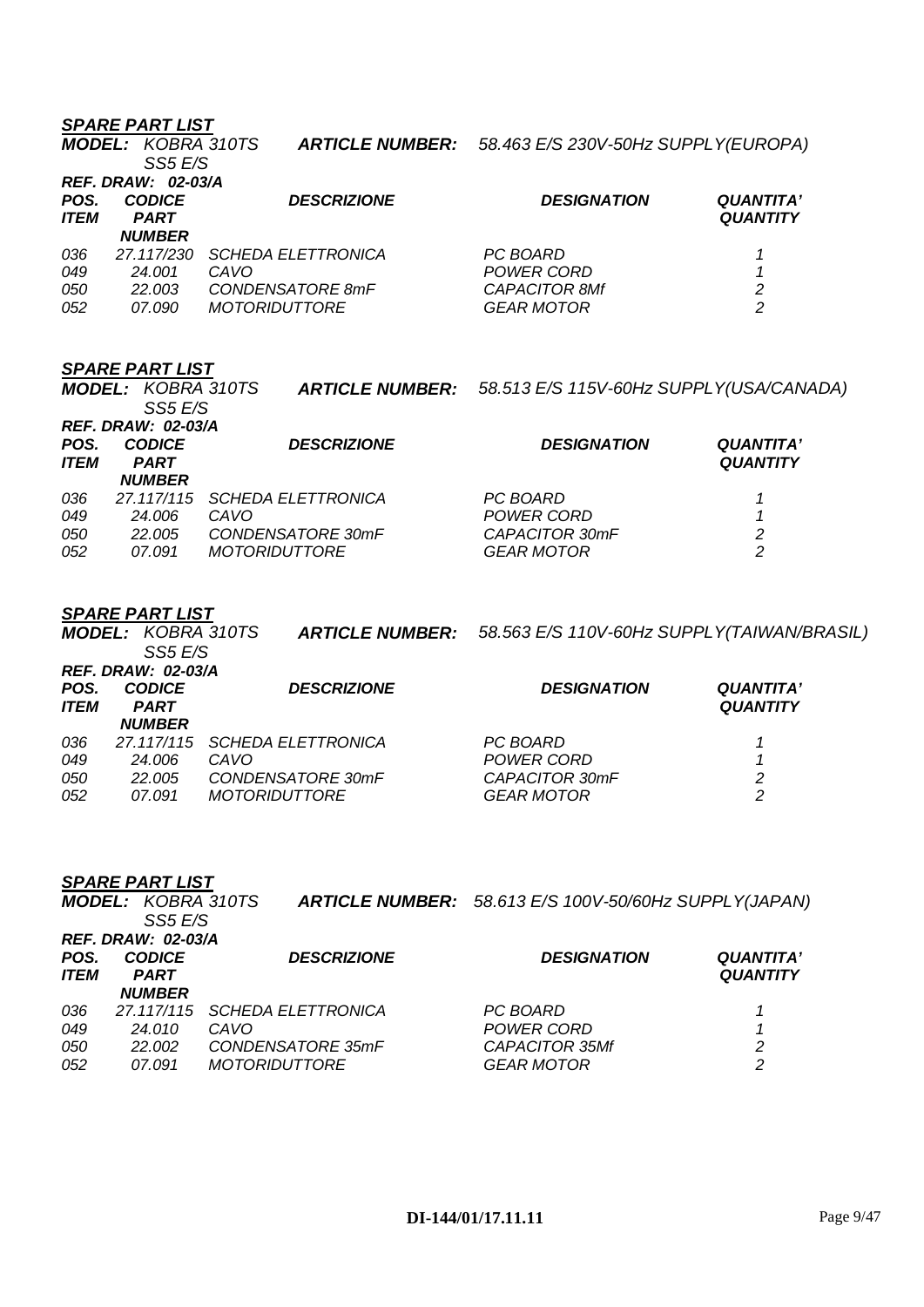|                           | <b>MODEL: KOBRA 310TS</b><br>SS5 E/S |                           | ARTICLE NUMBER: 58.663 E/S 230V-50Hz SUPPLY(ISRAEL) |                                     |  |
|---------------------------|--------------------------------------|---------------------------|-----------------------------------------------------|-------------------------------------|--|
| <b>REF. DRAW: 02-03/A</b> |                                      |                           |                                                     |                                     |  |
| POS.<br><b>ITEM</b>       | <b>CODICE</b><br><b>PART</b>         | <b>DESCRIZIONE</b>        | <b>DESIGNATION</b>                                  | <b>QUANTITA'</b><br><b>QUANTITY</b> |  |
|                           | <b>NUMBER</b>                        |                           |                                                     |                                     |  |
| 036                       | 27.117/230                           | <b>SCHEDA ELETTRONICA</b> | PC BOARD                                            |                                     |  |
| 049                       | 24.052                               | CAVO                      | POWER CORD                                          |                                     |  |
| 050                       | 22.003                               | CONDENSATORE 8mF          | <b>CAPACITOR 8Mf</b>                                | 2                                   |  |
| 052                       | <i>07.090</i>                        | <i>MOTORIDUTTORE</i>      | <b>GEAR MOTOR</b>                                   | 2                                   |  |

### *SPARE PART LIST*

*MODEL: KOBRA 310TS SS5 E/S ARTICLE NUMBER: 58.713 E/S 230V-50Hz SUPPLY(HK/BAHRAIN) REF. DRAW: 02-03/A POS. CODICE DESCRIZIONE DESIGNATION QUANTITA' ITEM PART NUMBER QUANTITY 036 27.117/230 SCHEDA ELETTRONICA PC BOARD 1 049 24.055 CAVO POWER CORD 1 050 22.003 CONDENSATORE 8mF CAPACITOR 8Mf 2 052 07.090 MOTORIDUTTORE GEAR MOTOR 2* 

### *SPARE PART LIST*

|                          | <b>MODEL: KOBRA 310TS</b><br>SS5 E/S                      |                                                                             | <b>ARTICLE NUMBER:</b> 58.763 E/S 240V-50Hz SUPPLY(UK/MALESIA)      |                                     |
|--------------------------|-----------------------------------------------------------|-----------------------------------------------------------------------------|---------------------------------------------------------------------|-------------------------------------|
| POS.<br><b>ITEM</b>      | <b>REF. DRAW: 02-03/A</b><br><b>CODICE</b><br><b>PART</b> | <b>DESCRIZIONE</b>                                                          | <b>DESIGNATION</b>                                                  | <b>QUANTITA'</b><br><b>QUANTITY</b> |
| 036<br>049<br>050<br>052 | <b>NUMBER</b><br>27.117/230<br>24.055<br>22.007<br>07.090 | SCHEDA ELETTRONICA/230V<br>CAVO<br>CONDENSATORE 4mF<br><b>MOTORIDUTTORE</b> | PC BOARD<br>POWER CORD<br><b>CAPACITOR 4Mf</b><br><b>GEAR MOTOR</b> | 2<br>2                              |

|                     | <b>MODEL: KOBRA 310TS</b><br>SS5 E/S | <b>ARTICLE NUMBER:</b>    | 58.813 E/S 240V-50Hz SUPPLY(AUSTRALIA) |                                     |  |  |
|---------------------|--------------------------------------|---------------------------|----------------------------------------|-------------------------------------|--|--|
|                     | <b>REF. DRAW: 02-03/A</b>            |                           |                                        |                                     |  |  |
| POS.<br><b>ITEM</b> | <b>CODICE</b><br><b>PART</b>         | <b>DESCRIZIONE</b>        | <b>DESIGNATION</b>                     | <b>QUANTITA'</b><br><b>QUANTITY</b> |  |  |
|                     | <b>NUMBER</b>                        |                           |                                        |                                     |  |  |
| 036                 | 27.117/230                           | <b>SCHEDA ELETTRONICA</b> | PC BOARD                               |                                     |  |  |
| 049                 | 24.009                               | CAVO                      | POWER CORD                             |                                     |  |  |
| 050                 | 22.007                               | CONDENSATORE 4mF          | <b>CAPACITOR 4Mf</b>                   | 2                                   |  |  |
| 052                 | 07.090                               | <b>MOTORIDUTTORE</b>      | <b>GEAR MOTOR</b>                      | 2                                   |  |  |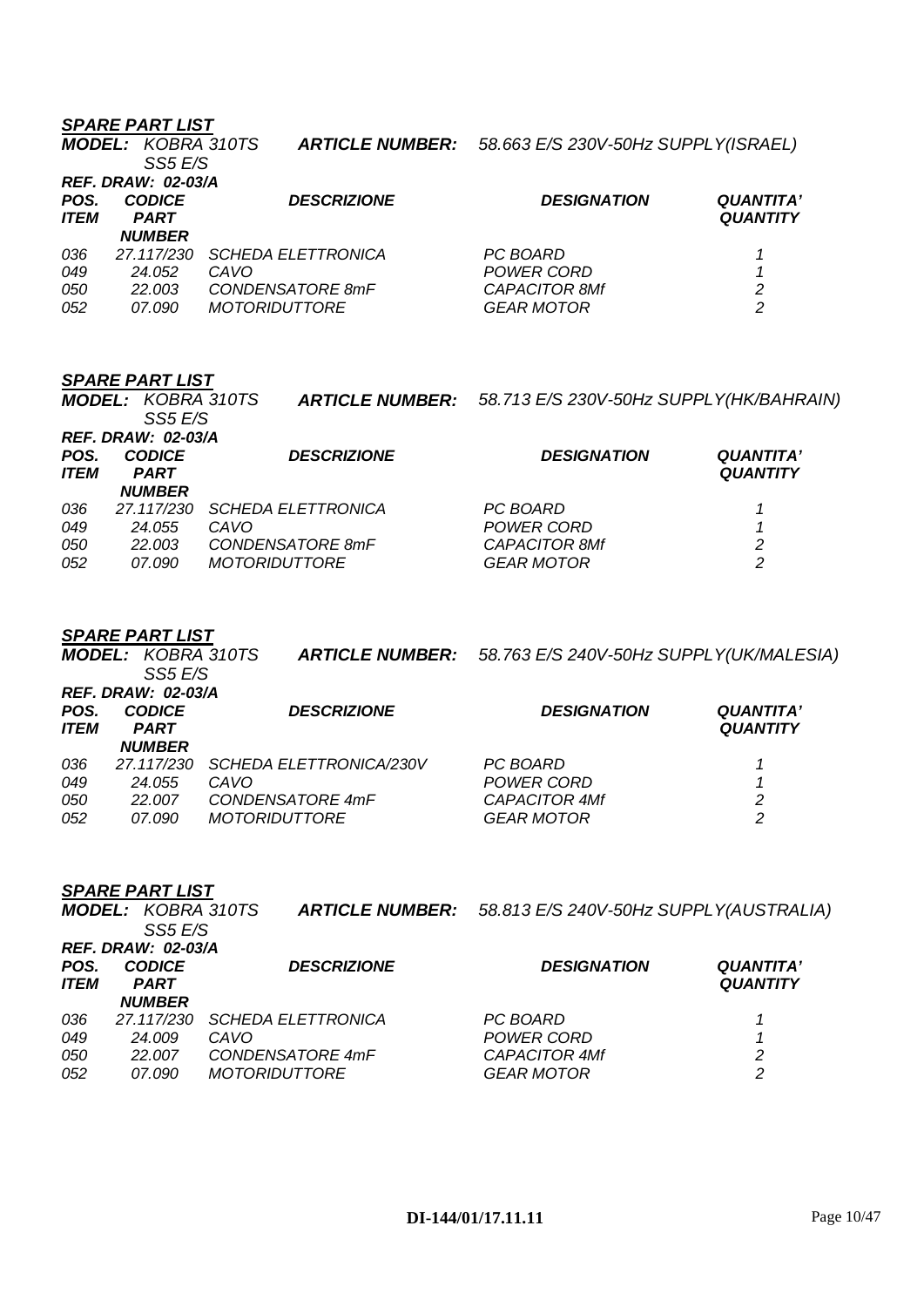|                          | <b>SPARE PART LIST</b><br><b>MODEL: KOBRA 310TS</b><br>SS5 E/S             | <b>ARTICLE NUMBER:</b>                                                        | 58.863 E/S 240V-50Hz SUPPLY(INDIA)                           |                                     |
|--------------------------|----------------------------------------------------------------------------|-------------------------------------------------------------------------------|--------------------------------------------------------------|-------------------------------------|
| POS.<br><b>ITEM</b>      | <b>REF. DRAW: 02-03/A</b><br><b>CODICE</b><br><b>PART</b><br><b>NUMBER</b> | <b>DESCRIZIONE</b>                                                            | <b>DESIGNATION</b>                                           | <b>QUANTITA'</b><br><b>QUANTITY</b> |
| 036<br>049<br>050<br>052 | 27.117/230<br>24.001<br>22.007<br><i>07.090</i>                            | <b>SCHEDA ELETTRONICA</b><br>CAVO<br>CONDENSATORE 4mF<br><i>MOTORIDUTTORE</i> | PC BOARD<br>POWER CORD<br><b>CAPACITOR 4Mf</b><br>GEAR MOTOR | 2<br>2                              |

|             | <b>MODEL: KOBRA 310TS</b><br>SS5 E/S       |                           | ARTICLE NUMBER: 58.913 E/S 220V-50Hz SUPPLY(BZ/ARABIA/PH) |                  |
|-------------|--------------------------------------------|---------------------------|-----------------------------------------------------------|------------------|
| POS.        | <b>REF. DRAW: 02-03/A</b><br><b>CODICE</b> | <b>DESCRIZIONE</b>        | <b>DESIGNATION</b>                                        | <b>QUANTITA'</b> |
| <b>ITEM</b> | <b>PART</b><br><b>NUMBER</b>               |                           |                                                           | <b>QUANTITY</b>  |
| 036         | 27.117/230                                 | <b>SCHEDA ELETTRONICA</b> | PC BOARD                                                  |                  |
| 049         | 24.006                                     | CAVO                      | POWER CORD                                                |                  |
| 050         | 22.003                                     | CONDENSATORE 8mF          | <b>CAPACITOR 8Mf</b>                                      | 2                |
| 052         | 07.090                                     | <i>MOTORIDUTTORE</i>      | <b>GEAR MOTOR</b>                                         | 2                |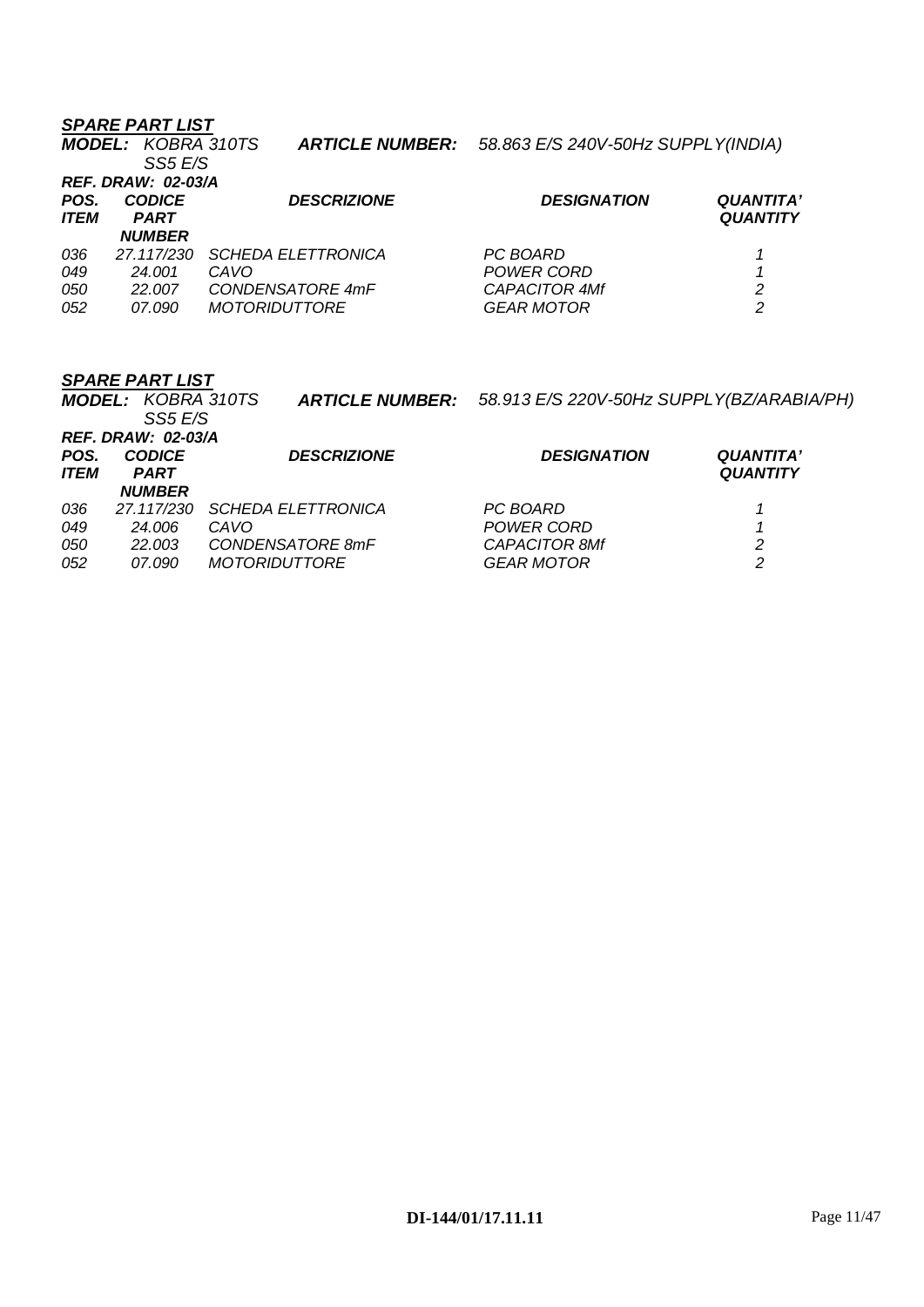|             |                              | <b>MODEL: KOBRA 310TS</b>          |                          | <b>ARTICLE NUMBER:</b> COMMON PARTS 58.434 E/S |                                            |
|-------------|------------------------------|------------------------------------|--------------------------|------------------------------------------------|--------------------------------------------|
|             | CC2 E/S                      |                                    |                          |                                                |                                            |
|             |                              | REF. DRAW: 01-02-04-06-07-08-10-13 |                          |                                                |                                            |
| POS.        | <b>CODICE</b>                |                                    | <b>DESCRIZIONE</b>       | <b>DESIGNATION</b>                             | <b>QUANTITA'</b>                           |
| <b>ITEM</b> | <b>PART</b><br><b>NUMBER</b> |                                    |                          |                                                | <b>QUANTITY</b>                            |
| 001         | 01.834                       | <b>MOBILE</b>                      |                          | <b>CABINET</b>                                 | 1                                          |
| 002         | 51.050                       | <b>GUIDA</b>                       |                          | <b>GUIDE</b>                                   | $\overline{c}$                             |
| 003         | 01.061                       |                                    | TELAIO PORTASACCO        | BAG FRAME                                      | $\mathcal I$                               |
| 004         | 28.032                       | PORTASACCO                         |                          | <b>BAG HOLDER</b>                              | $\mathcal I$                               |
| 005         | 51.300                       |                                    | SACCHETTO CD/DVD         | CD/DVD BAG                                     | $\mathbf{1}$                               |
| 006         | 51.056                       | <b>PIASTRINA</b>                   |                          | <b>HINGE PLATE</b>                             | $\overline{c}$                             |
| 007         | 51.057                       | <b>CERNIERA</b>                    |                          | <b>HINGE</b>                                   | $\overline{c}$                             |
| 008         | 53.994                       | VITE 3,5x16                        |                          | <b>SCREW 3,5x16</b>                            | $\overline{\mathcal{A}}$                   |
| 010         | 51.238                       | <b>CRICCHETTO</b>                  |                          | LOCK                                           | $\mathbf{1}$                               |
| 011         | 53.305                       | VITE 2,5x12                        |                          | SCREW 2,5x12                                   | $\overline{c}$                             |
| 012         | 51.237                       | <b>MANIGLIA</b>                    |                          | <b>HANDLE</b>                                  | $\mathcal I$                               |
| 013         | 51.038                       | <b>MAGNETE</b>                     |                          | <b>MAGNET</b>                                  | $\overline{1}$                             |
| 014         | 53.993                       | VITE 3,9x9,5                       |                          | SCREW 3,9x9,5                                  | $\mathbf 1$                                |
| 015         | 53.396                       | VITE M4x25                         |                          | SCREW M4x25                                    | $\overline{c}$                             |
| 016         | 51.062                       |                                    | SACCHETTO                | <b>BAG</b>                                     | $\mathbf{1}$                               |
| 017         | 32.013                       | <b>RUOTE</b>                       |                          | <b>CASTER</b>                                  | $\overline{4}$                             |
| 018         | 53.359                       | <b>VITE 4x16</b>                   |                          | SCREW 4x16                                     | 24                                         |
| 019         | 02.160                       | <b>COPERCHIO</b>                   |                          | PLASTIC COVER                                  | $\mathbf{1}$                               |
| 020         | 02.170                       | <b>PANNELLO</b>                    |                          | PANEL                                          | $\mathbf{1}$                               |
| 021         | 16.230                       |                                    | SUPPORTO SCHEDA METAL    | PC BOARD HOLDER                                | $\overline{\mathbf{1}}$                    |
| 022         | 23.036                       | <b>INTERRUTTORE</b>                |                          | ON / OFF SWITCH                                | $\mathbf 1$                                |
| 023         | 02.055                       |                                    | DIFFUSORE LUMINOSO       | LIGHT OPTICAL INDICATOR                        | $\boldsymbol{\mathcal{L}}$                 |
| 024         | 37.309                       |                                    | ETICHETTA ENERGY SMART   | <b>ENERGY SMART LABEL</b>                      | $\mathbf{1}$                               |
| 025         | 27.008                       | <b>PORTADIODI</b>                  |                          | <b>SENSOR HOLDER</b>                           |                                            |
| 026         | 27.071                       |                                    | <b>DIODO EMETTITORE</b>  | <b>EMITTER DIODE</b>                           | $\begin{array}{c} 3 \\ 2 \\ 2 \end{array}$ |
| 027         | 27.072                       |                                    | <b>DIODO RICEVITORE</b>  | <b>RECEIVER DIODE</b>                          |                                            |
| 028         | 24.235                       | <b>LED BLU</b>                     |                          | <b>LED LIGHT</b>                               |                                            |
| 029         | 51.037                       | <b>MOLLETTA</b>                    |                          | <b>SPRING</b>                                  | 6                                          |
| 030         | 25.015                       |                                    | <b>MICROINTERRUTTORE</b> | <b>MICROSWITCH</b>                             | $\mathcal{I}$                              |
| 031         | 24.233                       |                                    | CABLAGGIO SACCO PIENO    | <b>BAG FULL HARDNESS</b>                       | $\mathbf{1}$                               |
| 032         | 24.211                       |                                    | <b>SENSORE MAGNETICO</b> | <b>MAGNETIC SENSOR</b>                         | $\mathbf 1$                                |
| 033         | 53.603                       | PRESSACAVO                         |                          | <b>BUSHING</b>                                 | $\mathbf{1}$                               |
| 034         | 53.349                       | <b>VITE 4x16</b>                   |                          | SCREW 4x16                                     | 8                                          |
| 035         | 24.268                       | <b>PULSANTIERA</b>                 | CABLAGGIO SCHEDA         | PC BOARD HARDNESS                              | 1                                          |
| 037         | 27.118                       | <b>PULSANTIERA</b>                 |                          | <b>SWITCH PANEL</b>                            | 1                                          |
| 038         | 53.348                       | VITE 2,5x6                         |                          | SCREW 2,5x6                                    | $\overline{7}$                             |
| 041         | 53.328                       | <b>VITE 4x10</b>                   |                          | SCREW 4x10                                     | $\overline{c}$                             |
| 042         | 27.115                       |                                    | <b>METALDETECTOR</b>     | <b>METALDETECTOR</b>                           | $\mathcal I$                               |
| 043         | 16.211/V                     |                                    | <b>CONTENITORE OLIO</b>  | OIL BOTTLE HOLDER                              | 1                                          |
| 044         | 53.306                       | VITE 2,9x13                        |                          | SCREW 2,9x13                                   | 3                                          |
| 045         | 51.085                       | OLIO 1000cc                        |                          | <b>SHREDDER OIL</b>                            | 1                                          |
| 046         | 51.084                       | <b>TAPPO</b>                       |                          | CAP                                            | 1                                          |
| 047         | 01.700                       | <b>VASCHETTA</b>                   |                          | <b>BOTTON COVER</b>                            | 1                                          |
| 048         | 53.360                       | VITE M3x13                         |                          | SCREW M3x13                                    | $\overline{\mathcal{A}}$                   |
| 051         | 04.301                       | <b>COLTELLO</b>                    |                          | <b>KNIFE</b>                                   | 1<br>$\mathbf{1}$                          |
| 052<br>053  | 04.303<br>06.043             | <b>COLTELLO</b><br><b>PETTINE</b>  |                          | <b>KNIFE</b><br><b>STRIPPER</b>                | 150                                        |
| 054         | 16.121                       | PARATIA                            |                          | <b>PLATE</b>                                   | 1                                          |
| 055         | 08.060                       | PERNO PARATIA                      |                          | <b>FLAP HOLDER</b>                             | 1                                          |
| 056         | 16.220                       |                                    | PARATIA SACCO PIENO      | <b>BAG FULL FLAP</b>                           | 1                                          |
| 057         | 08.070                       | PARATIA                            |                          | <b>PLATE</b>                                   | 1                                          |
| 058         | 14.200                       | PIASTRA DX                         |                          | <b>RIGHT PLATE</b>                             | 1                                          |
| 059         | 14.201                       | <b>PIASTRA SX</b>                  |                          | <b>LEFT PLATE</b>                              | 1                                          |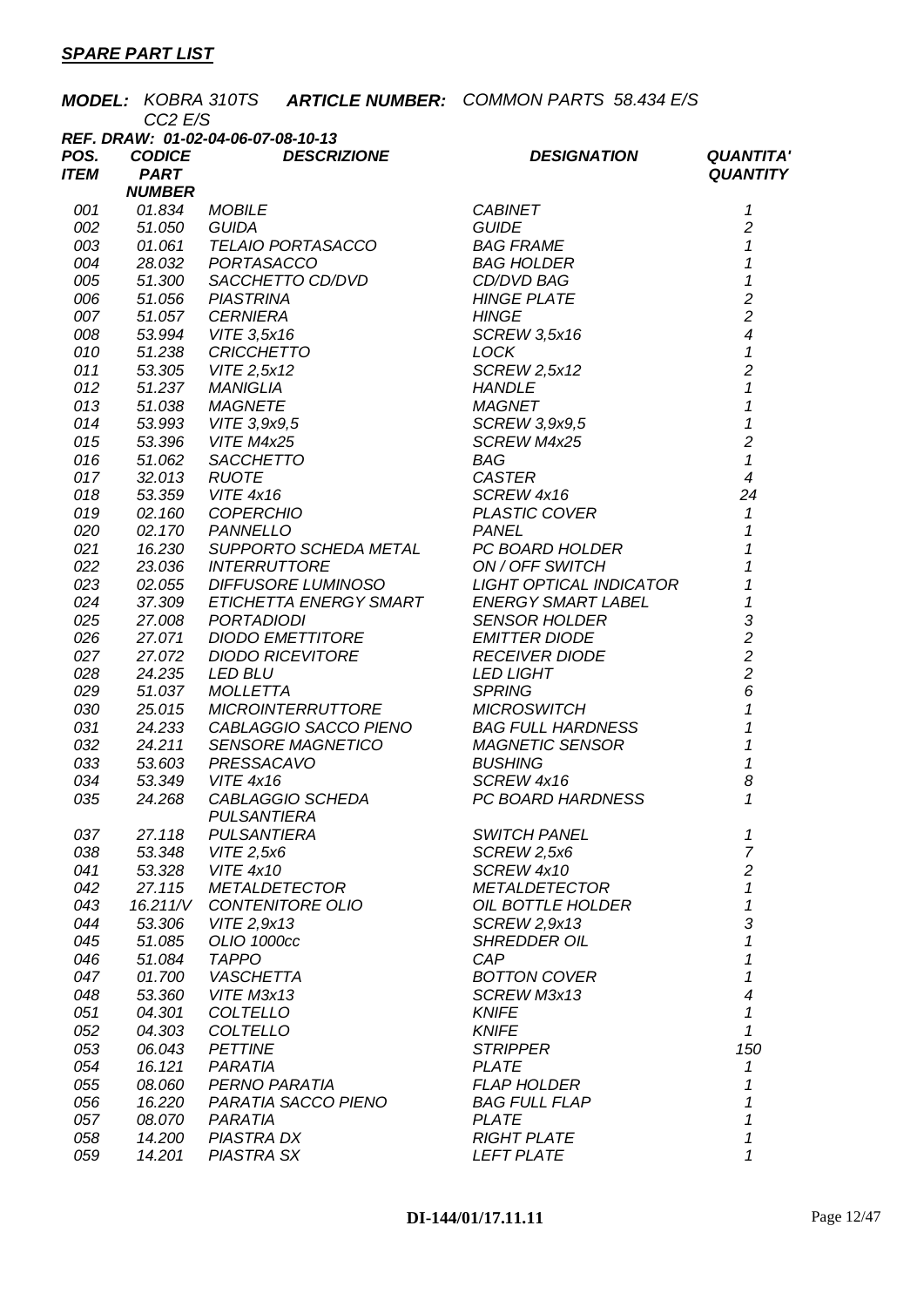|             | <b>MODEL: KOBRA 310TS</b> |                                        | <b>ARTICLE NUMBER:</b> COMMON PARTS 58.434 E/S |                                            |  |  |
|-------------|---------------------------|----------------------------------------|------------------------------------------------|--------------------------------------------|--|--|
|             | CC <sub>2</sub> E/S       | REF. DRAW: 01-02-04-06-07-08-10-13     |                                                |                                            |  |  |
| POS.        | <b>CODICE</b>             | <b>DESCRIZIONE</b>                     | <b>DESIGNATION</b>                             | <b>QUANTITA'</b>                           |  |  |
| <b>ITEM</b> | <b>PART</b>               |                                        |                                                | <b>QUANTITY</b>                            |  |  |
|             | <b>NUMBER</b>             |                                        |                                                |                                            |  |  |
|             |                           |                                        |                                                |                                            |  |  |
| 060         | 18.019                    | <b>PORTACUSCINETTO</b>                 | <b>BEARING HOLDER</b>                          | $\overline{c}$                             |  |  |
| 061         | 19.014                    | CUSCINETTO 6002.2ZR                    | BEARING 6002.2ZR                               | $\overline{4}$                             |  |  |
| 062         | 10.026                    | <b>INGRANAGGIO</b>                     | <b>GEAR</b>                                    | $\overline{c}$                             |  |  |
| 063         | 10.029                    | <b>INGRANAGGIO</b>                     | <b>GEAR</b>                                    | $\mathbf{1}$<br>5                          |  |  |
| 064<br>065  | 53.415<br>14.023          | LINGUETTA 5x5x16<br><b>DISTANZIALE</b> | <b>KEY 5x5x16</b><br><b>ROD</b>                | 12                                         |  |  |
| 066         | 11.012                    | CORONA Z22                             | <b>CHAIN WELL</b>                              | $\sqrt{2}$                                 |  |  |
| 067         | 12.009                    | PIGNONE <sub>z9</sub>                  | <b>CHAIN WELL</b>                              | $\overline{c}$                             |  |  |
| 068         | 08.065                    | <b>DISTANZIALE</b>                     | <b>ROD</b>                                     |                                            |  |  |
| 069         | 08.066                    | <b>DISTANZIALE</b>                     | <b>ROD</b>                                     | $\begin{array}{c} 2 \\ 2 \\ 2 \end{array}$ |  |  |
| 070         | 16.228                    | PARATIA                                | <b>PLATE</b>                                   |                                            |  |  |
| 071         | 53.200                    | <b>SEEGER DIA 10</b>                   | <b>LOCKING RING</b>                            | $\overline{2}$                             |  |  |
| 072         | 53.202                    | <b>SEEGER DIA 15</b>                   | <b>LOCKING RING</b>                            | 11                                         |  |  |
| 073         | 53.203                    | <b>SEEGER DIA 22</b>                   | <b>LOCKING RING</b>                            | $\overline{4}$                             |  |  |
| 075         | 04.273                    | <b>RULLO</b>                           | <b>KNIFE</b>                                   | $\mathcal I$                               |  |  |
| 076         | 04.274                    | <b>RULLO</b>                           | <b>KNIFE</b>                                   | $\mathbf{1}$                               |  |  |
| 077         | 19.027                    | <b>BOCCOLA</b>                         | <b>BUSHING</b>                                 | $\overline{\mathcal{A}}$                   |  |  |
| 078         | 14.056                    | <b>PIASTRA</b>                         | <b>PLATE</b>                                   | $\mathbf{1}$                               |  |  |
| 079         | 53.602                    | ANTIVIBRANTE                           | <b>SHOCK ABSORBER</b>                          | $\overline{c}$                             |  |  |
| 080         | 53.201                    | <b>SEEGER DIA 12</b>                   | <b>LOCKING RING</b>                            | $\overline{\mathcal{A}}$                   |  |  |
| 081         | 02.145                    | <b>PETTINE</b><br><b>PETTINE</b>       | <b>STRIPPER</b><br><b>STRIPPER</b>             | $\mathcal I$<br>$\overline{1}$             |  |  |
| 082<br>083  | 02.144<br>10.083          | <b>INGRANAGGIO</b>                     | GEAR                                           | $\overline{c}$                             |  |  |
| 084         | 10.079                    | <b>INGRANAGGIO</b>                     | GEAR                                           | $\overline{1}$                             |  |  |
| 085         | 10.084                    | <b>INGRANAGGIO</b>                     | GEAR                                           | $\mathcal I$                               |  |  |
| 086         | 17.211                    | <b>ALBERO</b>                          | <b>SHAFT</b>                                   | $\mathcal I$                               |  |  |
| 088         | 53.331                    | VITE M4x10                             | SCREW M4x10                                    | 18                                         |  |  |
| 089         | 53.142                    | RONDELLA DENTELLATA M4                 | <b>TOOTHED WASHER M4</b>                       | 18                                         |  |  |
| 092         | 53.901                    | VITE M8x20                             | SCREW M8x20                                    | 1                                          |  |  |
| 093         | 53.146                    | RONDELLA DENTELLATA M8                 | <b>TOOTHED WASHER M8</b>                       | $\mathbf 1$                                |  |  |
| 094         | 53.185                    | RONDELLA M8                            | <b>WASHER M8</b>                               | 1                                          |  |  |
| 095         | 53.345                    | VITE M5x25                             | SCREW M5x25                                    | 5                                          |  |  |
| 096         | 53.143                    | RONDELLA DENTELLATA M5                 | <b>TOOTHED WASHER M5</b>                       | 21                                         |  |  |
| 099         | 53.332                    | VITE M5x12                             | SCREW M5x12                                    | 12                                         |  |  |
| 102         | 53.702                    | DADO M4                                | <b>EXAGON NUT M4</b>                           | 14                                         |  |  |
| 103<br>104  | 13.031<br>53.204          | CATENA 37 PASSI<br><b>SEEGER DIA 5</b> | <b>CHAIN</b><br><b>LOCKING RING</b>            | 1<br>$\overline{c}$                        |  |  |
| 105         | 16.064                    | OIL WICK                               | OIL WICK                                       | $\mathcal I$                               |  |  |
| 106         | 51.560                    | <b>TUBO</b>                            | <b>TUBE</b>                                    | MT.0,30                                    |  |  |
| 107         | 51.610                    | <b>RACCORDO</b>                        | <b>JUNCTION</b>                                | 1                                          |  |  |
| 108         | 24.204                    | SENSORE OTTICO OLIO                    | OIL OPTICAL SENSOR                             | 1                                          |  |  |
| 110         | 01.985                    | <b>SUPPORTO POMPA</b>                  | <b>PUMP HOLDER</b>                             | 1                                          |  |  |
| 114         | 53.703                    | DADO M5                                | <b>EXAGON NUT M5</b>                           | $\overline{c}$                             |  |  |
| 123         | 13.009                    | CATENA 44 PASSI                        | <b>CHAIN</b>                                   | 1                                          |  |  |
| 125         | 25.045                    | <b>TASTO INTERRUTTORE</b>              | <b>SWITCH COVER</b>                            | 1                                          |  |  |
| 130         | 29.065                    | SCATOLA CARTONE                        | CARTON BOX                                     | 1                                          |  |  |
| 131         | 30.030                    | <b>FONDO POLISTIROLO</b>               | STYROFOAM BOTTOM                               | 1                                          |  |  |
| 132         | 30.031                    | ANGOLARE                               | <b>CORNER</b>                                  | $\boldsymbol{4}$                           |  |  |
| 133         | 29.068                    | CARTONE                                | <b>CARTON</b>                                  | 1                                          |  |  |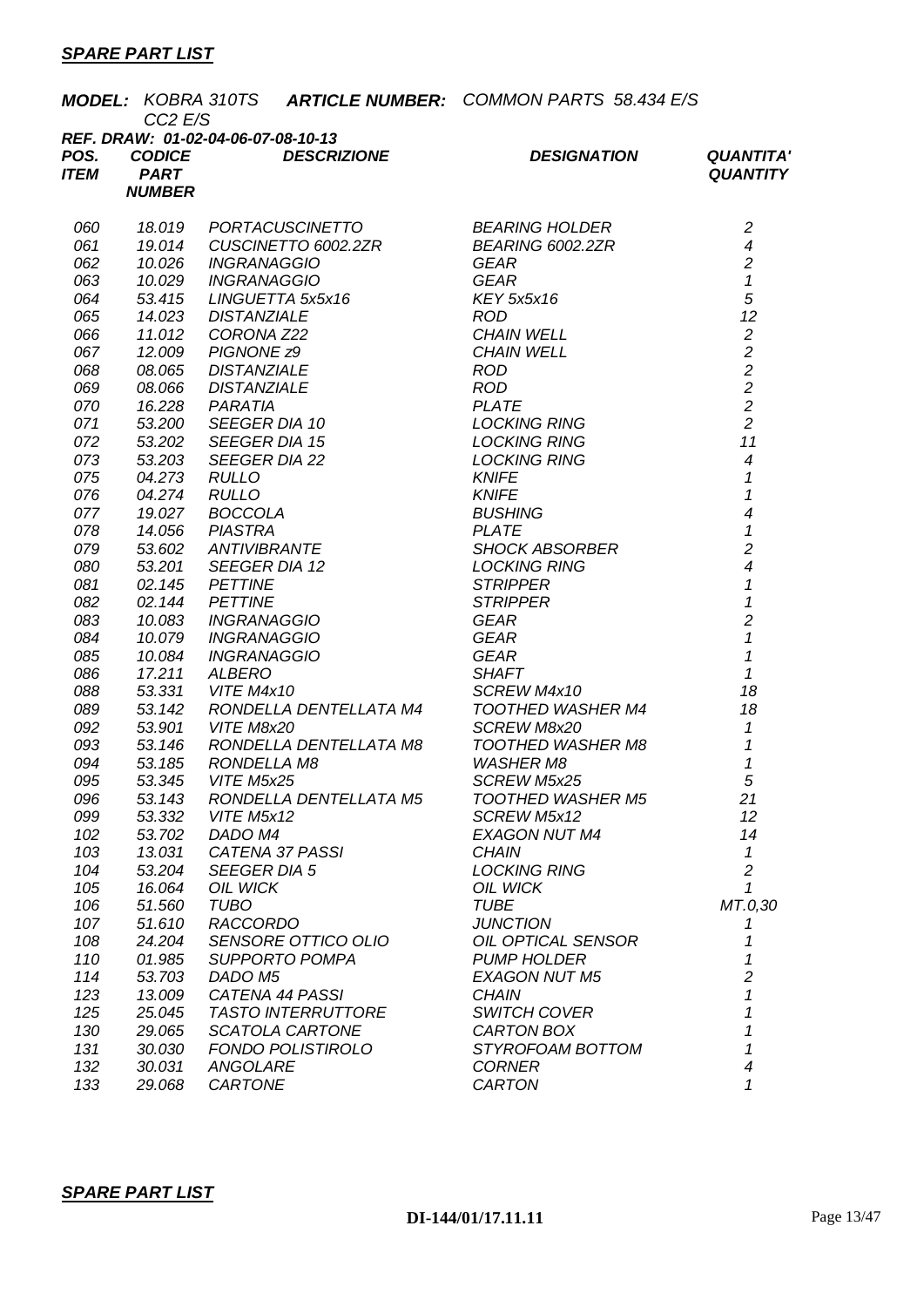|      | <b>MODEL: KOBRA 310TS</b>          |                          | <b>ARTICLE NUMBER: COMMON PARTS 58.434 E/S</b> |                  |  |  |  |
|------|------------------------------------|--------------------------|------------------------------------------------|------------------|--|--|--|
|      | CC <sub>2</sub> E/S                |                          |                                                |                  |  |  |  |
|      | REF. DRAW: 01-02-04-06-07-08-10-13 |                          |                                                |                  |  |  |  |
| POS. | <b>CODICE</b>                      | <b>DESCRIZIONE</b>       | <b>DESIGNATION</b>                             | <b>QUANTITA'</b> |  |  |  |
| ITEM | <b>PART</b>                        |                          |                                                | <b>QUANTITY</b>  |  |  |  |
|      | <b>NUMBER</b>                      |                          |                                                |                  |  |  |  |
| 134  | 30.032                             | COPERCHIO POLISTIROLO    | <i>STYROFOAM COVER</i>                         |                  |  |  |  |
| 135  | 29.066                             | SCATOLA CARTONE          | CARTON BOX                                     |                  |  |  |  |
| 136  | 30.026                             | <b>SET POLISTIROLO</b>   | STYROFOAM SET                                  |                  |  |  |  |
| 138  | 51.090                             | OLIO 125cc               | <i>SHREDDER OIL</i>                            |                  |  |  |  |
| 139  | 60.063                             | <i><b>ISTRUZIONI</b></i> | OPERATING INSTRUCTION                          |                  |  |  |  |
| 140  | 60.004                             | <b>DICHIARAZIONE CE</b>  |                                                |                  |  |  |  |
| 141  | 60.001                             | GARANZIA                 | <b>WARRANTY CARD</b>                           |                  |  |  |  |
| 142  | 51.062                             | <b>SACCHETTO</b>         | BAG                                            |                  |  |  |  |
| 143  | 08.067                             | <b>DISTANZIALE</b>       | ROD                                            | 2                |  |  |  |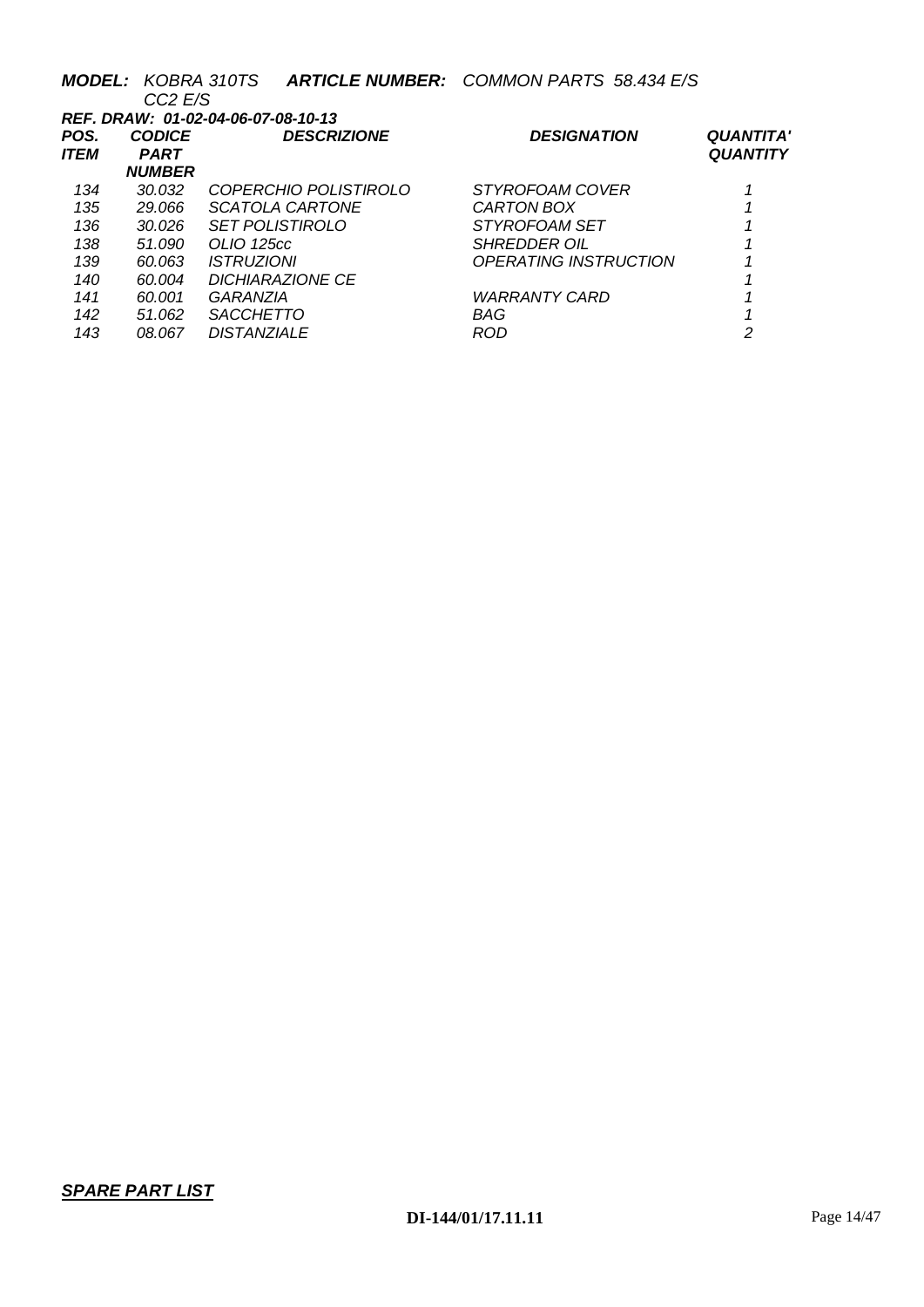|      | <b>MODEL: KOBRA 310TS</b> |                             |                    | ARTICLE NUMBER: 58.514E/S 115V-60Hz SUPPLY (USA / CANADA / ) |
|------|---------------------------|-----------------------------|--------------------|--------------------------------------------------------------|
|      | CC2 E/S                   |                             |                    |                                                              |
|      | <b>REF. DRAW: 02-04</b>   |                             |                    |                                                              |
| POS. | <b>CODICE</b>             | <b>DESCRIZIONE</b>          | <b>DESIGNATION</b> | <b>QUANTITA'</b>                                             |
| ITEM | <b>PART</b>               |                             |                    | <b>QUANTITY</b>                                              |
|      | <b>NUMBER</b>             |                             |                    |                                                              |
| 036  | 27.117/115                | SCHEDA ELETTRONICA          | PC BOARD           |                                                              |
| 039  | 27.112/115                | <b>SCHEDA METALDETECTOR</b> | PC BOARD METAL     |                                                              |
| 049  | 24.006                    | CAVO                        | POWER CORD         |                                                              |
| 050  | 22,005                    | CONDENSATORE 30mF           | CAPACITOR 30mF     | 2                                                            |
| 109  | 24.208                    | <b>POMPA</b>                | <b>PUMP</b>        |                                                              |
| 122  | 07.091                    | <i>MOTORIDUTTORE</i>        | <b>GEAR MOTOR</b>  | 2                                                            |
|      |                           |                             |                    |                                                              |

### *SPARE PART LIST*

|                         | <b>MODEL: KOBRA 310TS</b><br>CC <sub>2</sub> E/S | <b>ARTICLE NUMBER:</b>      | 58.564E/S 110V-50/60Hz SUPPLY (TAIWAN /<br><b>BRASIL</b> ) |                  |  |
|-------------------------|--------------------------------------------------|-----------------------------|------------------------------------------------------------|------------------|--|
| <b>REF. DRAW: 02-04</b> |                                                  |                             |                                                            |                  |  |
| POS.                    | <b>CODICE</b>                                    | <b>DESCRIZIONE</b>          | <b>DESIGNATION</b>                                         | <b>QUANTITA'</b> |  |
| <b>ITEM</b>             | <b>PART</b>                                      |                             |                                                            | <b>QUANTITY</b>  |  |
|                         | <b>NUMBER</b>                                    |                             |                                                            |                  |  |
| 036                     | 27.117/115                                       | <b>SCHEDA ELETTRONICA</b>   | PC BOARD                                                   |                  |  |
| 039                     | 27.112/115                                       | <b>SCHEDA METALDETECTOR</b> | <b>PC BOARD METAL</b>                                      |                  |  |
| 049                     | 24.006                                           | CAVO                        | POWER CORD                                                 |                  |  |
| 050                     | 22.005                                           | CONDENSATORE 30mF           | CAPACITOR 30mF                                             | 2                |  |
| 109                     | 24.208                                           | <b>POMPA</b>                | <b>PUMP</b>                                                |                  |  |
| 122                     | 07.091                                           | <i>MOTORIDUTTORE</i>        | <b>GEAR MOTOR</b>                                          | 2                |  |

|             | <b>SPARE PART LIST</b>    |              |                             |                                               |                  |
|-------------|---------------------------|--------------|-----------------------------|-----------------------------------------------|------------------|
|             | <b>MODEL: KOBRA 310TS</b> |              |                             | <b>ARTICLE NUMBER:</b> 58.614E/S 100V-50/60Hz | SUPPLY (JAPAN)   |
|             | CC2 E/S                   |              |                             |                                               |                  |
|             | <b>REF. DRAW: 02-04</b>   |              |                             |                                               |                  |
| POS.        | <b>CODICE</b>             |              | <b>DESCRIZIONE</b>          | <b>DESIGNATION</b>                            | <b>QUANTITA'</b> |
| <b>ITEM</b> | <b>PART</b>               |              |                             |                                               | <b>QUANTITY</b>  |
|             | <b>NUMBER</b>             |              |                             |                                               |                  |
| 036         | 27.117/115                |              | <b>SCHEDA ELETTRONICA</b>   | PC BOARD                                      |                  |
| 039         | 27.112/115                |              | <i>SCHEDA METALDETECTOR</i> | PC BOARD METAL                                |                  |
| 049         | 24.010                    | CAVO         |                             | POWER CORD                                    |                  |
| 050         | 22.002                    |              | CONDENSATORE 35mF           | CAPACITOR 35Mf                                | 2                |
| 109         | 24,208                    | <b>POMPA</b> |                             | <b>PUMP</b>                                   |                  |
| 122         | 07.091                    |              | <b>MOTORIDUTTORE</b>        | <b>GEAR MOTOR</b>                             | 2                |
|             |                           |              |                             |                                               |                  |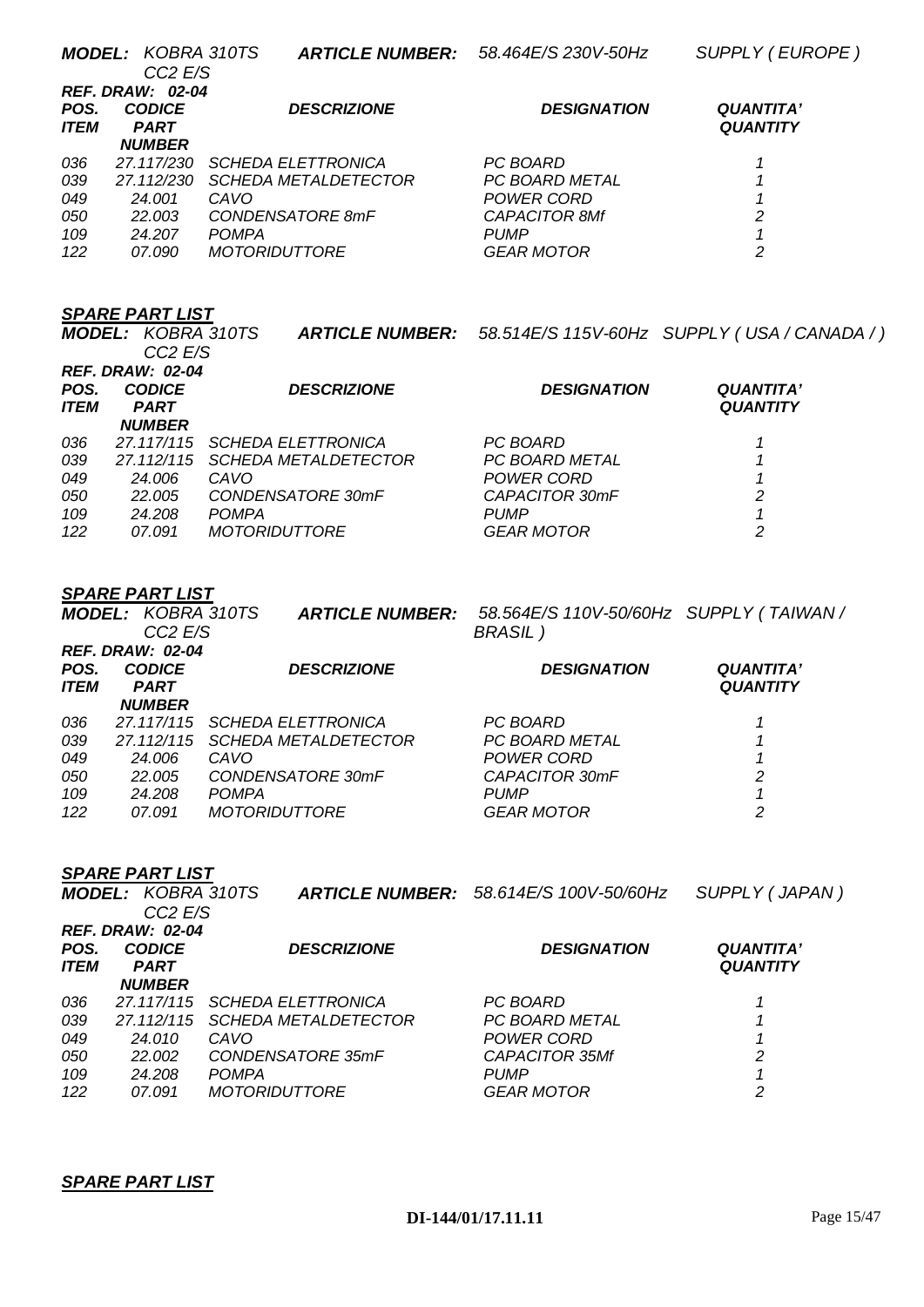|             | <b>MODEL: KOBRA 310TS</b><br>CC <sub>2</sub> E/S |                             | ARTICLE NUMBER: 58.664E/S 230V-50Hz SUPPLY (ISRAEL) |                  |  |  |  |
|-------------|--------------------------------------------------|-----------------------------|-----------------------------------------------------|------------------|--|--|--|
|             | <b>REF. DRAW: 02-04</b>                          |                             |                                                     |                  |  |  |  |
| POS.        | <b>CODICE</b>                                    | <b>DESCRIZIONE</b>          | <b>DESIGNATION</b>                                  | <b>QUANTITA'</b> |  |  |  |
| <b>ITEM</b> | <b>PART</b>                                      |                             |                                                     | <b>QUANTITY</b>  |  |  |  |
|             | <b>NUMBER</b>                                    |                             |                                                     |                  |  |  |  |
| 036         | 27.117/230                                       | <b>SCHEDA ELETTRONICA</b>   | PC BOARD                                            |                  |  |  |  |
| 039         | 27.112/230                                       | <i>SCHEDA METALDETECTOR</i> | PC BOARD METAL                                      |                  |  |  |  |
| 049         | 24.052                                           | CAVO                        | POWER CORD                                          |                  |  |  |  |
| 050         | 22.003                                           | CONDENSATORE 8mF            | <b>CAPACITOR 8Mf</b>                                | 2                |  |  |  |
| 109         | 24.207                                           | <b>POMPA</b>                | <b>PUMP</b>                                         |                  |  |  |  |
| 122         | 07.090                                           | <i>MOTORIDUTTORE</i>        | <b>GEAR MOTOR</b>                                   | 2                |  |  |  |

|             | <b>MODEL: KOBRA 310TS</b> | <b>ARTICLE NUMBER:</b>      | 58.714E/S 230V-50Hz SUPPLY(HK/BAHRAIN) |                  |  |  |  |  |
|-------------|---------------------------|-----------------------------|----------------------------------------|------------------|--|--|--|--|
|             | CC <sub>2</sub> E/S       |                             |                                        |                  |  |  |  |  |
|             | <b>REF. DRAW: 02-04</b>   |                             |                                        |                  |  |  |  |  |
| POS.        | <b>CODICE</b>             | <b>DESCRIZIONE</b>          | <b>DESIGNATION</b>                     | <b>QUANTITA'</b> |  |  |  |  |
| <b>ITEM</b> | <b>PART</b>               |                             |                                        | <b>QUANTITY</b>  |  |  |  |  |
|             | <b>NUMBER</b>             |                             |                                        |                  |  |  |  |  |
| 036         | 27.117/230                | <b>SCHEDA ELETTRONICA</b>   | PC BOARD                               |                  |  |  |  |  |
| 039         | 27.112/230                | <i>SCHEDA METALDETECTOR</i> | PC BOARD METAL                         |                  |  |  |  |  |
| 049         | 24.055                    | CAVO                        | POWER CORD                             |                  |  |  |  |  |
| 050         | 22.003                    | CONDENSATORE 8mF            | <b>CAPACITOR 8Mf</b>                   | 2                |  |  |  |  |
| 109         | 24.207                    | <b>POMPA</b>                | <b>PUMP</b>                            |                  |  |  |  |  |
| 122         | 07.090                    | <i>MOTORIDUTTORE</i>        | <b>GEAR MOTOR</b>                      | 2                |  |  |  |  |

### *SPARE PART LIST*

*MODEL: KOBRA 310TS CC2 E/S ARTICLE NUMBER: 58.764E/S 240V-50Hz SUPPLY ( UK/MALESIA) REF. DRAW: 02-04 POS. CODICE DESCRIZIONE DESIGNATION QUANTITA'*   $PART$ *NUMBER QUANTITY 036 27.117/230 SCHEDA ELETTRONICA/230V PC BOARD 1 039 27.112/230 SCHEDA METALDETECTOR PC BOARD METAL 1 049 24.055 CAVO POWER CORD 1 050 22.007 CONDENSATORE 4mF CAPACITOR 4Mf 2 109 24.207 POMPA PUMP 1 122 07.090 MOTORIDUTTORE GEAR MOTOR 2* 

### *SPARE PART LIST*

|                     | <b>MODEL: KOBRA 310TS</b><br>CC <sub>2</sub> E/S |                             | <b>ARTICLE NUMBER:</b> 58.814E/S 240V-50Hz SUPPLY (AUSTRALIA) |                                     |  |  |  |  |
|---------------------|--------------------------------------------------|-----------------------------|---------------------------------------------------------------|-------------------------------------|--|--|--|--|
|                     | <b>REF. DRAW: 02-04</b>                          |                             |                                                               |                                     |  |  |  |  |
| POS.<br><b>ITEM</b> | <b>CODICE</b><br><b>PART</b>                     | <b>DESCRIZIONE</b>          | <b>DESIGNATION</b>                                            | <b>QUANTITA'</b><br><b>QUANTITY</b> |  |  |  |  |
|                     | <b>NUMBER</b>                                    |                             |                                                               |                                     |  |  |  |  |
| 036                 | 27.117/230                                       | <b>SCHEDA ELETTRONICA</b>   | PC BOARD                                                      |                                     |  |  |  |  |
| 039                 | 27.112/230                                       | <b>SCHEDA METALDETECTOR</b> | PC BOARD METAL                                                |                                     |  |  |  |  |
| 049                 | 24.009                                           | CAVO                        | POWER CORD                                                    |                                     |  |  |  |  |
| 050                 | 22.007                                           | CONDENSATORE 4mF            | <b>CAPACITOR 4Mf</b>                                          | 2                                   |  |  |  |  |
| 109                 | 24.207                                           | <b>POMPA</b>                | <b>PUMP</b>                                                   |                                     |  |  |  |  |
| 122                 | <i>07.090</i>                                    | <i>MOTORIDUTTORE</i>        | <b>GEAR MOTOR</b>                                             | 2                                   |  |  |  |  |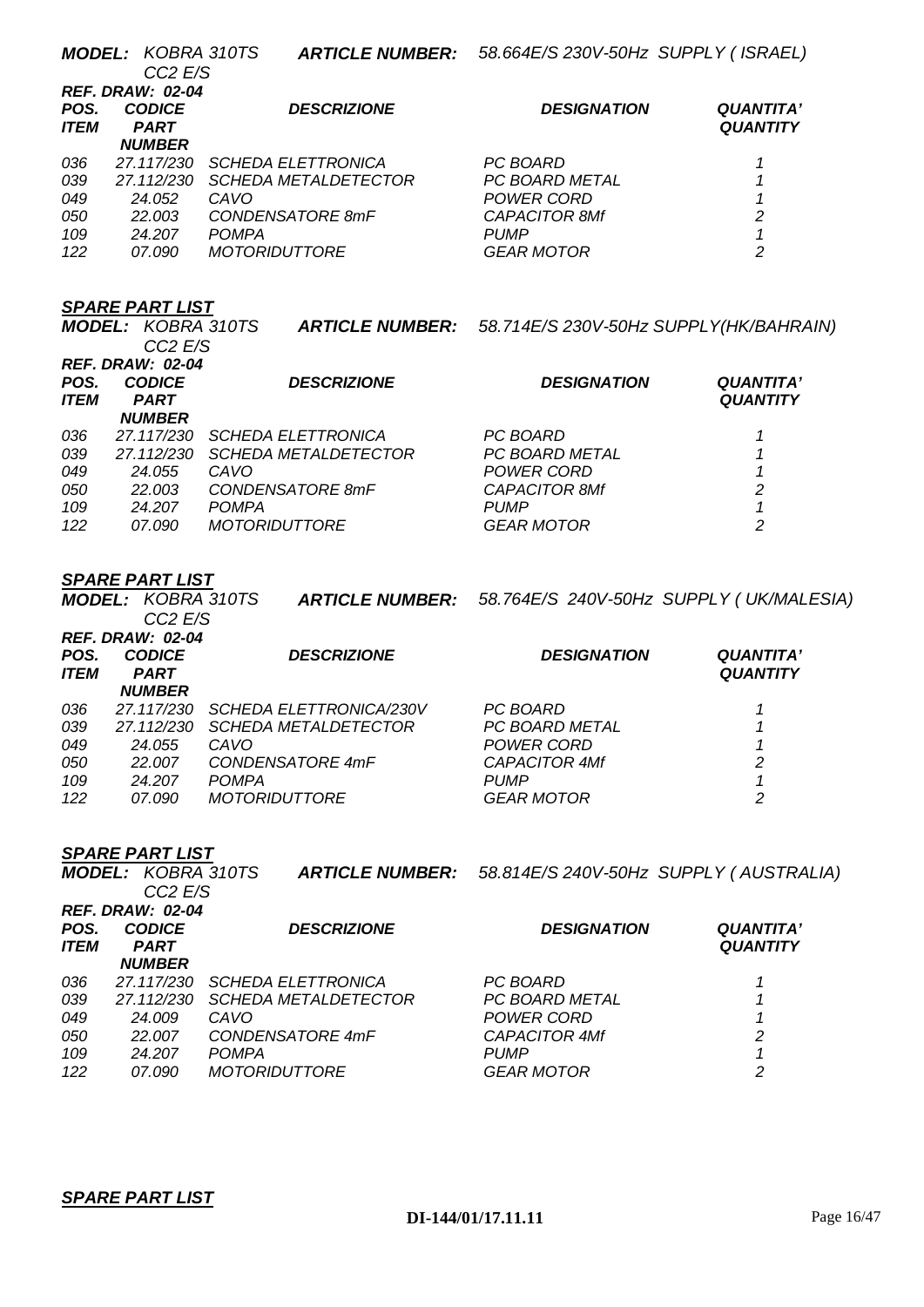|             | <b>MODEL: KOBRA 310TS</b> | <b>ARTICLE NUMBER:</b>      | 58.864E/S 240V-50Hz SUPPLY (INDIA) |                  |  |  |  |  |
|-------------|---------------------------|-----------------------------|------------------------------------|------------------|--|--|--|--|
|             | CC <sub>2</sub> E/S       |                             |                                    |                  |  |  |  |  |
|             | <b>REF. DRAW: 02-04</b>   |                             |                                    |                  |  |  |  |  |
| POS.        | <b>CODICE</b>             | <b>DESCRIZIONE</b>          | <b>DESIGNATION</b>                 | <b>QUANTITA'</b> |  |  |  |  |
| <b>ITEM</b> | <b>PART</b>               |                             |                                    | <b>QUANTITY</b>  |  |  |  |  |
|             | <b>NUMBER</b>             |                             |                                    |                  |  |  |  |  |
| 036         | 27.117/230                | <b>SCHEDA ELETTRONICA</b>   | PC BOARD                           |                  |  |  |  |  |
| 039         | 27.112/230                | <i>SCHEDA METALDETECTOR</i> | PC BOARD METAL                     |                  |  |  |  |  |
| 049         | 24.001                    | CAVO                        | POWER CORD                         |                  |  |  |  |  |
| 050         | 22.007                    | CONDENSATORE 4mF            | <b>CAPACITOR 4Mf</b>               | 2                |  |  |  |  |
| 109         | 24.207                    | <b>POMPA</b>                | <b>PUMP</b>                        |                  |  |  |  |  |
| 122         | 07.090                    | <i>MOTORIDUTTORE</i>        | <b>GEAR MOTOR</b>                  | 2                |  |  |  |  |

|             | <b>MODEL: KOBRA 310TS</b> |                             | ARTICLE NUMBER: 58.914E/S 220V-50Hz SUPPLY (BZ/ARABIA/PH) |                  |  |  |  |  |
|-------------|---------------------------|-----------------------------|-----------------------------------------------------------|------------------|--|--|--|--|
|             | CC <sub>2</sub> E/S       |                             |                                                           |                  |  |  |  |  |
|             | <b>REF. DRAW: 02-04</b>   |                             |                                                           |                  |  |  |  |  |
| POS.        | <b>CODICE</b>             | <b>DESCRIZIONE</b>          | <b>DESIGNATION</b>                                        | <b>QUANTITA'</b> |  |  |  |  |
| <b>ITEM</b> | <b>PART</b>               |                             |                                                           | <b>QUANTITY</b>  |  |  |  |  |
|             | <b>NUMBER</b>             |                             |                                                           |                  |  |  |  |  |
| 036         | 27.117/230                | <i>SCHEDA ELETTRONICA</i>   | PC BOARD                                                  |                  |  |  |  |  |
| 039         | 27.112/230                | <i>SCHEDA METALDETECTOR</i> | <b>PC BOARD METAL</b>                                     |                  |  |  |  |  |
| 049         | 24.006                    | CAVO                        | POWER CORD                                                |                  |  |  |  |  |
| 050         | 22.003                    | CONDENSATORE 8mF            | <b>CAPACITOR 8Mf</b>                                      | 2                |  |  |  |  |
| 109         | 24.207                    | <b>POMPA</b>                | <b>PUMP</b>                                               |                  |  |  |  |  |
| 122         | 07.090                    | <i>MOTORIDUTTORE</i>        | GEAR MOTOR                                                | 2                |  |  |  |  |
|             |                           |                             |                                                           |                  |  |  |  |  |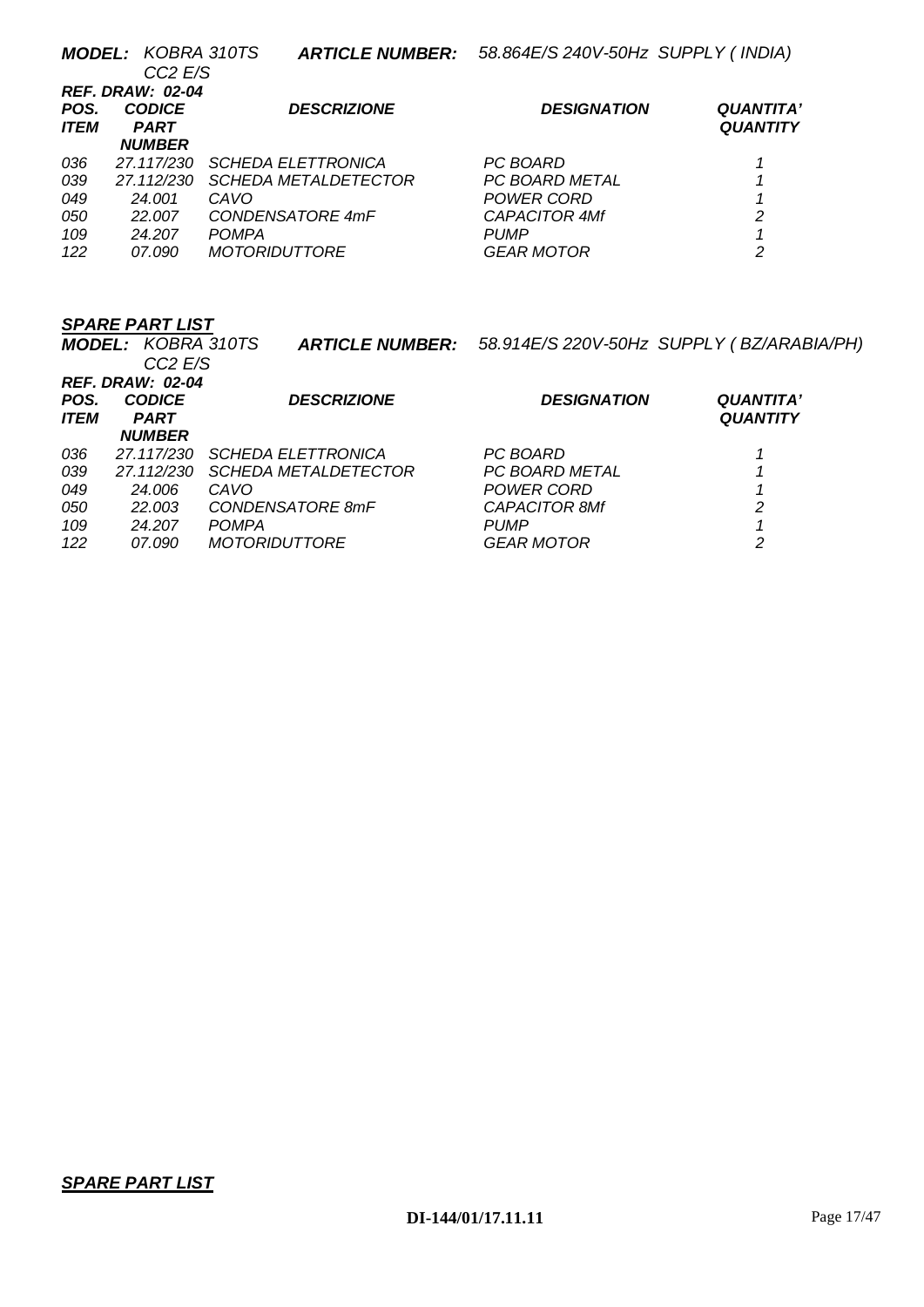|              |               | <b>MODEL: KOBRA 310TS ARTICLE NUMBER: COMMON PARTS 58.435 E/S</b> |                           |                          |
|--------------|---------------|-------------------------------------------------------------------|---------------------------|--------------------------|
|              | CC4 E/S       |                                                                   |                           |                          |
|              | <b>CODICE</b> | REF. DRAW: 01-02-04-06-07-08-10-13<br><b>DESCRIZIONE</b>          |                           | <b>QUANTITA'</b>         |
| POS.<br>ITEM | <b>PART</b>   |                                                                   | <b>DESIGNATION</b>        | <b>QUANTITY</b>          |
|              | <b>NUMBER</b> |                                                                   |                           |                          |
| 001          | 01.834        | <b>MOBILE</b>                                                     | <b>CABINET</b>            | 1                        |
| 002          | 51.050        | GUIDA                                                             | <b>GUIDE</b>              | $\overline{2}$           |
| 003          | 01.061        | TELAIO PORTASACCO                                                 | <i>BAG FRAME</i>          | $\mathcal I$             |
| 004          | 28.032        | PORTASACCO                                                        | <b>BAG HOLDER</b>         | $\mathcal I$             |
| 005          | 51.300        | SACCHETTO CD/DVD                                                  | CD/DVD BAG                | $\mathbf{1}$             |
| 006          | 51.056        | <b>PIASTRINA</b>                                                  | <b>HINGE PLATE</b>        | $\overline{c}$           |
| 007          | 51.057        | <b>CERNIERA</b>                                                   | <b>HINGE</b>              | $\overline{c}$           |
| 008          | 53.994        | VITE 3,5x16                                                       | <b>SCREW 3,5x16</b>       | $\overline{\mathcal{A}}$ |
| 010          | 51.238        | <b>CRICCHETTO</b>                                                 | <b>LOCK</b>               | $\pmb{\mathcal{1}}$      |
| 011          | 53.305        | VITE 2,5x12                                                       | <b>SCREW 2,5x12</b>       | $\overline{c}$           |
| 012          | 51.237        | MANIGLIA                                                          | <b>HANDLE</b>             | $\mathbf{1}$             |
| 013          | 51.038        | <b>MAGNETE</b>                                                    | <b>MAGNET</b>             | $\overline{1}$           |
| 014          | 53.993        | VITE 3,9x9,5                                                      | SCREW 3,9x9,5             | $\mathbf{1}$             |
| 015          | 53.396        | VITE M4x25                                                        | SCREW M4x25               | $\overline{c}$           |
| 016          | 51.062        | <b>SACCHETTO</b>                                                  | BAG                       | $\mathcal I$             |
| 017          | 32.013        | <b>RUOTE</b>                                                      | <b>CASTER</b>             | $\overline{4}$           |
| 018          | 53.359        | <b>VITE 4x16</b>                                                  | SCREW 4x16                | 24                       |
| 019          | 02.160        | <b>COPERCHIO</b>                                                  | PLASTIC COVER             | $\mathbf{1}$             |
| 020          | 02.170        | <b>PANNELLO</b>                                                   | <b>PANEL</b>              | $\mathbf 1$              |
| 021          | 16.230        | SUPPORTO SCHEDA METAL                                             | PC BOARD HOLDER           | $\overline{1}$           |
| 022          | 23.036        | <b>INTERRUTTORE</b>                                               | ON / OFF SWITCH           | 1                        |
| 023          | 02.055        | DIFFUSORE LUMINOSO                                                | LIGHT OPTICAL INDICATOR   | $\overline{1}$           |
| 024          | 37.309        | ETICHETTA ENERGY SMART                                            | <b>ENERGY SMART LABEL</b> | $\mathbf{1}$             |
| 025          | 27.008        | <b>PORTADIODI</b>                                                 | <b>SENSOR HOLDER</b>      | 3                        |
| 026          | 27.071        | <b>DIODO EMETTITORE</b>                                           | <b>EMITTER DIODE</b>      | $\overline{2}$           |
| 027          | 27.072        | <b>DIODO RICEVITORE</b>                                           | <b>RECEIVER DIODE</b>     | $\overline{c}$           |
| 028          | 24.235        | <b>LED BLU</b>                                                    | <b>LED LIGHT</b>          | $\overline{a}$           |
| 029          | 51.037        | <b>MOLLETTA</b>                                                   | <b>SPRING</b>             | 6                        |
| 030          | 25.015        | <b>MICROINTERRUTTORE</b>                                          | <b>MICROSWITCH</b>        | $\mathbf{1}$             |
| 031          | 24.233        | CABLAGGIO SACCO PIENO                                             | <b>BAG FULL HARDNESS</b>  | $\overline{\mathbf{1}}$  |
| 032          | 24.211        | <b>SENSORE MAGNETICO</b>                                          | <b>MAGNETIC SENSOR</b>    | $\mathbf 1$              |
| 033          | 53.603        | PRESSACAVO                                                        | <b>BUSHING</b>            | 1                        |
| 034          | 53.349        | <b>VITE 4x16</b>                                                  | SCREW 4x16                | 8                        |
| 035          | 24.268        | CABLAGGIO SCHEDA                                                  | PC BOARD HARDNESS         | 1                        |
|              |               | <b>PULSANTIERA</b>                                                |                           |                          |
| 037          | 27.118        | <b>PULSANTIERA</b>                                                | <b>SWITCH PANEL</b>       | 1                        |
| 038          | 53.348        | VITE 2,5x6                                                        | SCREW 2,5x6               | $\overline{7}$           |
| 041          | 53.328        | <b>VITE 4x10</b>                                                  | SCREW 4x10                | $\overline{c}$           |
| 042          | 27.115        | <b>METALDETECTOR</b>                                              | <b>METALDETECTOR</b>      | $\mathbf{1}$             |
| 043          | 16.211/V      | CONTENITORE OLIO                                                  | OIL BOTTLE HOLDER         | 1                        |
| 044          | 53.306        | VITE 2,9x13                                                       | SCREW 2,9x13              | 3                        |
| 045          | 51.085        | OLIO 1000cc                                                       | <b>SHREDDER OIL</b>       | 1                        |
| 046          | 51.084        | <b>TAPPO</b>                                                      | CAP                       | 1                        |
| 047          | 01.700        | <b>VASCHETTA</b>                                                  | <b>BOTTON COVER</b>       | 1                        |
| 048          | 53.360        | VITE M3x13                                                        | SCREW M3x13               | $\overline{\mathcal{A}}$ |
| 051          | 04.305        | COLTELLO                                                          | <b>KNIFE</b>              | 1                        |
| 052          | 04.307        | <b>COLTELLO</b>                                                   | <b>KNIFE</b>              | 1                        |
| 053          | 06.043        | <b>PETTINE</b>                                                    | <b>STRIPPER</b>           | 150                      |
| 054<br>055   | 16.121        | PARATIA                                                           | <b>PLATE</b>              | 1                        |
|              | 08.060        | PERNO PARATIA                                                     | <b>FLAP HOLDER</b>        | 1                        |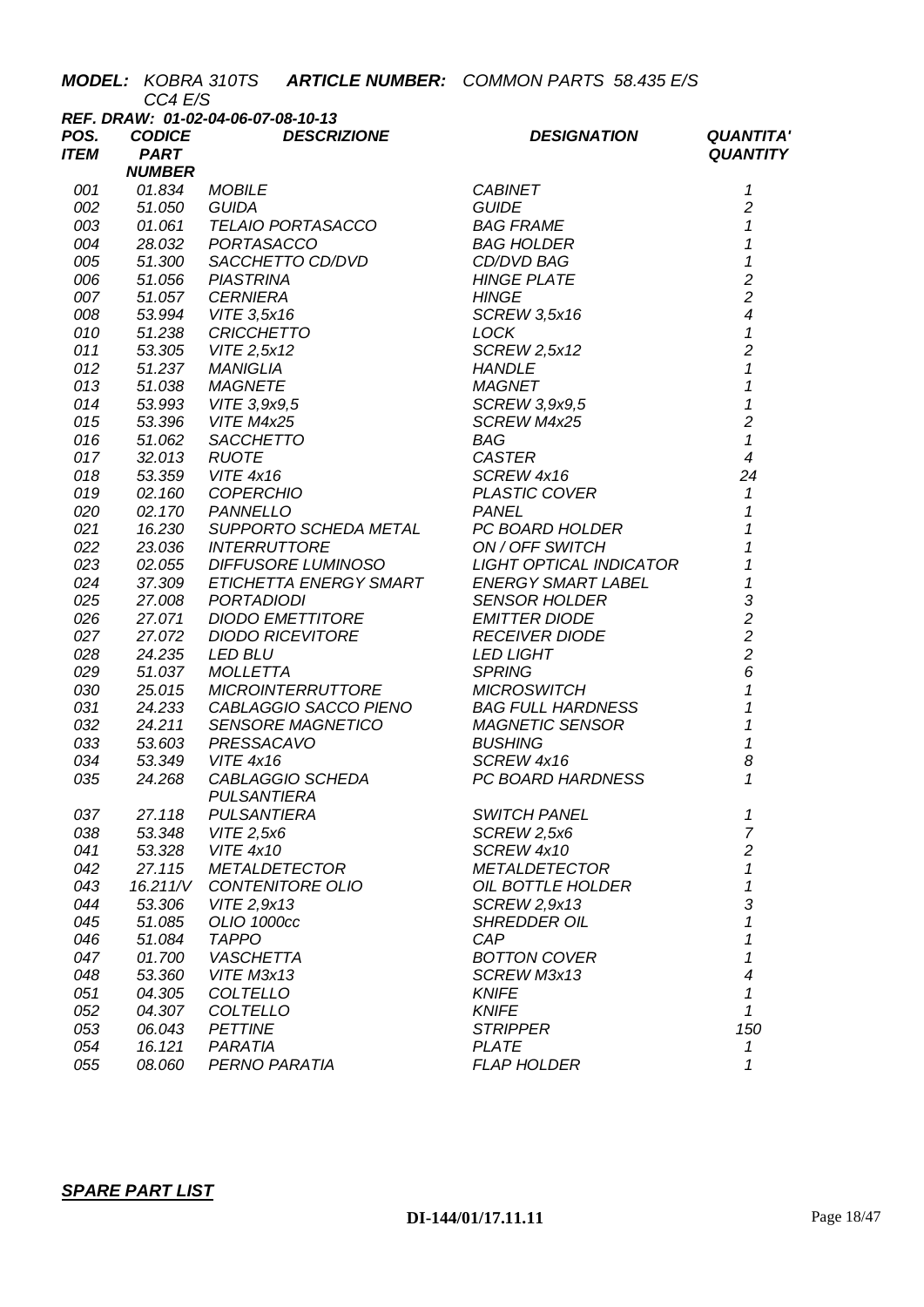| REF. DRAW: 01-02-04-06-07-08-10-13<br><b>DESCRIZIONE</b><br><b>CODICE</b><br>POS.<br><b>DESIGNATION</b><br><b>QUANTITA'</b><br>ITEM<br><b>PART</b><br><b>QUANTITY</b><br><b>NUMBER</b><br>16.220<br>PARATIA SACCO PIENO BAG FULL FLAP<br>1<br>056<br>1<br>057<br><b>PLATE</b><br>08.070<br>PARATIA<br><i>PIASTRA DX<br/>PIASTRA SX<br/>PODTACI</i><br>$\mathbf{1}$<br>058<br>14.200<br>MATHAM RIGHT PLATE<br>PASTRA SX<br>PORTACUSCINETTO<br>CUSCINETTO 6002.22R<br>INGRANAGGIO<br>INGRANAGGIO<br>INGRANAGGIO<br>INGRANAGGIO<br>CORONA Z22<br>LINGUETTA 5x5x16<br>DISTANZIALE<br>PIGNONE 29<br>CHAIN WELL<br>PIGNONE 29<br>CHAIN WELL<br>PIGNONE 29<br>$\mathbf{1}$<br>059<br>14.201<br>$\overline{c}$<br>060<br>18.019<br>$\overline{\mathcal{A}}$<br>061<br>19.014<br>$\overline{c}$<br>062<br>10.026<br>$\mathbf{1}$<br>063<br>10.029<br>5<br>064<br>53.415<br>12<br>065<br>14.023<br>$\sqrt{2}$<br>066<br>11.012<br>$\overline{c}$<br>067<br>12.009<br>$\overline{c}$<br>068<br>08.065<br>$\overline{c}$<br>069<br>08.066<br>$\overline{c}$<br>070<br>16.228<br>$\overline{c}$<br>071<br>53.200<br>11<br>072<br>53.202<br>$\overline{4}$<br>073<br>53.203<br>$\mathbf 1$<br>075<br>04.273<br>1<br>076<br>04.274<br>$\overline{4}$<br>077<br>19.027<br>$\overline{1}$<br>078<br>14.056<br>$\overline{2}$<br>079<br>53.602<br>ANTIVIBRANTE<br>SEEGER DIA 12<br>PETTINE<br>PETTINE<br>INGRANAGGIO<br>INGRANAGGIO<br>INGRANAGGIO<br>INGRANAGGIO<br>INGRANAGGIO<br>CEAR<br>ALBERO<br>CEAR<br>ALBERO<br>SHAFT<br>VITE M4x10<br>SCREW M4x10<br>$\overline{4}$<br>080<br>53.201<br>$\mathbf{1}$<br>081<br>02.145<br>$\overline{1}$<br>082<br>02.144<br><i><b>STRIPPER<br/>GEAR<br/>GEAR<br/>GEAR<br/>SHAFT<br/>SCREW M4x10<br/>TOOTHER WAS</b></i><br>$\overline{c}$<br>083<br>10.083<br>$\mathbf{1}$<br>084<br>10.079<br>$\mathbf{1}$<br>085<br>10.084<br>$\mathcal I$<br>086<br>17.211<br>53.331 VITE M4x10<br>18<br>088<br>RONDELLA DENTELLATA M4<br>18<br>089<br>TOOTHED WASHER M4<br>53.142<br>092<br>53.901 VITE M8x20<br>SCREW M8x20<br>$\mathbf{1}$<br>53.146<br>RONDELLA DENTELLATA M8<br><b>TOOTHED WASHER M8</b><br>093<br>1<br>094<br>1<br>53.185<br><b>RONDELLA M8</b><br><b>WASHER M8</b><br>$\overline{5}$<br>095<br>53.345<br>VITE M5x25<br>SCREW M5x25<br>21<br>096<br>RONDELLA DENTELLATA M5<br><b>TOOTHED WASHER M5</b><br>53.143<br>099<br>12<br>VITE M5x12<br>SCREW M5x12<br>53.332<br>102<br>14<br>53.702<br>DADO M4<br><b>EXAGON NUT M4</b><br>103<br>CATENA 37 PASSI<br>$\mathbf{1}$<br>13.031<br><b>CHAIN</b><br>$\overline{c}$<br>104<br><b>LOCKING RING</b><br>53.204<br><b>SEEGER DIA 5</b><br>105<br>$\mathcal I$<br>16.064<br>OIL WICK<br>OIL WICK<br>MT.0,30<br>106<br><b>TUBO</b><br><b>TUBE</b><br>51.560<br>107<br><b>RACCORDO</b><br>51.610<br><b>JUNCTION</b><br>1<br>108<br>SENSORE OTTICO OLIO<br>OIL OPTICAL SENSOR<br>24.204<br>1<br>110<br>1<br><b>SUPPORTO POMPA</b><br><b>PUMP HOLDER</b><br>01.985<br>$\overline{c}$<br>114<br>53.703<br>DADO M5<br><b>EXAGON NUT M5</b><br>1<br>123<br>13.009<br>CATENA 44 PASSI<br><b>CHAIN</b><br>1<br>125<br>25.045<br>TASTO INTERRUTTORE<br><b>SWITCH COVER</b><br>1<br>130<br>SCATOLA CARTONE<br>CARTON BOX<br>29.065<br>$\mathcal I$<br>131<br>30.030<br><b>FONDO POLISTIROLO</b><br>STYROFOAM BOTTOM<br>$\overline{\mathcal{A}}$<br>132<br>30.031<br>ANGOLARE<br><b>CORNER</b><br>1<br>133<br>CARTONE<br><b>CARTON</b><br>29.068 | CC4 E/S |  | MODEL: KOBRA 310TS ARTICLE NUMBER: COMMON PARTS 58.435 E/S |  |
|------------------------------------------------------------------------------------------------------------------------------------------------------------------------------------------------------------------------------------------------------------------------------------------------------------------------------------------------------------------------------------------------------------------------------------------------------------------------------------------------------------------------------------------------------------------------------------------------------------------------------------------------------------------------------------------------------------------------------------------------------------------------------------------------------------------------------------------------------------------------------------------------------------------------------------------------------------------------------------------------------------------------------------------------------------------------------------------------------------------------------------------------------------------------------------------------------------------------------------------------------------------------------------------------------------------------------------------------------------------------------------------------------------------------------------------------------------------------------------------------------------------------------------------------------------------------------------------------------------------------------------------------------------------------------------------------------------------------------------------------------------------------------------------------------------------------------------------------------------------------------------------------------------------------------------------------------------------------------------------------------------------------------------------------------------------------------------------------------------------------------------------------------------------------------------------------------------------------------------------------------------------------------------------------------------------------------------------------------------------------------------------------------------------------------------------------------------------------------------------------------------------------------------------------------------------------------------------------------------------------------------------------------------------------------------------------------------------------------------------------------------------------------------------------------------------------------------------------------------------------------------------------------------------------------------------------------------------------------------------------------------------------------------------------------------------------------------------------------------------------------------------------------------------------------------------------------------------------------------------------------------------------------------------------------------------------------------------------------------------------------------------------------------------|---------|--|------------------------------------------------------------|--|
|                                                                                                                                                                                                                                                                                                                                                                                                                                                                                                                                                                                                                                                                                                                                                                                                                                                                                                                                                                                                                                                                                                                                                                                                                                                                                                                                                                                                                                                                                                                                                                                                                                                                                                                                                                                                                                                                                                                                                                                                                                                                                                                                                                                                                                                                                                                                                                                                                                                                                                                                                                                                                                                                                                                                                                                                                                                                                                                                                                                                                                                                                                                                                                                                                                                                                                                                                                                                                  |         |  |                                                            |  |
|                                                                                                                                                                                                                                                                                                                                                                                                                                                                                                                                                                                                                                                                                                                                                                                                                                                                                                                                                                                                                                                                                                                                                                                                                                                                                                                                                                                                                                                                                                                                                                                                                                                                                                                                                                                                                                                                                                                                                                                                                                                                                                                                                                                                                                                                                                                                                                                                                                                                                                                                                                                                                                                                                                                                                                                                                                                                                                                                                                                                                                                                                                                                                                                                                                                                                                                                                                                                                  |         |  |                                                            |  |
|                                                                                                                                                                                                                                                                                                                                                                                                                                                                                                                                                                                                                                                                                                                                                                                                                                                                                                                                                                                                                                                                                                                                                                                                                                                                                                                                                                                                                                                                                                                                                                                                                                                                                                                                                                                                                                                                                                                                                                                                                                                                                                                                                                                                                                                                                                                                                                                                                                                                                                                                                                                                                                                                                                                                                                                                                                                                                                                                                                                                                                                                                                                                                                                                                                                                                                                                                                                                                  |         |  |                                                            |  |
|                                                                                                                                                                                                                                                                                                                                                                                                                                                                                                                                                                                                                                                                                                                                                                                                                                                                                                                                                                                                                                                                                                                                                                                                                                                                                                                                                                                                                                                                                                                                                                                                                                                                                                                                                                                                                                                                                                                                                                                                                                                                                                                                                                                                                                                                                                                                                                                                                                                                                                                                                                                                                                                                                                                                                                                                                                                                                                                                                                                                                                                                                                                                                                                                                                                                                                                                                                                                                  |         |  |                                                            |  |
|                                                                                                                                                                                                                                                                                                                                                                                                                                                                                                                                                                                                                                                                                                                                                                                                                                                                                                                                                                                                                                                                                                                                                                                                                                                                                                                                                                                                                                                                                                                                                                                                                                                                                                                                                                                                                                                                                                                                                                                                                                                                                                                                                                                                                                                                                                                                                                                                                                                                                                                                                                                                                                                                                                                                                                                                                                                                                                                                                                                                                                                                                                                                                                                                                                                                                                                                                                                                                  |         |  |                                                            |  |
|                                                                                                                                                                                                                                                                                                                                                                                                                                                                                                                                                                                                                                                                                                                                                                                                                                                                                                                                                                                                                                                                                                                                                                                                                                                                                                                                                                                                                                                                                                                                                                                                                                                                                                                                                                                                                                                                                                                                                                                                                                                                                                                                                                                                                                                                                                                                                                                                                                                                                                                                                                                                                                                                                                                                                                                                                                                                                                                                                                                                                                                                                                                                                                                                                                                                                                                                                                                                                  |         |  |                                                            |  |
|                                                                                                                                                                                                                                                                                                                                                                                                                                                                                                                                                                                                                                                                                                                                                                                                                                                                                                                                                                                                                                                                                                                                                                                                                                                                                                                                                                                                                                                                                                                                                                                                                                                                                                                                                                                                                                                                                                                                                                                                                                                                                                                                                                                                                                                                                                                                                                                                                                                                                                                                                                                                                                                                                                                                                                                                                                                                                                                                                                                                                                                                                                                                                                                                                                                                                                                                                                                                                  |         |  |                                                            |  |
|                                                                                                                                                                                                                                                                                                                                                                                                                                                                                                                                                                                                                                                                                                                                                                                                                                                                                                                                                                                                                                                                                                                                                                                                                                                                                                                                                                                                                                                                                                                                                                                                                                                                                                                                                                                                                                                                                                                                                                                                                                                                                                                                                                                                                                                                                                                                                                                                                                                                                                                                                                                                                                                                                                                                                                                                                                                                                                                                                                                                                                                                                                                                                                                                                                                                                                                                                                                                                  |         |  |                                                            |  |
|                                                                                                                                                                                                                                                                                                                                                                                                                                                                                                                                                                                                                                                                                                                                                                                                                                                                                                                                                                                                                                                                                                                                                                                                                                                                                                                                                                                                                                                                                                                                                                                                                                                                                                                                                                                                                                                                                                                                                                                                                                                                                                                                                                                                                                                                                                                                                                                                                                                                                                                                                                                                                                                                                                                                                                                                                                                                                                                                                                                                                                                                                                                                                                                                                                                                                                                                                                                                                  |         |  |                                                            |  |
|                                                                                                                                                                                                                                                                                                                                                                                                                                                                                                                                                                                                                                                                                                                                                                                                                                                                                                                                                                                                                                                                                                                                                                                                                                                                                                                                                                                                                                                                                                                                                                                                                                                                                                                                                                                                                                                                                                                                                                                                                                                                                                                                                                                                                                                                                                                                                                                                                                                                                                                                                                                                                                                                                                                                                                                                                                                                                                                                                                                                                                                                                                                                                                                                                                                                                                                                                                                                                  |         |  |                                                            |  |
|                                                                                                                                                                                                                                                                                                                                                                                                                                                                                                                                                                                                                                                                                                                                                                                                                                                                                                                                                                                                                                                                                                                                                                                                                                                                                                                                                                                                                                                                                                                                                                                                                                                                                                                                                                                                                                                                                                                                                                                                                                                                                                                                                                                                                                                                                                                                                                                                                                                                                                                                                                                                                                                                                                                                                                                                                                                                                                                                                                                                                                                                                                                                                                                                                                                                                                                                                                                                                  |         |  |                                                            |  |
|                                                                                                                                                                                                                                                                                                                                                                                                                                                                                                                                                                                                                                                                                                                                                                                                                                                                                                                                                                                                                                                                                                                                                                                                                                                                                                                                                                                                                                                                                                                                                                                                                                                                                                                                                                                                                                                                                                                                                                                                                                                                                                                                                                                                                                                                                                                                                                                                                                                                                                                                                                                                                                                                                                                                                                                                                                                                                                                                                                                                                                                                                                                                                                                                                                                                                                                                                                                                                  |         |  |                                                            |  |
|                                                                                                                                                                                                                                                                                                                                                                                                                                                                                                                                                                                                                                                                                                                                                                                                                                                                                                                                                                                                                                                                                                                                                                                                                                                                                                                                                                                                                                                                                                                                                                                                                                                                                                                                                                                                                                                                                                                                                                                                                                                                                                                                                                                                                                                                                                                                                                                                                                                                                                                                                                                                                                                                                                                                                                                                                                                                                                                                                                                                                                                                                                                                                                                                                                                                                                                                                                                                                  |         |  |                                                            |  |
|                                                                                                                                                                                                                                                                                                                                                                                                                                                                                                                                                                                                                                                                                                                                                                                                                                                                                                                                                                                                                                                                                                                                                                                                                                                                                                                                                                                                                                                                                                                                                                                                                                                                                                                                                                                                                                                                                                                                                                                                                                                                                                                                                                                                                                                                                                                                                                                                                                                                                                                                                                                                                                                                                                                                                                                                                                                                                                                                                                                                                                                                                                                                                                                                                                                                                                                                                                                                                  |         |  |                                                            |  |
|                                                                                                                                                                                                                                                                                                                                                                                                                                                                                                                                                                                                                                                                                                                                                                                                                                                                                                                                                                                                                                                                                                                                                                                                                                                                                                                                                                                                                                                                                                                                                                                                                                                                                                                                                                                                                                                                                                                                                                                                                                                                                                                                                                                                                                                                                                                                                                                                                                                                                                                                                                                                                                                                                                                                                                                                                                                                                                                                                                                                                                                                                                                                                                                                                                                                                                                                                                                                                  |         |  |                                                            |  |
|                                                                                                                                                                                                                                                                                                                                                                                                                                                                                                                                                                                                                                                                                                                                                                                                                                                                                                                                                                                                                                                                                                                                                                                                                                                                                                                                                                                                                                                                                                                                                                                                                                                                                                                                                                                                                                                                                                                                                                                                                                                                                                                                                                                                                                                                                                                                                                                                                                                                                                                                                                                                                                                                                                                                                                                                                                                                                                                                                                                                                                                                                                                                                                                                                                                                                                                                                                                                                  |         |  |                                                            |  |
|                                                                                                                                                                                                                                                                                                                                                                                                                                                                                                                                                                                                                                                                                                                                                                                                                                                                                                                                                                                                                                                                                                                                                                                                                                                                                                                                                                                                                                                                                                                                                                                                                                                                                                                                                                                                                                                                                                                                                                                                                                                                                                                                                                                                                                                                                                                                                                                                                                                                                                                                                                                                                                                                                                                                                                                                                                                                                                                                                                                                                                                                                                                                                                                                                                                                                                                                                                                                                  |         |  |                                                            |  |
|                                                                                                                                                                                                                                                                                                                                                                                                                                                                                                                                                                                                                                                                                                                                                                                                                                                                                                                                                                                                                                                                                                                                                                                                                                                                                                                                                                                                                                                                                                                                                                                                                                                                                                                                                                                                                                                                                                                                                                                                                                                                                                                                                                                                                                                                                                                                                                                                                                                                                                                                                                                                                                                                                                                                                                                                                                                                                                                                                                                                                                                                                                                                                                                                                                                                                                                                                                                                                  |         |  |                                                            |  |
|                                                                                                                                                                                                                                                                                                                                                                                                                                                                                                                                                                                                                                                                                                                                                                                                                                                                                                                                                                                                                                                                                                                                                                                                                                                                                                                                                                                                                                                                                                                                                                                                                                                                                                                                                                                                                                                                                                                                                                                                                                                                                                                                                                                                                                                                                                                                                                                                                                                                                                                                                                                                                                                                                                                                                                                                                                                                                                                                                                                                                                                                                                                                                                                                                                                                                                                                                                                                                  |         |  |                                                            |  |
|                                                                                                                                                                                                                                                                                                                                                                                                                                                                                                                                                                                                                                                                                                                                                                                                                                                                                                                                                                                                                                                                                                                                                                                                                                                                                                                                                                                                                                                                                                                                                                                                                                                                                                                                                                                                                                                                                                                                                                                                                                                                                                                                                                                                                                                                                                                                                                                                                                                                                                                                                                                                                                                                                                                                                                                                                                                                                                                                                                                                                                                                                                                                                                                                                                                                                                                                                                                                                  |         |  |                                                            |  |
|                                                                                                                                                                                                                                                                                                                                                                                                                                                                                                                                                                                                                                                                                                                                                                                                                                                                                                                                                                                                                                                                                                                                                                                                                                                                                                                                                                                                                                                                                                                                                                                                                                                                                                                                                                                                                                                                                                                                                                                                                                                                                                                                                                                                                                                                                                                                                                                                                                                                                                                                                                                                                                                                                                                                                                                                                                                                                                                                                                                                                                                                                                                                                                                                                                                                                                                                                                                                                  |         |  |                                                            |  |
|                                                                                                                                                                                                                                                                                                                                                                                                                                                                                                                                                                                                                                                                                                                                                                                                                                                                                                                                                                                                                                                                                                                                                                                                                                                                                                                                                                                                                                                                                                                                                                                                                                                                                                                                                                                                                                                                                                                                                                                                                                                                                                                                                                                                                                                                                                                                                                                                                                                                                                                                                                                                                                                                                                                                                                                                                                                                                                                                                                                                                                                                                                                                                                                                                                                                                                                                                                                                                  |         |  |                                                            |  |
|                                                                                                                                                                                                                                                                                                                                                                                                                                                                                                                                                                                                                                                                                                                                                                                                                                                                                                                                                                                                                                                                                                                                                                                                                                                                                                                                                                                                                                                                                                                                                                                                                                                                                                                                                                                                                                                                                                                                                                                                                                                                                                                                                                                                                                                                                                                                                                                                                                                                                                                                                                                                                                                                                                                                                                                                                                                                                                                                                                                                                                                                                                                                                                                                                                                                                                                                                                                                                  |         |  |                                                            |  |
|                                                                                                                                                                                                                                                                                                                                                                                                                                                                                                                                                                                                                                                                                                                                                                                                                                                                                                                                                                                                                                                                                                                                                                                                                                                                                                                                                                                                                                                                                                                                                                                                                                                                                                                                                                                                                                                                                                                                                                                                                                                                                                                                                                                                                                                                                                                                                                                                                                                                                                                                                                                                                                                                                                                                                                                                                                                                                                                                                                                                                                                                                                                                                                                                                                                                                                                                                                                                                  |         |  |                                                            |  |
|                                                                                                                                                                                                                                                                                                                                                                                                                                                                                                                                                                                                                                                                                                                                                                                                                                                                                                                                                                                                                                                                                                                                                                                                                                                                                                                                                                                                                                                                                                                                                                                                                                                                                                                                                                                                                                                                                                                                                                                                                                                                                                                                                                                                                                                                                                                                                                                                                                                                                                                                                                                                                                                                                                                                                                                                                                                                                                                                                                                                                                                                                                                                                                                                                                                                                                                                                                                                                  |         |  |                                                            |  |
|                                                                                                                                                                                                                                                                                                                                                                                                                                                                                                                                                                                                                                                                                                                                                                                                                                                                                                                                                                                                                                                                                                                                                                                                                                                                                                                                                                                                                                                                                                                                                                                                                                                                                                                                                                                                                                                                                                                                                                                                                                                                                                                                                                                                                                                                                                                                                                                                                                                                                                                                                                                                                                                                                                                                                                                                                                                                                                                                                                                                                                                                                                                                                                                                                                                                                                                                                                                                                  |         |  |                                                            |  |
|                                                                                                                                                                                                                                                                                                                                                                                                                                                                                                                                                                                                                                                                                                                                                                                                                                                                                                                                                                                                                                                                                                                                                                                                                                                                                                                                                                                                                                                                                                                                                                                                                                                                                                                                                                                                                                                                                                                                                                                                                                                                                                                                                                                                                                                                                                                                                                                                                                                                                                                                                                                                                                                                                                                                                                                                                                                                                                                                                                                                                                                                                                                                                                                                                                                                                                                                                                                                                  |         |  |                                                            |  |
|                                                                                                                                                                                                                                                                                                                                                                                                                                                                                                                                                                                                                                                                                                                                                                                                                                                                                                                                                                                                                                                                                                                                                                                                                                                                                                                                                                                                                                                                                                                                                                                                                                                                                                                                                                                                                                                                                                                                                                                                                                                                                                                                                                                                                                                                                                                                                                                                                                                                                                                                                                                                                                                                                                                                                                                                                                                                                                                                                                                                                                                                                                                                                                                                                                                                                                                                                                                                                  |         |  |                                                            |  |
|                                                                                                                                                                                                                                                                                                                                                                                                                                                                                                                                                                                                                                                                                                                                                                                                                                                                                                                                                                                                                                                                                                                                                                                                                                                                                                                                                                                                                                                                                                                                                                                                                                                                                                                                                                                                                                                                                                                                                                                                                                                                                                                                                                                                                                                                                                                                                                                                                                                                                                                                                                                                                                                                                                                                                                                                                                                                                                                                                                                                                                                                                                                                                                                                                                                                                                                                                                                                                  |         |  |                                                            |  |
|                                                                                                                                                                                                                                                                                                                                                                                                                                                                                                                                                                                                                                                                                                                                                                                                                                                                                                                                                                                                                                                                                                                                                                                                                                                                                                                                                                                                                                                                                                                                                                                                                                                                                                                                                                                                                                                                                                                                                                                                                                                                                                                                                                                                                                                                                                                                                                                                                                                                                                                                                                                                                                                                                                                                                                                                                                                                                                                                                                                                                                                                                                                                                                                                                                                                                                                                                                                                                  |         |  |                                                            |  |
|                                                                                                                                                                                                                                                                                                                                                                                                                                                                                                                                                                                                                                                                                                                                                                                                                                                                                                                                                                                                                                                                                                                                                                                                                                                                                                                                                                                                                                                                                                                                                                                                                                                                                                                                                                                                                                                                                                                                                                                                                                                                                                                                                                                                                                                                                                                                                                                                                                                                                                                                                                                                                                                                                                                                                                                                                                                                                                                                                                                                                                                                                                                                                                                                                                                                                                                                                                                                                  |         |  |                                                            |  |
|                                                                                                                                                                                                                                                                                                                                                                                                                                                                                                                                                                                                                                                                                                                                                                                                                                                                                                                                                                                                                                                                                                                                                                                                                                                                                                                                                                                                                                                                                                                                                                                                                                                                                                                                                                                                                                                                                                                                                                                                                                                                                                                                                                                                                                                                                                                                                                                                                                                                                                                                                                                                                                                                                                                                                                                                                                                                                                                                                                                                                                                                                                                                                                                                                                                                                                                                                                                                                  |         |  |                                                            |  |
|                                                                                                                                                                                                                                                                                                                                                                                                                                                                                                                                                                                                                                                                                                                                                                                                                                                                                                                                                                                                                                                                                                                                                                                                                                                                                                                                                                                                                                                                                                                                                                                                                                                                                                                                                                                                                                                                                                                                                                                                                                                                                                                                                                                                                                                                                                                                                                                                                                                                                                                                                                                                                                                                                                                                                                                                                                                                                                                                                                                                                                                                                                                                                                                                                                                                                                                                                                                                                  |         |  |                                                            |  |
|                                                                                                                                                                                                                                                                                                                                                                                                                                                                                                                                                                                                                                                                                                                                                                                                                                                                                                                                                                                                                                                                                                                                                                                                                                                                                                                                                                                                                                                                                                                                                                                                                                                                                                                                                                                                                                                                                                                                                                                                                                                                                                                                                                                                                                                                                                                                                                                                                                                                                                                                                                                                                                                                                                                                                                                                                                                                                                                                                                                                                                                                                                                                                                                                                                                                                                                                                                                                                  |         |  |                                                            |  |
|                                                                                                                                                                                                                                                                                                                                                                                                                                                                                                                                                                                                                                                                                                                                                                                                                                                                                                                                                                                                                                                                                                                                                                                                                                                                                                                                                                                                                                                                                                                                                                                                                                                                                                                                                                                                                                                                                                                                                                                                                                                                                                                                                                                                                                                                                                                                                                                                                                                                                                                                                                                                                                                                                                                                                                                                                                                                                                                                                                                                                                                                                                                                                                                                                                                                                                                                                                                                                  |         |  |                                                            |  |
|                                                                                                                                                                                                                                                                                                                                                                                                                                                                                                                                                                                                                                                                                                                                                                                                                                                                                                                                                                                                                                                                                                                                                                                                                                                                                                                                                                                                                                                                                                                                                                                                                                                                                                                                                                                                                                                                                                                                                                                                                                                                                                                                                                                                                                                                                                                                                                                                                                                                                                                                                                                                                                                                                                                                                                                                                                                                                                                                                                                                                                                                                                                                                                                                                                                                                                                                                                                                                  |         |  |                                                            |  |
|                                                                                                                                                                                                                                                                                                                                                                                                                                                                                                                                                                                                                                                                                                                                                                                                                                                                                                                                                                                                                                                                                                                                                                                                                                                                                                                                                                                                                                                                                                                                                                                                                                                                                                                                                                                                                                                                                                                                                                                                                                                                                                                                                                                                                                                                                                                                                                                                                                                                                                                                                                                                                                                                                                                                                                                                                                                                                                                                                                                                                                                                                                                                                                                                                                                                                                                                                                                                                  |         |  |                                                            |  |
|                                                                                                                                                                                                                                                                                                                                                                                                                                                                                                                                                                                                                                                                                                                                                                                                                                                                                                                                                                                                                                                                                                                                                                                                                                                                                                                                                                                                                                                                                                                                                                                                                                                                                                                                                                                                                                                                                                                                                                                                                                                                                                                                                                                                                                                                                                                                                                                                                                                                                                                                                                                                                                                                                                                                                                                                                                                                                                                                                                                                                                                                                                                                                                                                                                                                                                                                                                                                                  |         |  |                                                            |  |
|                                                                                                                                                                                                                                                                                                                                                                                                                                                                                                                                                                                                                                                                                                                                                                                                                                                                                                                                                                                                                                                                                                                                                                                                                                                                                                                                                                                                                                                                                                                                                                                                                                                                                                                                                                                                                                                                                                                                                                                                                                                                                                                                                                                                                                                                                                                                                                                                                                                                                                                                                                                                                                                                                                                                                                                                                                                                                                                                                                                                                                                                                                                                                                                                                                                                                                                                                                                                                  |         |  |                                                            |  |
|                                                                                                                                                                                                                                                                                                                                                                                                                                                                                                                                                                                                                                                                                                                                                                                                                                                                                                                                                                                                                                                                                                                                                                                                                                                                                                                                                                                                                                                                                                                                                                                                                                                                                                                                                                                                                                                                                                                                                                                                                                                                                                                                                                                                                                                                                                                                                                                                                                                                                                                                                                                                                                                                                                                                                                                                                                                                                                                                                                                                                                                                                                                                                                                                                                                                                                                                                                                                                  |         |  |                                                            |  |
|                                                                                                                                                                                                                                                                                                                                                                                                                                                                                                                                                                                                                                                                                                                                                                                                                                                                                                                                                                                                                                                                                                                                                                                                                                                                                                                                                                                                                                                                                                                                                                                                                                                                                                                                                                                                                                                                                                                                                                                                                                                                                                                                                                                                                                                                                                                                                                                                                                                                                                                                                                                                                                                                                                                                                                                                                                                                                                                                                                                                                                                                                                                                                                                                                                                                                                                                                                                                                  |         |  |                                                            |  |
|                                                                                                                                                                                                                                                                                                                                                                                                                                                                                                                                                                                                                                                                                                                                                                                                                                                                                                                                                                                                                                                                                                                                                                                                                                                                                                                                                                                                                                                                                                                                                                                                                                                                                                                                                                                                                                                                                                                                                                                                                                                                                                                                                                                                                                                                                                                                                                                                                                                                                                                                                                                                                                                                                                                                                                                                                                                                                                                                                                                                                                                                                                                                                                                                                                                                                                                                                                                                                  |         |  |                                                            |  |
|                                                                                                                                                                                                                                                                                                                                                                                                                                                                                                                                                                                                                                                                                                                                                                                                                                                                                                                                                                                                                                                                                                                                                                                                                                                                                                                                                                                                                                                                                                                                                                                                                                                                                                                                                                                                                                                                                                                                                                                                                                                                                                                                                                                                                                                                                                                                                                                                                                                                                                                                                                                                                                                                                                                                                                                                                                                                                                                                                                                                                                                                                                                                                                                                                                                                                                                                                                                                                  |         |  |                                                            |  |
|                                                                                                                                                                                                                                                                                                                                                                                                                                                                                                                                                                                                                                                                                                                                                                                                                                                                                                                                                                                                                                                                                                                                                                                                                                                                                                                                                                                                                                                                                                                                                                                                                                                                                                                                                                                                                                                                                                                                                                                                                                                                                                                                                                                                                                                                                                                                                                                                                                                                                                                                                                                                                                                                                                                                                                                                                                                                                                                                                                                                                                                                                                                                                                                                                                                                                                                                                                                                                  |         |  |                                                            |  |
|                                                                                                                                                                                                                                                                                                                                                                                                                                                                                                                                                                                                                                                                                                                                                                                                                                                                                                                                                                                                                                                                                                                                                                                                                                                                                                                                                                                                                                                                                                                                                                                                                                                                                                                                                                                                                                                                                                                                                                                                                                                                                                                                                                                                                                                                                                                                                                                                                                                                                                                                                                                                                                                                                                                                                                                                                                                                                                                                                                                                                                                                                                                                                                                                                                                                                                                                                                                                                  |         |  |                                                            |  |
|                                                                                                                                                                                                                                                                                                                                                                                                                                                                                                                                                                                                                                                                                                                                                                                                                                                                                                                                                                                                                                                                                                                                                                                                                                                                                                                                                                                                                                                                                                                                                                                                                                                                                                                                                                                                                                                                                                                                                                                                                                                                                                                                                                                                                                                                                                                                                                                                                                                                                                                                                                                                                                                                                                                                                                                                                                                                                                                                                                                                                                                                                                                                                                                                                                                                                                                                                                                                                  |         |  |                                                            |  |
|                                                                                                                                                                                                                                                                                                                                                                                                                                                                                                                                                                                                                                                                                                                                                                                                                                                                                                                                                                                                                                                                                                                                                                                                                                                                                                                                                                                                                                                                                                                                                                                                                                                                                                                                                                                                                                                                                                                                                                                                                                                                                                                                                                                                                                                                                                                                                                                                                                                                                                                                                                                                                                                                                                                                                                                                                                                                                                                                                                                                                                                                                                                                                                                                                                                                                                                                                                                                                  |         |  |                                                            |  |
|                                                                                                                                                                                                                                                                                                                                                                                                                                                                                                                                                                                                                                                                                                                                                                                                                                                                                                                                                                                                                                                                                                                                                                                                                                                                                                                                                                                                                                                                                                                                                                                                                                                                                                                                                                                                                                                                                                                                                                                                                                                                                                                                                                                                                                                                                                                                                                                                                                                                                                                                                                                                                                                                                                                                                                                                                                                                                                                                                                                                                                                                                                                                                                                                                                                                                                                                                                                                                  |         |  |                                                            |  |
|                                                                                                                                                                                                                                                                                                                                                                                                                                                                                                                                                                                                                                                                                                                                                                                                                                                                                                                                                                                                                                                                                                                                                                                                                                                                                                                                                                                                                                                                                                                                                                                                                                                                                                                                                                                                                                                                                                                                                                                                                                                                                                                                                                                                                                                                                                                                                                                                                                                                                                                                                                                                                                                                                                                                                                                                                                                                                                                                                                                                                                                                                                                                                                                                                                                                                                                                                                                                                  |         |  |                                                            |  |
|                                                                                                                                                                                                                                                                                                                                                                                                                                                                                                                                                                                                                                                                                                                                                                                                                                                                                                                                                                                                                                                                                                                                                                                                                                                                                                                                                                                                                                                                                                                                                                                                                                                                                                                                                                                                                                                                                                                                                                                                                                                                                                                                                                                                                                                                                                                                                                                                                                                                                                                                                                                                                                                                                                                                                                                                                                                                                                                                                                                                                                                                                                                                                                                                                                                                                                                                                                                                                  |         |  |                                                            |  |
|                                                                                                                                                                                                                                                                                                                                                                                                                                                                                                                                                                                                                                                                                                                                                                                                                                                                                                                                                                                                                                                                                                                                                                                                                                                                                                                                                                                                                                                                                                                                                                                                                                                                                                                                                                                                                                                                                                                                                                                                                                                                                                                                                                                                                                                                                                                                                                                                                                                                                                                                                                                                                                                                                                                                                                                                                                                                                                                                                                                                                                                                                                                                                                                                                                                                                                                                                                                                                  |         |  |                                                            |  |
|                                                                                                                                                                                                                                                                                                                                                                                                                                                                                                                                                                                                                                                                                                                                                                                                                                                                                                                                                                                                                                                                                                                                                                                                                                                                                                                                                                                                                                                                                                                                                                                                                                                                                                                                                                                                                                                                                                                                                                                                                                                                                                                                                                                                                                                                                                                                                                                                                                                                                                                                                                                                                                                                                                                                                                                                                                                                                                                                                                                                                                                                                                                                                                                                                                                                                                                                                                                                                  |         |  |                                                            |  |
|                                                                                                                                                                                                                                                                                                                                                                                                                                                                                                                                                                                                                                                                                                                                                                                                                                                                                                                                                                                                                                                                                                                                                                                                                                                                                                                                                                                                                                                                                                                                                                                                                                                                                                                                                                                                                                                                                                                                                                                                                                                                                                                                                                                                                                                                                                                                                                                                                                                                                                                                                                                                                                                                                                                                                                                                                                                                                                                                                                                                                                                                                                                                                                                                                                                                                                                                                                                                                  |         |  |                                                            |  |
|                                                                                                                                                                                                                                                                                                                                                                                                                                                                                                                                                                                                                                                                                                                                                                                                                                                                                                                                                                                                                                                                                                                                                                                                                                                                                                                                                                                                                                                                                                                                                                                                                                                                                                                                                                                                                                                                                                                                                                                                                                                                                                                                                                                                                                                                                                                                                                                                                                                                                                                                                                                                                                                                                                                                                                                                                                                                                                                                                                                                                                                                                                                                                                                                                                                                                                                                                                                                                  |         |  |                                                            |  |
|                                                                                                                                                                                                                                                                                                                                                                                                                                                                                                                                                                                                                                                                                                                                                                                                                                                                                                                                                                                                                                                                                                                                                                                                                                                                                                                                                                                                                                                                                                                                                                                                                                                                                                                                                                                                                                                                                                                                                                                                                                                                                                                                                                                                                                                                                                                                                                                                                                                                                                                                                                                                                                                                                                                                                                                                                                                                                                                                                                                                                                                                                                                                                                                                                                                                                                                                                                                                                  |         |  |                                                            |  |
|                                                                                                                                                                                                                                                                                                                                                                                                                                                                                                                                                                                                                                                                                                                                                                                                                                                                                                                                                                                                                                                                                                                                                                                                                                                                                                                                                                                                                                                                                                                                                                                                                                                                                                                                                                                                                                                                                                                                                                                                                                                                                                                                                                                                                                                                                                                                                                                                                                                                                                                                                                                                                                                                                                                                                                                                                                                                                                                                                                                                                                                                                                                                                                                                                                                                                                                                                                                                                  |         |  |                                                            |  |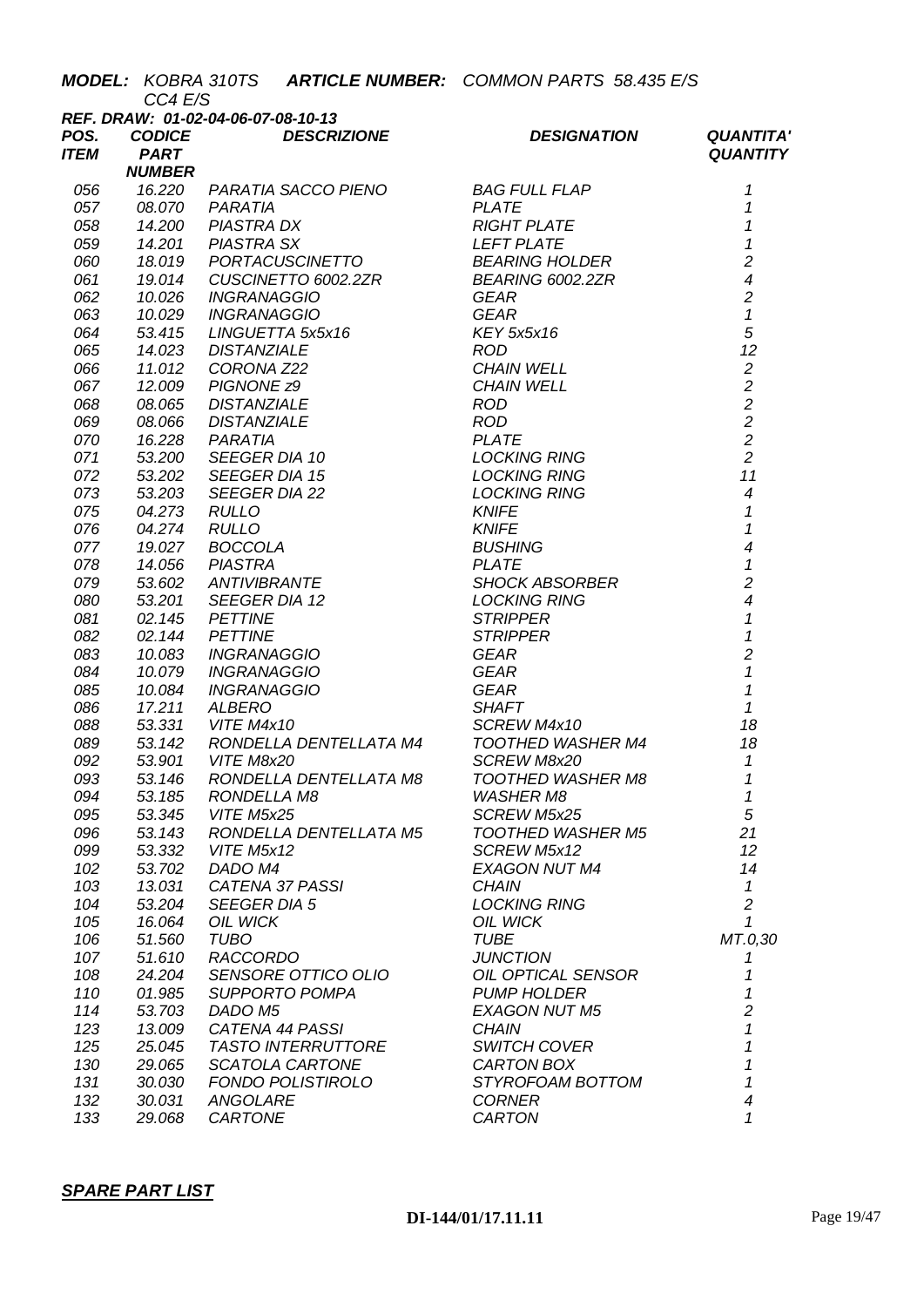|      | <b>MODEL: KOBRA 310TS</b>          |                          | <b>ARTICLE NUMBER: COMMON PARTS 58.435 E/S</b> |                  |  |  |  |  |
|------|------------------------------------|--------------------------|------------------------------------------------|------------------|--|--|--|--|
|      | CC4 E/S                            |                          |                                                |                  |  |  |  |  |
|      | REF. DRAW: 01-02-04-06-07-08-10-13 |                          |                                                |                  |  |  |  |  |
| POS. | <b>CODICE</b>                      | <b>DESCRIZIONE</b>       | <b>DESIGNATION</b>                             | <b>QUANTITA'</b> |  |  |  |  |
| ITEM | <b>PART</b>                        |                          |                                                | <b>QUANTITY</b>  |  |  |  |  |
|      | <b>NUMBER</b>                      |                          |                                                |                  |  |  |  |  |
| 134  | 30.032                             | COPERCHIO POLISTIROLO    | <i>STYROFOAM COVER</i>                         |                  |  |  |  |  |
| 135  | 29.066                             | SCATOLA CARTONE          | CARTON BOX                                     |                  |  |  |  |  |
| 136  | 30.026                             | <b>SET POLISTIROLO</b>   | STYROFOAM SET                                  |                  |  |  |  |  |
| 138  | 51.090                             | OLIO 125cc               | <i>SHREDDER OIL</i>                            |                  |  |  |  |  |
| 139  | 60.063                             | <i><b>ISTRUZIONI</b></i> | <b>OPERATING INSTRUCTION</b>                   |                  |  |  |  |  |
| 140  | 60.004                             | <b>DICHIARAZIONE CE</b>  |                                                |                  |  |  |  |  |
| 141  | 60.001                             | GARANZIA                 | <b>WARRANTY CARD</b>                           |                  |  |  |  |  |
| 142  | 51.062                             | <b>SACCHETTO</b>         | BAG                                            |                  |  |  |  |  |
| 143  | 08.067                             | <b>DISTANZIALE</b>       | ROD                                            | 2                |  |  |  |  |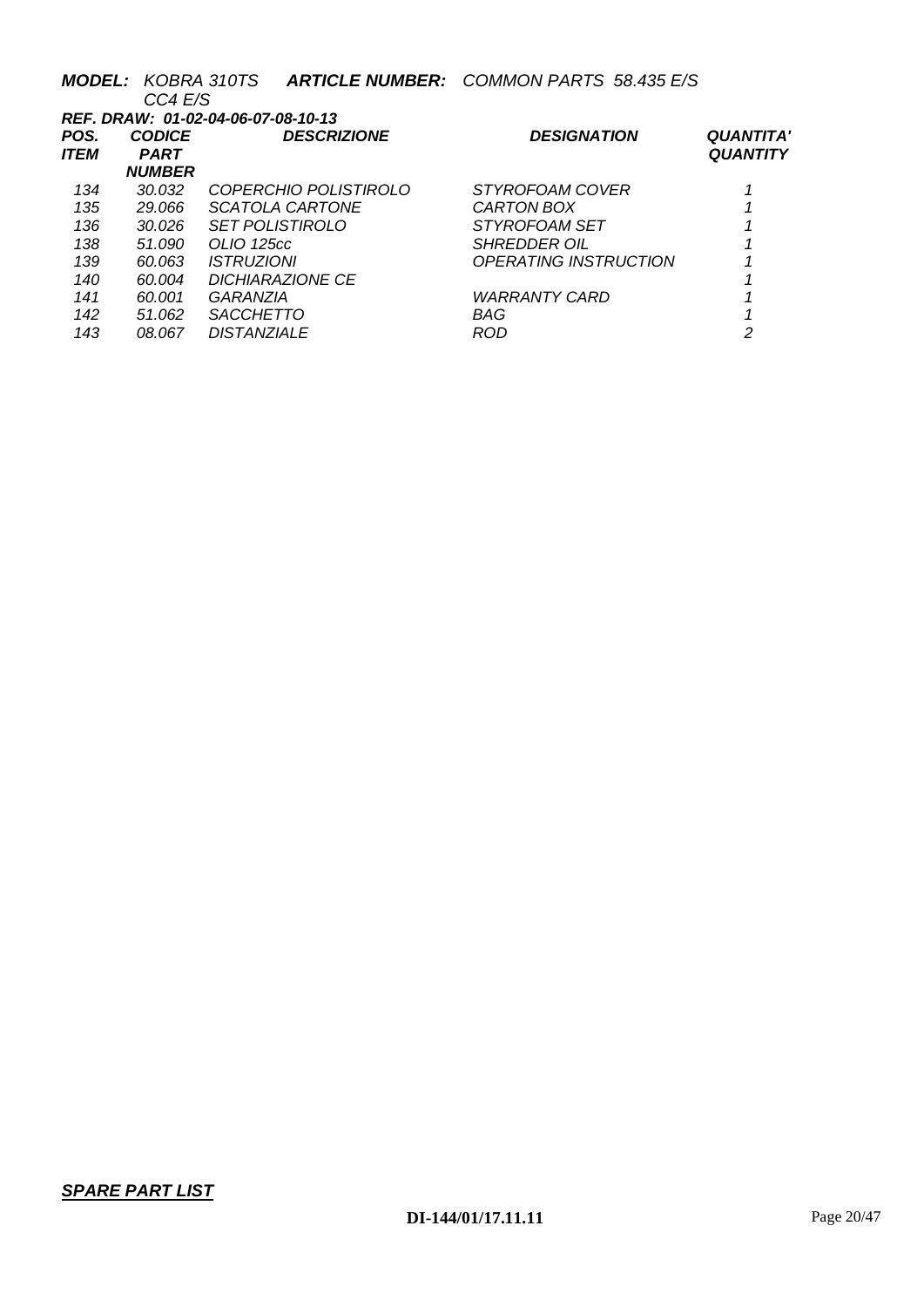|      | <b>MODEL: KOBRA 310TS</b> |                                 |                    | ARTICLE NUMBER: 58.515E/S 115V-60Hz SUPPLY (USA / CANADA / ) |
|------|---------------------------|---------------------------------|--------------------|--------------------------------------------------------------|
|      | CC4 E/S                   |                                 |                    |                                                              |
|      | <b>REF. DRAW: 02-04</b>   |                                 |                    |                                                              |
| POS. | <b>CODICE</b>             | <b>DESCRIZIONE</b>              | <b>DESIGNATION</b> | <b>QUANTITA'</b>                                             |
| ITEM | <b>PART</b>               |                                 |                    | <b>QUANTITY</b>                                              |
|      | <b>NUMBER</b>             |                                 |                    |                                                              |
| 036  | 27.117/115                | SCHEDA ELETTRONICA              | PC BOARD           |                                                              |
| 039  |                           | 27.112/115 SCHEDA METALDETECTOR | PC BOARD METAL     |                                                              |
| 049  | 24.006                    | CAVO                            | POWER CORD         |                                                              |
| 050  | 22.005                    | CONDENSATORE 30mF               | CAPACITOR 30mF     | 2                                                            |
| 109  | 24.208                    | <b>POMPA</b>                    | <b>PUMP</b>        |                                                              |
| 122  | 07.091                    | <b>MOTORIDUTTORE</b>            | <b>GEAR MOTOR</b>  | 2                                                            |
|      |                           |                                 |                    |                                                              |

### *SPARE PART LIST*

*MODEL: KOBRA 310TS CC4 E/S ARTICLE NUMBER: 58.565E/S 110V-60Hz SUPPLY ( TAIWAN / BRASIL ) REF. DRAW: 02-04 POS. CODICE DESCRIZIONE DESIGNATION QUANTITA' ITEM PART NUMBER QUANTITY 036 27.117/115 SCHEDA ELETTRONICA PC BOARD 1 039 27.112/115 SCHEDA METALDETECTOR PC BOARD METAL 1 049 24.006 CAVO POWER CORD 1 050 22.005 CONDENSATORE 30mF CAPACITOR 30mF 2 109 24.208 POMPA PUMP 1 122 07.091 MOTORIDUTTORE GEAR MOTOR 2* 

|                     | <b>SPARE PART LIST</b>               |                           |                                                |                                     |  |  |  |
|---------------------|--------------------------------------|---------------------------|------------------------------------------------|-------------------------------------|--|--|--|
|                     | <b>MODEL: KOBRA 310TS</b><br>CC4 E/S |                           | <b>ARTICLE NUMBER:</b> 58.615 E/S 100V-50/60Hz | SUPPLY (JAPAN)                      |  |  |  |
|                     | <b>REF. DRAW: 02-04</b>              |                           |                                                |                                     |  |  |  |
| POS.<br><b>ITEM</b> | <b>CODICE</b><br><b>PART</b>         | <b>DESCRIZIONE</b>        | <b>DESIGNATION</b>                             | <b>QUANTITA'</b><br><b>QUANTITY</b> |  |  |  |
|                     | <b>NUMBER</b>                        |                           |                                                |                                     |  |  |  |
| 036                 | 27.117/115                           | <b>SCHEDA ELETTRONICA</b> | PC BOARD                                       |                                     |  |  |  |
| 039                 | 27.112/115                           | SCHEDA METALDETECTOR      | PC BOARD METAL                                 |                                     |  |  |  |
| 049                 | 24.010                               | CAVO                      | POWER CORD                                     |                                     |  |  |  |
| 050                 | 22,002                               | CONDENSATORE 35mF         | <b>CAPACITOR 35Mf</b>                          | 2                                   |  |  |  |
| 109                 | 24.208                               | <b>POMPA</b>              | <b>PUMP</b>                                    |                                     |  |  |  |
| 122                 | 07.091                               | <i>MOTORIDUTTORE</i>      | GEAR MOTOR                                     | っ                                   |  |  |  |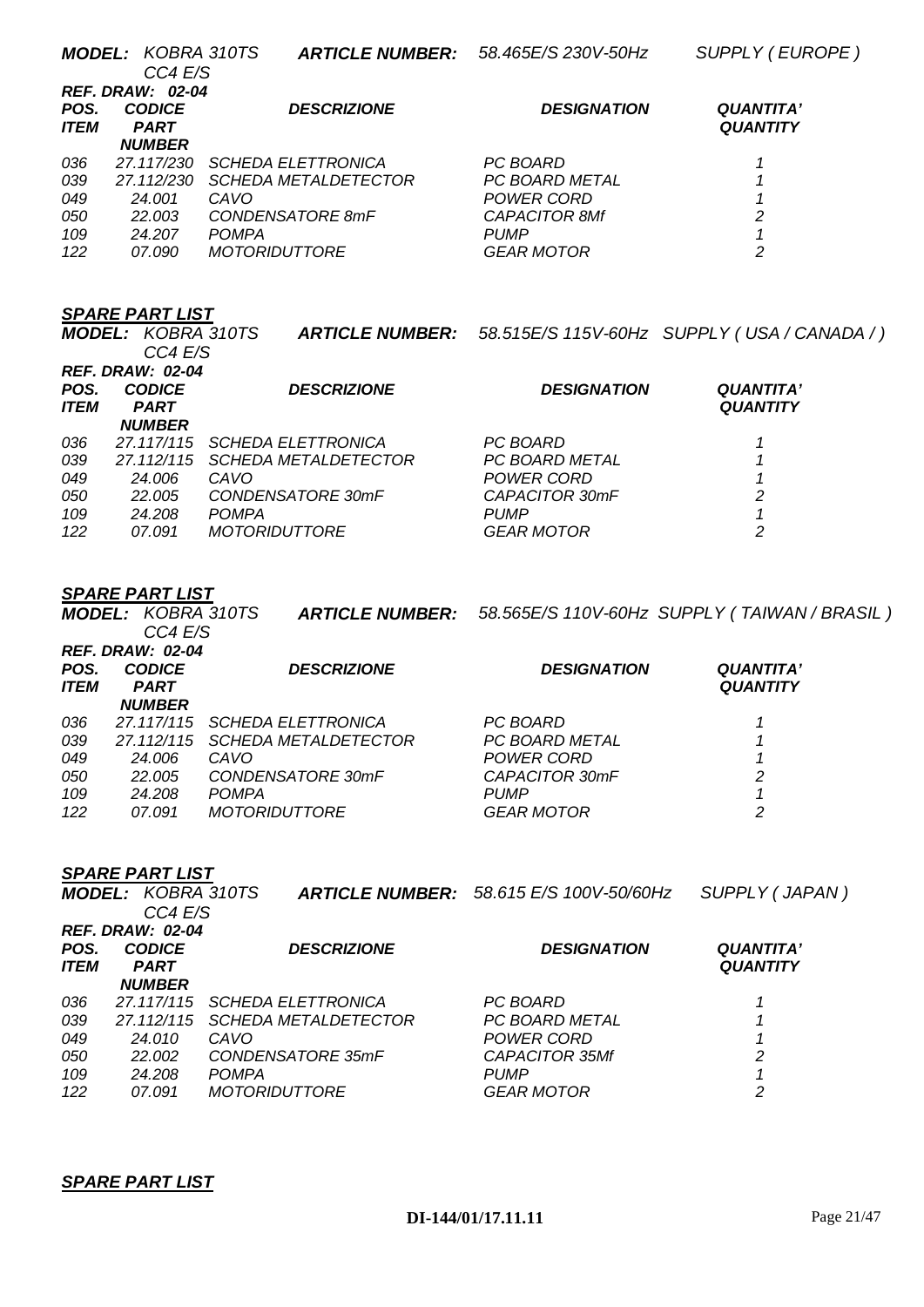|             | <b>MODEL: KOBRA 310TS</b><br>CC4 E/S |                             | <b>ARTICLE NUMBER:</b> 58.665E/S 230V-50Hz SUPPLY (ISRAEL) |                  |
|-------------|--------------------------------------|-----------------------------|------------------------------------------------------------|------------------|
|             | <b>REF. DRAW: 02-04</b>              |                             |                                                            |                  |
| POS.        | <b>CODICE</b>                        | <b>DESCRIZIONE</b>          | <b>DESIGNATION</b>                                         | <b>QUANTITA'</b> |
| <b>ITEM</b> | <b>PART</b>                          |                             |                                                            | <b>QUANTITY</b>  |
|             | <b>NUMBER</b>                        |                             |                                                            |                  |
| 036         | 27.117/230                           | <b>SCHEDA ELETTRONICA</b>   | PC BOARD                                                   |                  |
| 039         | 27.112/230                           | <i>SCHEDA METALDETECTOR</i> | PC BOARD METAL                                             |                  |
| 049         | 24.052                               | CAVO                        | POWER CORD                                                 |                  |
| 050         | 22.003                               | CONDENSATORE 8mF            | <b>CAPACITOR 8Mf</b>                                       | 2                |
| 109         | 24.207                               | <b>POMPA</b>                | <b>PUMP</b>                                                |                  |
| 122         | 07.090                               | <i>MOTORIDUTTORE</i>        | <b>GEAR MOTOR</b>                                          | 2                |

|             | <b>MODEL: KOBRA 310TS</b> |                             | ARTICLE NUMBER: 58.715E/S 230V-50Hz SUPPLY (HK/BAHRAIN) |                  |
|-------------|---------------------------|-----------------------------|---------------------------------------------------------|------------------|
|             | CC4 E/S                   |                             |                                                         |                  |
|             | <b>REF. DRAW: 02-04</b>   |                             |                                                         |                  |
| POS.        | <b>CODICE</b>             | <b>DESCRIZIONE</b>          | <b>DESIGNATION</b>                                      | <b>QUANTITA'</b> |
| <b>ITEM</b> | <b>PART</b>               |                             |                                                         | <b>QUANTITY</b>  |
|             | <b>NUMBER</b>             |                             |                                                         |                  |
| 036         | 27.117/230                | <b>SCHEDA ELETTRONICA</b>   | PC BOARD                                                |                  |
| 039         | 27.112/230                | <b>SCHEDA METALDETECTOR</b> | <b>PC BOARD METAL</b>                                   |                  |
| 049         | 24.055                    | CAVO                        | <b>POWER CORD</b>                                       |                  |
| 050         | 22.003                    | CONDENSATORE 8mF            | <b>CAPACITOR 8Mf</b>                                    | 2                |
| 109         | 24.207                    | <b>POMPA</b>                | <b>PUMP</b>                                             |                  |
| 122         | 07.090                    | <i>MOTORIDUTTORE</i>        | <b>GEAR MOTOR</b>                                       | 2                |

### *SPARE PART LIST*

*MODEL: KOBRA 310TS CC4 E/S ARTICLE NUMBER: 58.765E/S 240V-50Hz SUPPLY ( UK/MALESIA) REF. DRAW: 02-04 POS. CODICE DESCRIZIONE DESIGNATION QUANTITA'*   $PART$ *NUMBER QUANTITY 036 27.117/230 SCHEDA ELETTRONICA/230V PC BOARD 1 039 27.112/230 SCHEDA METALDETECTOR PC BOARD METAL 1 049 24.055 CAVO POWER CORD 1 050 22.007 CONDENSATORE 4mF CAPACITOR 4Mf 2 109 24.207 POMPA PUMP 1 122 07.090 MOTORIDUTTORE GEAR MOTOR 2* 

### *SPARE PART LIST*

|      | <b>MODEL: KOBRA 310TS</b> |                             | ARTICLE NUMBER: 58.815E/S 240V-50Hz SUPPLY (AUSTRALIA) |                  |       |
|------|---------------------------|-----------------------------|--------------------------------------------------------|------------------|-------|
|      | CC4 E/S                   |                             |                                                        |                  |       |
|      | <b>REF. DRAW: 02-04</b>   |                             |                                                        |                  |       |
| POS. | <b>CODICE</b>             | <b>DESCRIZIONE</b>          | <b>DESIGNATION</b>                                     | <b>QUANTITA'</b> |       |
| ITEM | <b>PART</b>               |                             |                                                        | <b>QUANTITY</b>  |       |
|      | <b>NUMBER</b>             |                             |                                                        |                  |       |
| 036  | 27.117/230                | <b>SCHEDA ELETTRONICA</b>   | PC BOARD                                               |                  |       |
| 039  | 27.112/230                | <b>SCHEDA METALDETECTOR</b> | PC BOARD METAL                                         |                  |       |
| 049  | 24.009                    | CAVO                        | POWER CORD                                             |                  |       |
| 050  | 22.007                    | CONDENSATORE 4mF            | <b>CAPACITOR 4Mf</b>                                   | 2                |       |
| 109  | 24.207                    | <b>POMPA</b>                | <i>PUMP</i>                                            |                  |       |
| 122  | <i>07.090</i>             | <b>MOTORIDUTTORE</b>        | <b>GEAR MOTOR</b>                                      | 2                | 95,00 |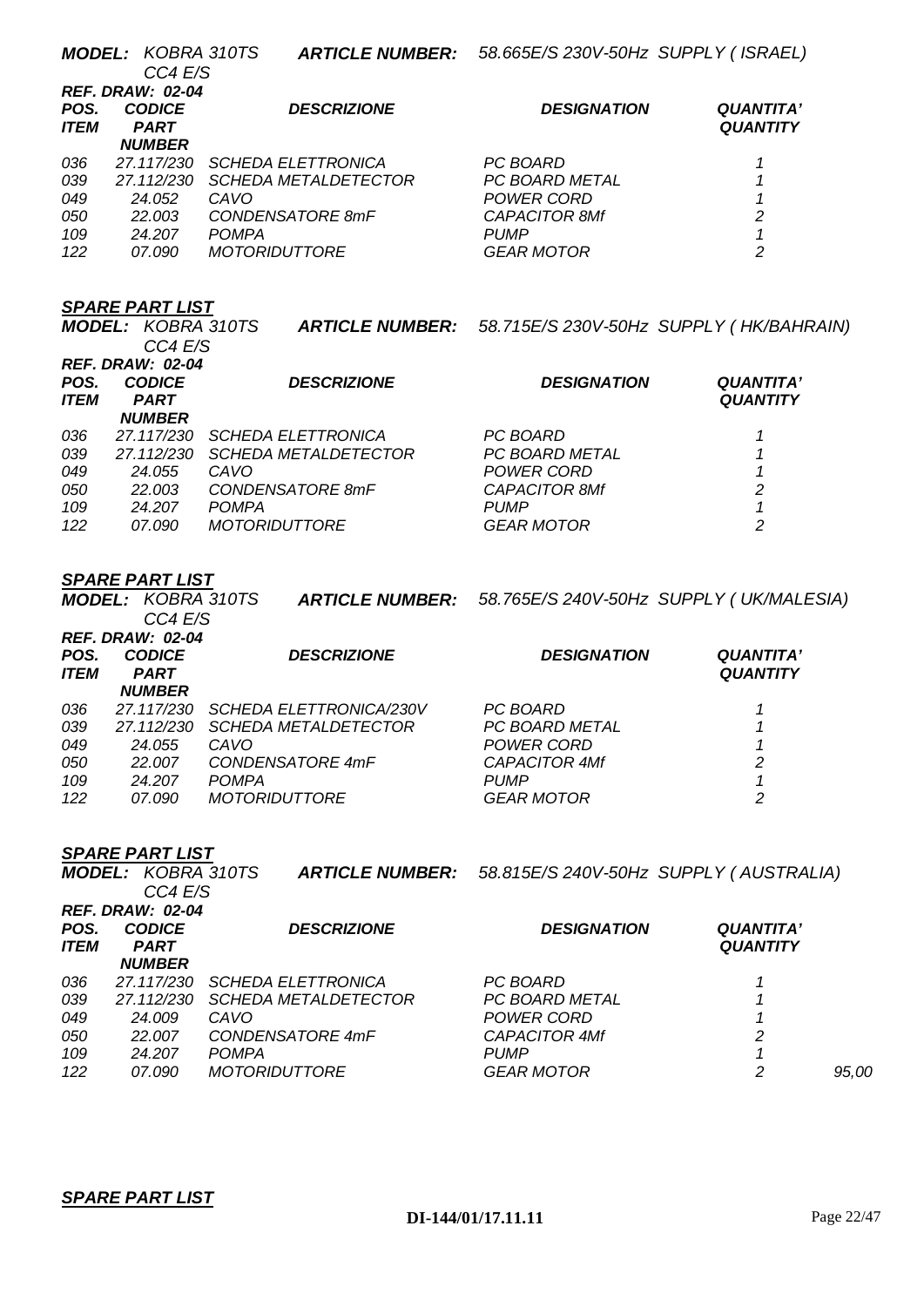|             | <b>MODEL: KOBRA 310TS</b> | <i>ARTICLE NUMBER:</i>      | 58.865E/S 240V-50Hz SUPPLY (INDIA) |                  |
|-------------|---------------------------|-----------------------------|------------------------------------|------------------|
|             | CC4 E/S                   |                             |                                    |                  |
|             | <b>REF. DRAW: 02-04</b>   |                             |                                    |                  |
| POS.        | <b>CODICE</b>             | <b>DESCRIZIONE</b>          | <b>DESIGNATION</b>                 | <b>QUANTITA'</b> |
| <b>ITEM</b> | <b>PART</b>               |                             |                                    | <b>QUANTITY</b>  |
|             | <b>NUMBER</b>             |                             |                                    |                  |
| 036         | 27.117/230                | <b>SCHEDA ELETTRONICA</b>   | PC BOARD                           |                  |
| 039         | 27.112/230                | <i>SCHEDA METALDETECTOR</i> | <b>PC BOARD METAL</b>              |                  |
| 049         | 24.001                    | CAVO                        | POWER CORD                         |                  |
| 050         | 22.007                    | CONDENSATORE 4mF            | <b>CAPACITOR 4Mf</b>               | 2                |
| 109         | 24.207                    | <b>POMPA</b>                | <b>PUMP</b>                        |                  |
| 122         | 07.090                    | <i>MOTORIDUTTORE</i>        | <b>GEAR MOTOR</b>                  | 2                |

|             | <b>MODEL: KOBRA 310TS</b> |                             | ARTICLE NUMBER: 58.915E/S 220V-50Hz SUPPLY (BZ/ARABIA/PH) |                  |
|-------------|---------------------------|-----------------------------|-----------------------------------------------------------|------------------|
|             | CC4 E/S                   |                             |                                                           |                  |
|             | <b>REF. DRAW: 02-04</b>   |                             |                                                           |                  |
| POS.        | <b>CODICE</b>             | <b>DESCRIZIONE</b>          | <b>DESIGNATION</b>                                        | <b>QUANTITA'</b> |
| <b>ITEM</b> | <b>PART</b>               |                             |                                                           | <b>QUANTITY</b>  |
|             | <b>NUMBER</b>             |                             |                                                           |                  |
| 036         | 27.117/230                | <b>SCHEDA ELETTRONICA</b>   | PC BOARD                                                  |                  |
| 039         | 27.112/230                | <i>SCHEDA METALDETECTOR</i> | PC BOARD METAL                                            |                  |
| 049         | 24.006                    | CAVO                        | POWER CORD                                                |                  |
| 050         | 22.003                    | CONDENSATORE 8mF            | <b>CAPACITOR 8Mf</b>                                      | 2                |
| 109         | 24.207                    | <b>POMPA</b>                | <b>PUMP</b>                                               |                  |
| 122         | 07.090                    | <i>MOTORIDUTTORE</i>        | <b>GEAR MOTOR</b>                                         | 2                |
|             |                           |                             |                                                           |                  |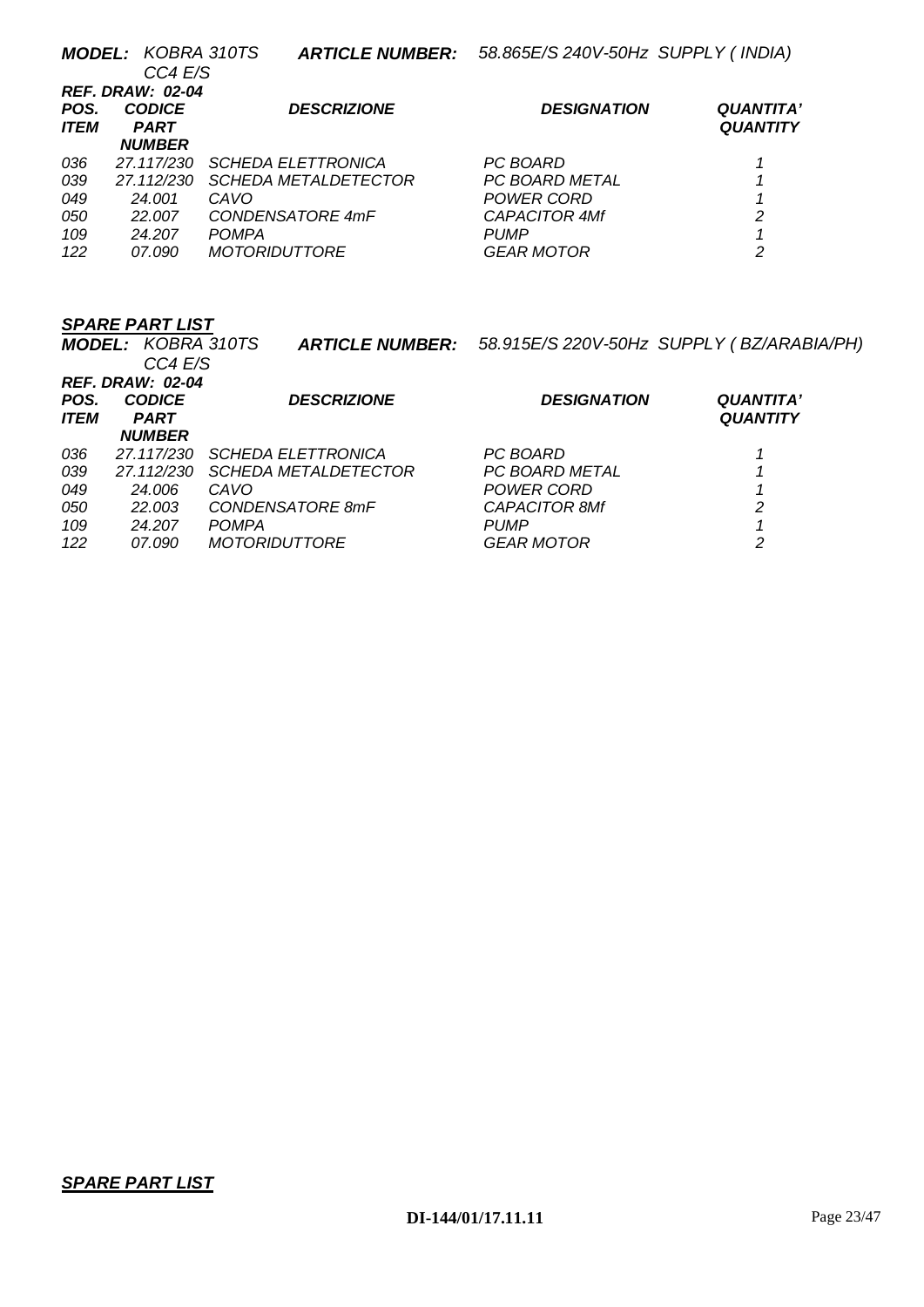|              | HS E/S                       | <b>MODEL: KOBRA 310TS ARTICLE NUMBER: COMMON PARTS 58.436 E/S</b> |                                |                                     |
|--------------|------------------------------|-------------------------------------------------------------------|--------------------------------|-------------------------------------|
|              |                              | REF. DRAW: 01-02-05-06-07-09-11-14                                |                                |                                     |
| POS.<br>ITEM | <b>CODICE</b><br><b>PART</b> | <b>DESCRIZIONE</b>                                                | <b>DESIGNATION</b>             | <b>QUANTITA'</b><br><b>QUANTITY</b> |
|              | <b>NUMBER</b>                |                                                                   |                                |                                     |
|              |                              |                                                                   |                                |                                     |
| 001          | 01.834                       | <b>MOBILE</b>                                                     | <b>CABINET</b>                 | 1                                   |
| 002          | 51.050                       | <b>GUIDA</b>                                                      | <b>GUIDE</b>                   | $\overline{c}$                      |
| 003          | 01.061                       | TELAIO PORTASACCO                                                 | <i>BAG FRAME</i>               | $\mathcal I$                        |
| 004          | 28.032                       | PORTASACCO                                                        | <b>BAG HOLDER</b>              | $\mathbf{1}$                        |
| 005          | 51.300                       | SACCHETTO CD/DVD                                                  | CD/DVD BAG                     | $\mathbf{1}$                        |
| 006          | 51.056                       | <b>PIASTRINA</b>                                                  | <b>HINGE PLATE</b>             | $\frac{2}{2}$                       |
| 007          | 51.057                       | <b>CERNIERA</b>                                                   | <b>HINGE</b>                   |                                     |
| 008          | 53.994                       | VITE 3,5x16                                                       | <b>SCREW 3,5x16</b>            | $\overline{\mathcal{A}}$            |
| 010          | 51.238                       | <b>CRICCHETTO</b>                                                 | LOCK                           | $\mathbf{1}$                        |
| 011          | 53.305                       | VITE 2,5x12                                                       | <b>SCREW 2,5x12</b>            | $\overline{c}$                      |
| 012          | 51.237                       | MANIGLIA                                                          | <b>HANDLE</b>                  | 1                                   |
| 013          | 51.038                       | <b>MAGNETE</b>                                                    | <b>MAGNET</b>                  | 1                                   |
| 014          | 53.993                       | VITE 3,9x9,5                                                      | SCREW 3,9x9,5                  | $\mathbf{1}$                        |
| 015          | 53.396                       | VITE M4x25                                                        | SCREW M4x25                    | $\overline{2}$                      |
| 016          | 51.062                       | SACCHETTO                                                         | BAG                            | $\mathbf{1}$                        |
| 017          | 32.013                       | <b>RUOTE</b>                                                      | <b>CASTER</b>                  | $\overline{4}$                      |
| 018          | 53.359                       | <b>VITE 4x16</b>                                                  | SCREW 4x16                     | 24                                  |
| 019<br>020   | 02.160<br>02.171             | <b>COPERCHIO</b><br>PANNELLO                                      | PLASTIC COVER<br><b>PANEL</b>  | $\mathbf{1}$<br>1                   |
| 021          | 16.230                       | SUPPORTO SCHEDA METAL                                             | PC BOARD HOLDER                | $\mathcal{I}$                       |
| 022          | 23.036                       | <b>INTERRUTTORE</b>                                               | ON / OFF SWITCH                | 1                                   |
| 023          | 02.055                       | DIFFUSORE LUMINOSO                                                | <b>LIGHT OPTICAL INDICATOR</b> | $\overline{\mathbf{1}}$             |
| 024          | 37.309                       | ETICHETTA ENERGY SMART                                            | <b>ENERGY SMART LABEL</b>      | $\overline{1}$                      |
| 025          | 27.008                       | <b>PORTADIODI</b>                                                 | <b>SENSOR HOLDER</b>           | 3                                   |
| 026          | 27.071                       | DIODO EMETTITORE                                                  | <b>EMITTER DIODE</b>           | $\overline{2}$                      |
| 027          | 27.072                       | <b>DIODO RICEVITORE</b>                                           | <b>RECEIVER DIODE</b>          | $\overline{c}$                      |
| 028          | 24.235                       | <b>LED BLU</b>                                                    | <b>LED LIGHT</b>               | $\overline{c}$                      |
| 029          | 51.037                       | <b>MOLLETTA</b>                                                   | <b>SPRING</b>                  | 6                                   |
| 030          | 25.015                       | <b>MICROINTERRUTTORE</b>                                          | <b>MICROSWITCH</b>             | $\mathcal I$                        |
| 031          | 24.233                       | CABLAGGIO SACCO PIENO                                             | <b>BAG FULL HARDNESS</b>       | $\overline{\mathbf{1}}$             |
| 032          | 24.211                       | <b>SENSORE MAGNETICO</b>                                          | <b>MAGNETIC SENSOR</b>         | $\mathbf 1$                         |
| 033          | 53.603                       | <b>PRESSACAVO</b>                                                 | <b>BUSHING</b>                 | $\overline{1}$                      |
| 034          | 53.349                       | <b>VITE 4x16</b>                                                  | SCREW 4x16                     | 8                                   |
| 035          | 24.268                       | CABLAGGIO SCHEDA                                                  | PC BOARD HARDNESS              | 1                                   |
|              |                              | <b>PULSANTIERA</b>                                                |                                |                                     |
| 037          | 27.118                       | <b>PULSANTIERA</b>                                                | <b>SWITCH PANEL</b>            | 1<br>$\overline{7}$                 |
| 038<br>041   | 53.348<br>53.328             | VITE 2,5x6<br><b>VITE 4x10</b>                                    | SCREW 2,5x6<br>SCREW 4x10      | $\overline{c}$                      |
| 042          | 27.115                       | <b>METALDETECTOR</b>                                              | <b>METALDETECTOR</b>           | 1                                   |
| 043          | 16.211/V                     | CONTENITORE OLIO                                                  | OIL BOTTLE HOLDER              | 1                                   |
| 044          | 53.306                       | VITE 2,9x13                                                       | SCREW 2,9x13                   | 3                                   |
| 045          | 51.085                       | OLIO 1000cc                                                       | <b>SHREDDER OIL</b>            | 1                                   |
| 046          | 51.084                       | <b>TAPPO</b>                                                      | CAP                            | 1                                   |
| 047          | 01.700                       | <b>VASCHETTA</b>                                                  | <b>BOTTOM COVER</b>            | 1                                   |
| 048          | 53.360                       | VITE M3x13                                                        | SCREW M3x13                    | $\overline{\mathcal{A}}$            |
| 051          | 17.028                       | ALBERO                                                            | <b>SHAFT</b>                   | 1                                   |
| 052          | 17.027                       | ALBERO                                                            | <b>SHAFT</b>                   | 1                                   |
| 053          | 06.005                       | <b>PETTINE</b>                                                    | <b>STRIPPER</b>                | 346                                 |
| 055          | 05.004                       | LAMA                                                              | LAMA                           | 346                                 |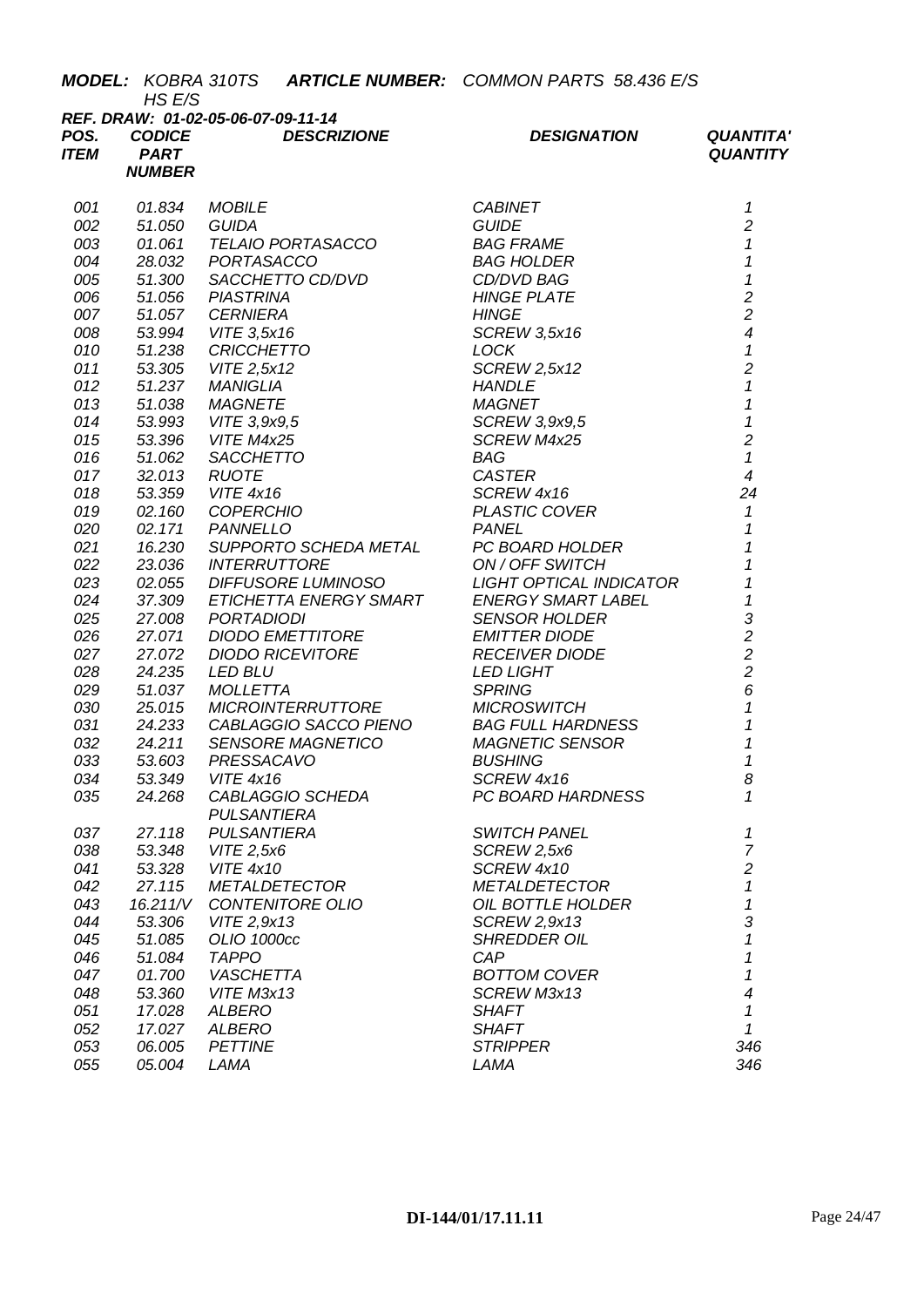|             |                                    |                   |                                                                                    | <b>MODEL: KOBRA 310TS ARTICLE NUMBER: COMMON PARTS 58.436 E/S</b>                                                                                                                                                                                                                                                                                                                                   |                                            |
|-------------|------------------------------------|-------------------|------------------------------------------------------------------------------------|-----------------------------------------------------------------------------------------------------------------------------------------------------------------------------------------------------------------------------------------------------------------------------------------------------------------------------------------------------------------------------------------------------|--------------------------------------------|
|             | HS E/S                             |                   |                                                                                    |                                                                                                                                                                                                                                                                                                                                                                                                     |                                            |
|             | REF. DRAW: 01-02-05-06-07-09-11-14 |                   |                                                                                    |                                                                                                                                                                                                                                                                                                                                                                                                     |                                            |
| POS.        | <b>CODICE</b>                      |                   | <b>DESCRIZIONE</b>                                                                 | <b>DESIGNATION</b>                                                                                                                                                                                                                                                                                                                                                                                  | <b>QUANTITA'</b>                           |
| <b>ITEM</b> | <b>PART</b>                        |                   |                                                                                    |                                                                                                                                                                                                                                                                                                                                                                                                     | <b>QUANTITY</b>                            |
|             | <b>NUMBER</b>                      |                   |                                                                                    | <b>NUMBER</b><br>08.136 DISTANZIALE<br>08.36 DORTACUSCINETTO<br>19.036 PORTACUSCINETTO<br>19.014 CUSCINETTO 6002.2ZR<br>19.014 CUSCINETTO 6002.2ZR<br>19.014 CUSCINETTO 6002.2ZR<br>19.014 CUSCINETTO 6002.2ZR<br>19.014 CUSCINETTO 6002.2ZR<br>19.02                                                                                                                                               |                                            |
| 056         |                                    |                   | <b>VOIMBER<br/>36.002 ANELLO<br/>08.136 DISTANZIALE<br/>18.036 PORTACUSCINETTO</b> |                                                                                                                                                                                                                                                                                                                                                                                                     | 346                                        |
| 057         |                                    |                   |                                                                                    |                                                                                                                                                                                                                                                                                                                                                                                                     | $\boldsymbol{4}$                           |
| 058         |                                    |                   |                                                                                    |                                                                                                                                                                                                                                                                                                                                                                                                     | $\overline{c}$                             |
| 059         |                                    |                   |                                                                                    |                                                                                                                                                                                                                                                                                                                                                                                                     | $\overline{\mathcal{A}}$                   |
| 060         |                                    |                   |                                                                                    |                                                                                                                                                                                                                                                                                                                                                                                                     | $\frac{4}{5}$                              |
| 061         |                                    |                   |                                                                                    |                                                                                                                                                                                                                                                                                                                                                                                                     |                                            |
| 062         |                                    |                   |                                                                                    |                                                                                                                                                                                                                                                                                                                                                                                                     | $\overline{2}$                             |
| 063         |                                    |                   |                                                                                    |                                                                                                                                                                                                                                                                                                                                                                                                     | $\mathbf{1}$                               |
| 064         |                                    |                   |                                                                                    |                                                                                                                                                                                                                                                                                                                                                                                                     | $\mathbf{1}$                               |
| 065         |                                    |                   |                                                                                    |                                                                                                                                                                                                                                                                                                                                                                                                     | $\mathbf{1}$                               |
| 066         |                                    |                   |                                                                                    |                                                                                                                                                                                                                                                                                                                                                                                                     | $\mathbf 1$                                |
| 067         |                                    |                   |                                                                                    |                                                                                                                                                                                                                                                                                                                                                                                                     | $\mathbf{1}$                               |
| 068         |                                    |                   |                                                                                    |                                                                                                                                                                                                                                                                                                                                                                                                     | $\mathcal I$                               |
| 069         |                                    |                   |                                                                                    |                                                                                                                                                                                                                                                                                                                                                                                                     | 12                                         |
| 070         | 53.143                             |                   |                                                                                    |                                                                                                                                                                                                                                                                                                                                                                                                     | 13                                         |
| 071         |                                    | 53.335 VITE M5    |                                                                                    |                                                                                                                                                                                                                                                                                                                                                                                                     |                                            |
| 072         | 11.009                             |                   |                                                                                    |                                                                                                                                                                                                                                                                                                                                                                                                     | $\begin{array}{c} 9 \\ 2 \\ 2 \end{array}$ |
| 073         | 12.009                             |                   |                                                                                    |                                                                                                                                                                                                                                                                                                                                                                                                     |                                            |
| 074         | 53.200                             |                   |                                                                                    |                                                                                                                                                                                                                                                                                                                                                                                                     | $\overline{2}$                             |
| 075         | 13.031                             |                   |                                                                                    |                                                                                                                                                                                                                                                                                                                                                                                                     | $\mathcal{I}$                              |
| 076         |                                    | 53.331 VITE M4X10 |                                                                                    | DISTANZIALE<br>RONDELLA DENTELLATA M5<br>VITE M5<br>CORONA Z26<br>CORONA Z26<br>CORONA Z26<br>CHAIN WELL<br>PIGNONE Z9<br>SEEGER DIA 10<br>CATENA 37 PASSI<br>VITE M4X10<br>VITE M4X10<br>VITE M4X10<br>VITE M4X10<br>VITE M4X10<br>CHAIN<br>VITE M4X10<br>SCREW<br>VITE M4X10<br>RONDELLA DENTELLATA M4<br>COTHED WASHER M5<br>CINGUETTA 5X5X10<br>DADO M4<br>DADO M8<br>DADO M8<br>CEXAGON NUT M8 | 16                                         |
| 077         | 53.142                             |                   |                                                                                    | TOOTHED WAS<br>KEY 5X5X10<br>EXAGON NUT M4<br>AALALLIT M8                                                                                                                                                                                                                                                                                                                                           | 10                                         |
| 078         | 53.431                             |                   |                                                                                    |                                                                                                                                                                                                                                                                                                                                                                                                     | $\sqrt{3}$                                 |
| 082         | 53.702                             |                   |                                                                                    |                                                                                                                                                                                                                                                                                                                                                                                                     | $\begin{array}{c} 5 \\ 8 \\ 8 \end{array}$ |
| 083         | 53.706                             |                   |                                                                                    |                                                                                                                                                                                                                                                                                                                                                                                                     |                                            |
| 084         | 53.146                             |                   | RONDELLA DENTELLATA M8                                                             | TOOTHED WASHER M8<br>OIL WICK<br>PUMP HOLDER<br>TUBER                                                                                                                                                                                                                                                                                                                                               |                                            |
| 085         | 16.054                             | <b>OIL WICK</b>   |                                                                                    |                                                                                                                                                                                                                                                                                                                                                                                                     | $\boldsymbol{\mathcal{L}}$                 |
| 086         | 01.985                             |                   | SUPPORTO POMPA                                                                     |                                                                                                                                                                                                                                                                                                                                                                                                     | 1                                          |
| 087         | 51.560                             | <b>TUBO</b>       |                                                                                    |                                                                                                                                                                                                                                                                                                                                                                                                     | MT.0.30                                    |
| 093         | 24.204                             |                   | SENSORE OTTICO OLIO<br>RACCORDO<br>DADO M5<br>CATENA 47 PASSI                      | OIL OPTICAL SENSOR<br>JUNCTION                                                                                                                                                                                                                                                                                                                                                                      | 1                                          |
| 094         | 51.610                             |                   |                                                                                    |                                                                                                                                                                                                                                                                                                                                                                                                     | $\mathcal I$                               |
| 095         | 53.703                             |                   |                                                                                    | <b>EXAGON NUT M5</b>                                                                                                                                                                                                                                                                                                                                                                                | $\overline{c}$                             |
| 099         | 13.005                             |                   |                                                                                    | <b>CHAIN</b>                                                                                                                                                                                                                                                                                                                                                                                        | $\mathcal I$                               |
| 125         | 25.045                             |                   | <b>TASTO INTERRUTTORE</b>                                                          | <b>SWITCH COVER</b>                                                                                                                                                                                                                                                                                                                                                                                 | 1                                          |
| 130         | 29.065                             |                   | <b>SCATOLA CARTONE</b>                                                             | CARTON BOX                                                                                                                                                                                                                                                                                                                                                                                          | 1                                          |
| 131         | 30.030                             |                   | <b>FONDO POLISTIROLO</b>                                                           | STYROFOAM BOTTOM                                                                                                                                                                                                                                                                                                                                                                                    | 1                                          |
| 132         | 30.031                             | <b>ANGOLARE</b>   |                                                                                    | <b>CORNER</b>                                                                                                                                                                                                                                                                                                                                                                                       | 4                                          |
| 133         | 29.068                             | CARTONE           |                                                                                    | <b>CARTON</b>                                                                                                                                                                                                                                                                                                                                                                                       | 1                                          |
| 134         | 30.032                             |                   | COPERCHIO POLISTIROLO                                                              | STYROFOAM COVER                                                                                                                                                                                                                                                                                                                                                                                     | 1                                          |
| 135         | 29.066                             |                   | SCATOLA CARTONE                                                                    | CARTON BOX                                                                                                                                                                                                                                                                                                                                                                                          | 1                                          |
| 136         | 30.026                             |                   | <b>SET POLISTIROLO</b>                                                             | STYROFOAM SET                                                                                                                                                                                                                                                                                                                                                                                       | 1                                          |
| 138         | 51.090                             | <b>OLIO 125CC</b> |                                                                                    | <b>SHREDDER OIL</b>                                                                                                                                                                                                                                                                                                                                                                                 | 1                                          |
| 139         | 60.063                             | <b>ISTRUZIONI</b> |                                                                                    | OPERATING INSTRUCTION                                                                                                                                                                                                                                                                                                                                                                               | 1                                          |
| 140         | 60.004                             |                   | <b>DICHIARAZIONE CEE</b>                                                           |                                                                                                                                                                                                                                                                                                                                                                                                     | 1                                          |
| 141         | 60.001                             | <b>GARANZIA</b>   |                                                                                    | <b>WARRANTY CARD</b>                                                                                                                                                                                                                                                                                                                                                                                | 1                                          |
| 142         | 51.062                             | <b>SACCHETTO</b>  |                                                                                    | <b>BAG</b>                                                                                                                                                                                                                                                                                                                                                                                          | 1                                          |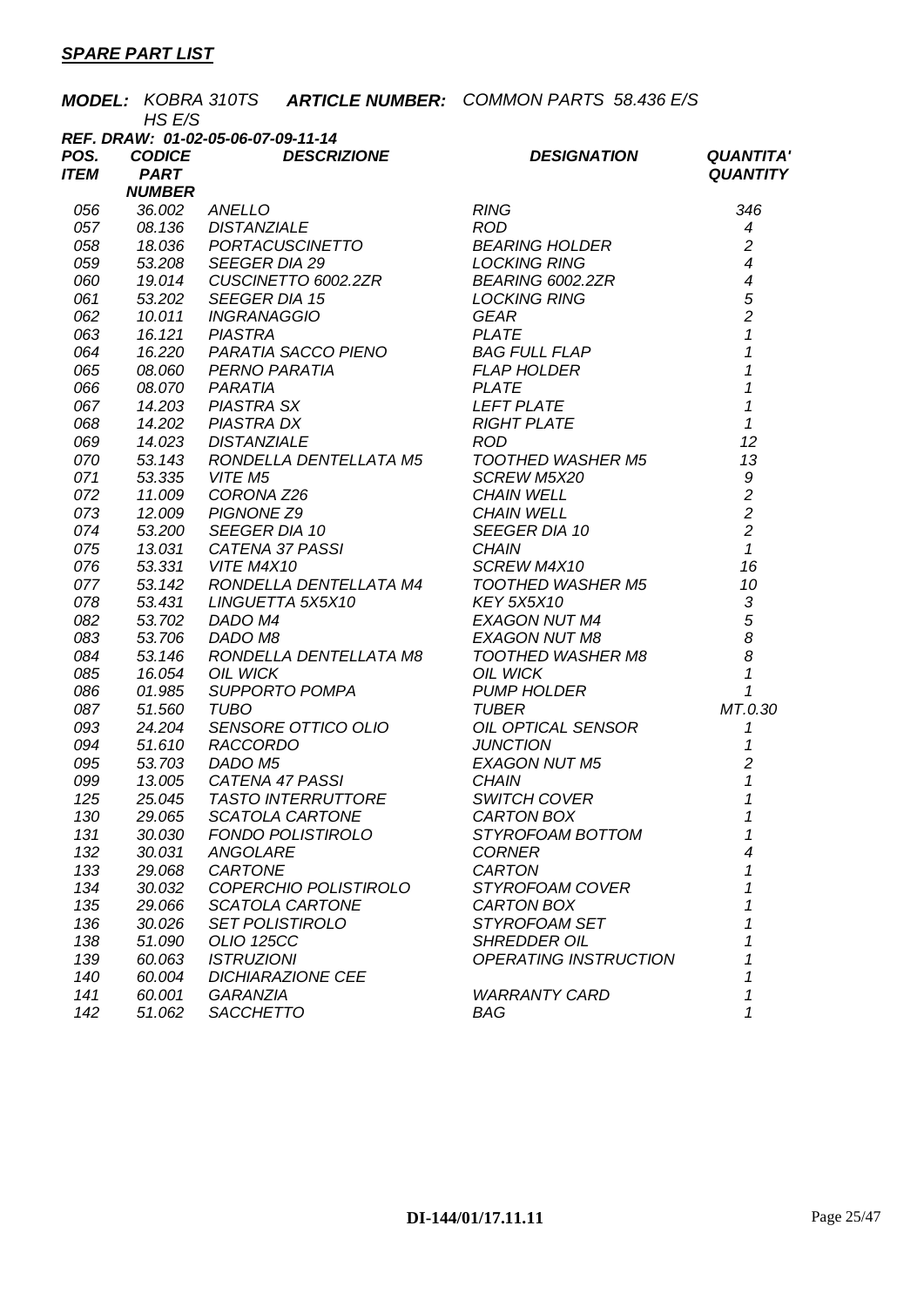|             | <b>SPARE PART LIST</b>    |              |                               |                     |                     |
|-------------|---------------------------|--------------|-------------------------------|---------------------|---------------------|
|             | <b>MODEL: KOBRA 310TS</b> |              | <i><b>ARTICLE NUMBER:</b></i> | 58.466E/S 230V-50Hz | SUPPLY (EUROPE)     |
|             | HS E/S                    |              |                               |                     |                     |
|             | <b>REF. DRAW: 02-05</b>   |              |                               |                     |                     |
| POS.        | <b>CODICE</b>             |              | <b>DESCRIZIONE</b>            | <b>DESIGNATION</b>  | <b>QUANTITA'</b>    |
| <b>ITEM</b> | <b>PART</b>               |              |                               |                     | <b>QUANTITY</b>     |
|             | <b>NUMBER</b>             |              |                               |                     |                     |
| 036         | 27.117/230                |              | <i>SCHEDA ELETTRONICA</i>     | PC BOARD            |                     |
| 039         | 27.112/230                |              | <i>SCHEDA METALDETECTOR</i>   | PC BOARD METAL      |                     |
| 049         | 24.001                    | CAVO         |                               | POWER CORD          |                     |
| 050         | 22.003                    |              | CONDENSATORE 8mF              | CAPACITOR 8mF       | 2                   |
| 092         | 24.207                    | <b>POMPA</b> |                               | <i>PUMP</i>         |                     |
| 097         | <i>07.090</i>             |              | <i>MOTORIDUTTORE</i>          | <b>GEAR MOTOR</b>   | 2                   |
|             |                           |              |                               |                     |                     |
|             |                           |              |                               |                     |                     |
|             | <b>SPARE PART LIST</b>    |              |                               |                     |                     |
|             | <b>MODEL: KOBRA 310TS</b> |              | <b>ARTICLE NUMBER:</b>        | 58.516E/S 115V-60Hz | SUPPLY (USA/CANADA) |
|             | HS E/S                    |              |                               |                     |                     |
|             | <b>REF. DRAW: 02-05</b>   |              |                               |                     |                     |
| POS.        | <b>CODICE</b>             |              | <b>DESCRIZIONE</b>            | <b>DESIGNATION</b>  | <b>QUANTITA'</b>    |
| ITEM        | <b>PART</b>               |              |                               |                     | <b>QUANTITY</b>     |

|     | <b>NUMBER</b> |                                 |                   |  |
|-----|---------------|---------------------------------|-------------------|--|
| 036 |               | 27.117/115 SCHEDA ELETTRONICA   | PC BOARD          |  |
| 039 |               | 27.112/115 SCHEDA METALDETECTOR | PC BOARD METAL    |  |
| 049 | 24.006        | CAVO                            | POWER CORD        |  |
| 050 | 22.005        | CONDENSATORE 30mF               | CAPACITOR 30mF    |  |
| 092 | 24,208        | POMPA                           | <b>PUMP</b>       |  |
| 097 | 07 091        | <i>MOTORIDUTTORE</i>            | <b>GEAR MOTOR</b> |  |

*MODEL: KOBRA 310TS HS E/S ARTICLE NUMBER: 58.566E/S 110V-60Hz SUPPLY ( TAIWAN/BRASIL ) REF. DRAW: 02-05 POS. CODICE DESCRIZIONE DESIGNATION QUANTITA' ITEM PART NUMBER QUANTITY 036 27.117/115 SCHEDA ELETTRONICA PC BOARD 1 039 27.112/115 SCHEDA METALDETECTOR PC BOARD METAL 1 049 24.006 CAVO POWER CORD 1 050 22.005 CONDENSATORE 30mF CAPACITOR 30mF 2 092 24.208 POMPA PUMP 1 097 07.091 MOTORIDUTTORE GEAR MOTOR 2* 

|             | <b>SPARE PART LIST</b>    |                             |                                                |                  |
|-------------|---------------------------|-----------------------------|------------------------------------------------|------------------|
|             | <b>MODEL: KOBRA 310TS</b> |                             | <b>ARTICLE NUMBER:</b> 58.616E/S 100V-50/60 Hz | SUPPLY (JAPAN)   |
|             | HS E/S                    |                             |                                                |                  |
|             | <b>REF. DRAW: 02-05</b>   |                             |                                                |                  |
| POS.        | <b>CODICE</b>             | <b>DESCRIZIONE</b>          | <b>DESIGNATION</b>                             | <b>QUANTITA'</b> |
| <b>ITEM</b> | <b>PART</b>               |                             |                                                | <b>QUANTITY</b>  |
|             | <i><b>NUMBER</b></i>      |                             |                                                |                  |
| 036         | 27.117/115                | <b>SCHEDA ELETTRONICA</b>   | PC BOARD                                       |                  |
| 039         | 27.112/115                | <b>SCHEDA METALDETECTOR</b> | PC BOARD METAL                                 |                  |
| 049         | 24.006                    | CAVO                        | <b>POWER CORD</b>                              |                  |
| 050         | 22.005                    | CONDENSATORE 30mF           | CAPACITOR 30mF                                 | 2                |
| 092         | 24.208                    | <b>POMPA</b>                | <b>PUMP</b>                                    |                  |
| 097         | 07.091                    | <i>MOTORIDUTTORE</i>        | <b>GEAR MOTOR</b>                              | 2                |
|             |                           |                             |                                                |                  |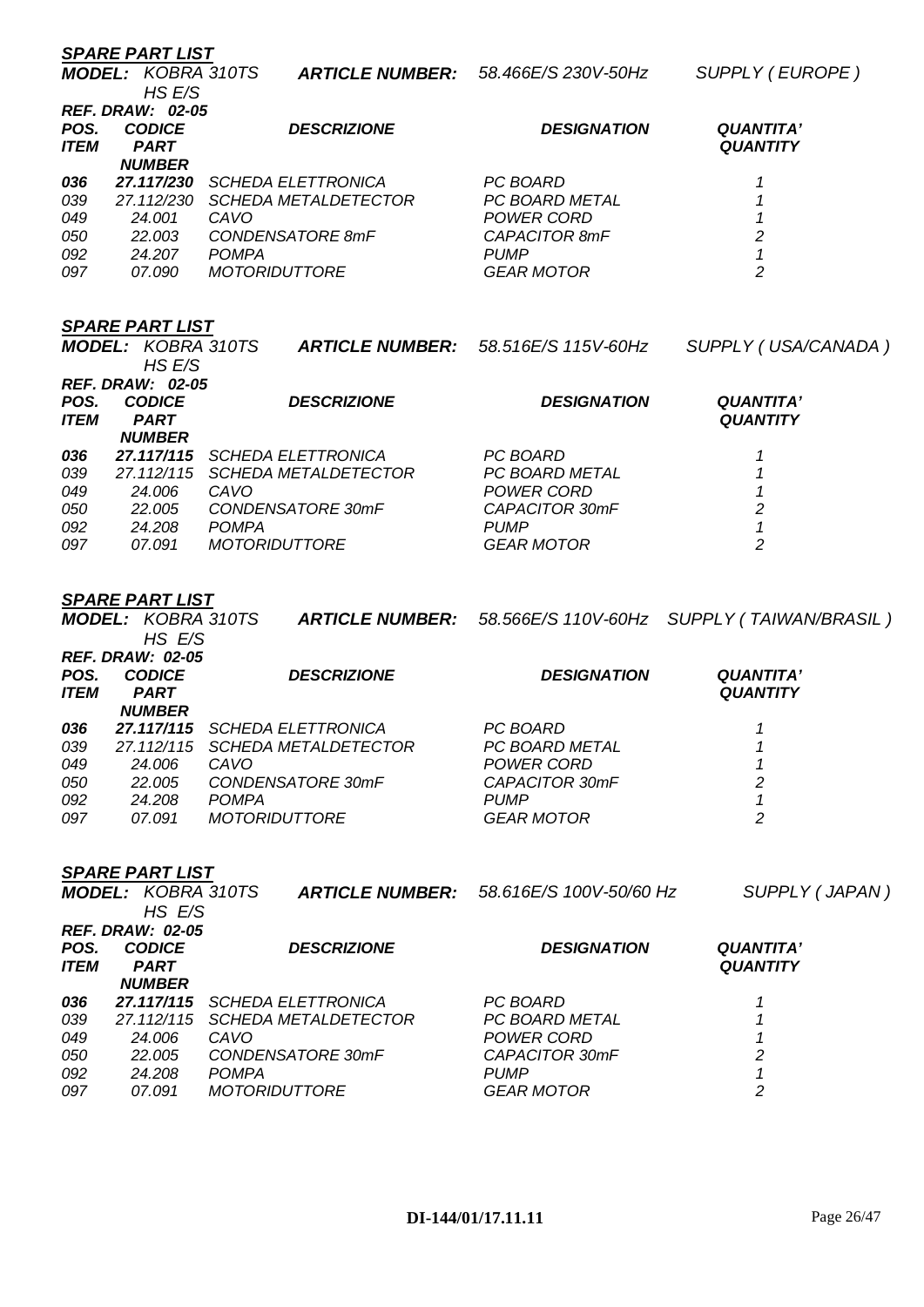|                     | <b>SPARE PART LIST</b>                                  |                                                          |                                     |                                     |
|---------------------|---------------------------------------------------------|----------------------------------------------------------|-------------------------------------|-------------------------------------|
|                     | <b>MODEL: KOBRA 310TS</b><br>HS E/S                     | <b>ARTICLE NUMBER:</b>                                   | 58.666E/S 230V-50Hz                 | SUPPLY (ISRAELE)                    |
| POS.<br><b>ITEM</b> | <b>REF. DRAW: 02-05</b><br><b>CODICE</b><br><b>PART</b> | <b>DESCRIZIONE</b>                                       | <b>DESIGNATION</b>                  | <b>QUANTITA'</b><br><b>QUANTITY</b> |
|                     | <b>NUMBER</b>                                           |                                                          |                                     |                                     |
| 036<br>039          | 27.117/230<br>27.112/230                                | <b>SCHEDA ELETTRONICA</b><br><b>SCHEDA METALDETECTOR</b> | PC BOARD<br>PC BOARD METAL          | 1<br>$\boldsymbol{\mathcal{L}}$     |
| 049                 | 24.052                                                  | CAVO                                                     | <b>POWER CORD</b>                   | 1                                   |
| 050                 | 22.003                                                  | CONDENSATORE 8mF                                         | <b>CAPACITOR 8mF</b>                | $\overline{c}$                      |
| 092                 | 24.207                                                  | <b>POMPA</b>                                             | <b>PUMP</b>                         | $\boldsymbol{\mathcal{L}}$          |
| 097                 | 07.090                                                  | <b>MOTORIDUTTORE</b>                                     | <b>GEAR MOTOR</b>                   | $\overline{2}$                      |
|                     | <b>SPARE PART LIST</b>                                  |                                                          |                                     |                                     |
|                     | <b>MODEL: KOBRA 310TS</b>                               | <b>ARTICLE NUMBER:</b>                                   | 58.716E/S 230V-50Hz                 | SUPPLY (HK/BAHRAIN)                 |
|                     | HS E/S                                                  |                                                          |                                     |                                     |
| POS.                | <b>REF. DRAW: 02-05</b><br><b>CODICE</b>                | <b>DESCRIZIONE</b>                                       | <b>DESIGNATION</b>                  | <b>QUANTITA'</b>                    |
| <b>ITEM</b>         | <b>PART</b>                                             |                                                          |                                     | <b>QUANTITY</b>                     |
|                     | <b>NUMBER</b>                                           |                                                          |                                     |                                     |
| 036                 |                                                         | 27.117/230 SCHEDA ELETTRONICA                            | PC BOARD                            | 1                                   |
| 039<br>049          | 24.055                                                  | 27.112/230 SCHEDA METALDETECTOR<br>CAVO                  | PC BOARD METAL<br><b>POWER CORD</b> | 1<br>1                              |
| 050                 |                                                         | 22.003 CONDENSATORE 8mF                                  | CAPACITOR 8mF                       | $\boldsymbol{2}$                    |
| 092                 | 24.207 POMPA                                            |                                                          | <b>PUMP</b>                         | $\boldsymbol{\mathcal{L}}$          |
| 097                 | 07.090                                                  | <b>MOTORIDUTTORE</b>                                     | <b>GEAR MOTOR</b>                   | $\overline{c}$                      |
|                     |                                                         |                                                          |                                     |                                     |
|                     | <b>SPARE PART LIST</b>                                  |                                                          |                                     |                                     |
|                     | <b>MODEL: KOBRA 310TS</b><br>HS E/S                     | <b>ARTICLE NUMBER:</b>                                   | 58.766E/S 240V-50Hz                 | SUPPLY (UK/MALESIA)                 |
|                     | <b>REF. DRAW: 02-05</b>                                 |                                                          |                                     |                                     |
| POS.<br><b>ITEM</b> | <b>CODICE</b><br><b>PART</b>                            | <b>DESCRIZIONE</b>                                       | <b>DESIGNATION</b>                  | <b>QUANTITA'</b><br><b>QUANTITY</b> |
|                     | <b>NUMBER</b>                                           |                                                          |                                     |                                     |
| 036                 | 27.117/230                                              | <b>SCHEDA ELETTRONICA</b>                                | PC BOARD                            | 1                                   |
| 039                 | 27.112/230                                              | <b>SCHEDA METALDETECTOR</b>                              | PC BOARD METAL                      | 1                                   |
| 049<br>050          | 24.055<br>22.007                                        | CAVO<br>CONDENSATORE 4mF                                 | <b>POWER CORD</b><br>CAPACITOR 4mF  | 1<br>$\boldsymbol{2}$               |
| 092                 | 24.207                                                  | <b>POMPA</b>                                             | <b>PUMP</b>                         | $\mathbf{1}$                        |
| 097                 | 07.090                                                  | <b>MOTORIDUTTORE</b>                                     | <b>GEAR MOTOR</b>                   | $\overline{c}$                      |
|                     |                                                         |                                                          |                                     |                                     |
|                     | <b>SPARE PART LIST</b><br><b>MODEL: KOBRA 310TS</b>     | <b>ARTICLE NUMBER:</b>                                   | 58.866E/S 240V-50Hz                 | SUPPLY (INDIA)                      |
|                     | HS E/S<br><b>REF. DRAW: 02-05</b>                       |                                                          |                                     |                                     |
| POS.                | <b>CODICE</b>                                           | <b>DESCRIZIONE</b>                                       | <b>DESIGNATION</b>                  | <b>QUANTITA'</b>                    |
| <b>ITEM</b>         | <b>PART</b>                                             |                                                          |                                     | <b>QUANTITY</b>                     |
| 036                 | <b>NUMBER</b>                                           | 27.117/230 SCHEDA ELETTRONICA                            | PC BOARD                            | 1                                   |
| 039                 | 27.112/230                                              | <b>SCHEDA METALDETECTOR</b>                              | PC BOARD METAL                      | 1                                   |
| 049                 |                                                         |                                                          |                                     |                                     |
|                     | 24.001                                                  | CAVO                                                     | <b>POWER CORD</b>                   | 1                                   |
| 050<br>092          | 22.007<br>24.207                                        | CONDENSATORE 4mF<br><b>POMPA</b>                         | CAPACITOR 4mF<br><b>PUMP</b>        | 2<br>1                              |

*097 07.090 MOTORIDUTTORE GEAR MOTOR 2*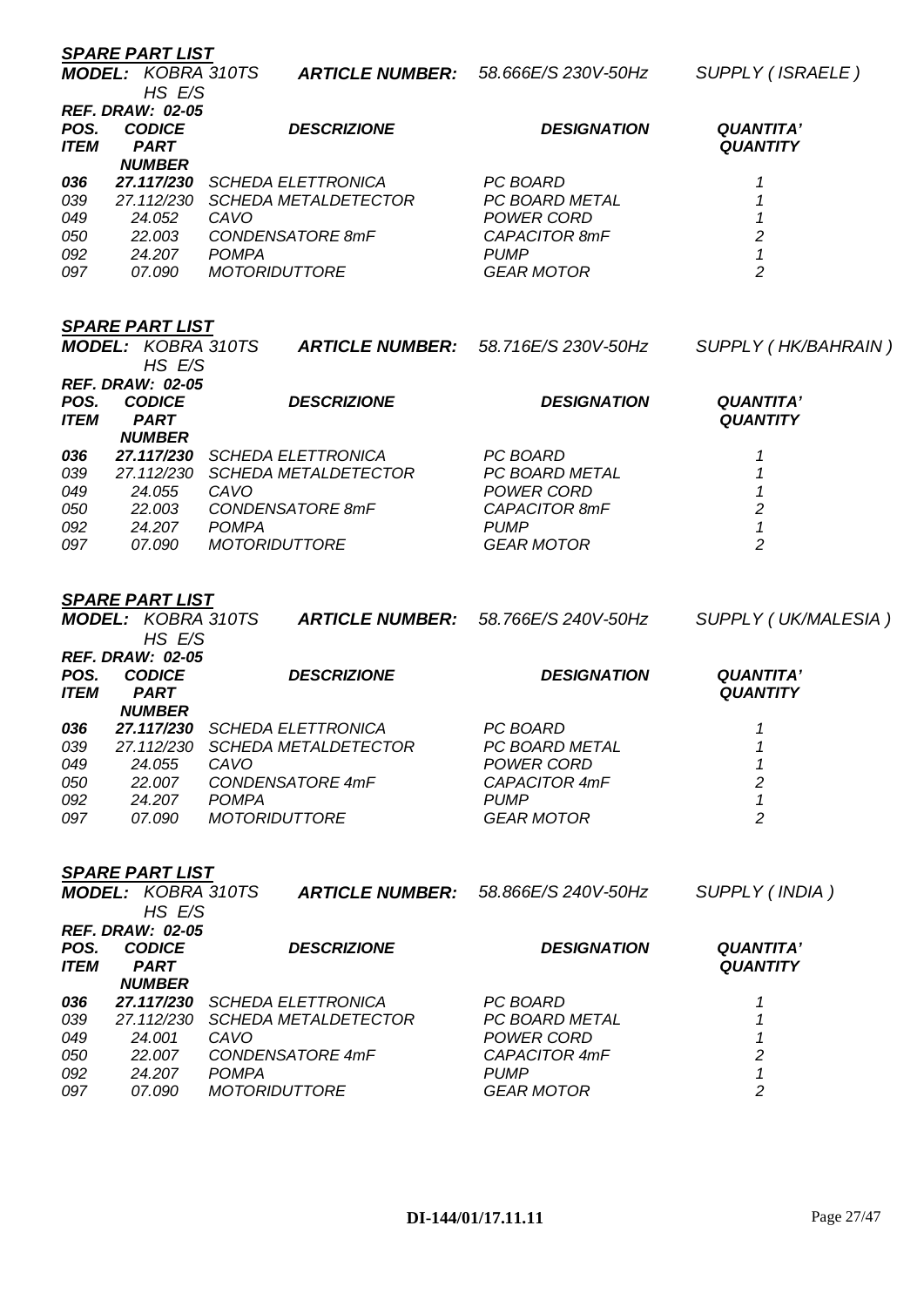| <b>SPARE PART LIST</b> |                             |                                                                |                                     |  |  |  |
|------------------------|-----------------------------|----------------------------------------------------------------|-------------------------------------|--|--|--|
|                        |                             |                                                                | SUPPLY (BZ/ARABIA/PH)               |  |  |  |
|                        |                             |                                                                |                                     |  |  |  |
|                        |                             |                                                                |                                     |  |  |  |
| <b>CODICE</b>          | <b>DESCRIZIONE</b>          | <b>DESIGNATION</b>                                             | <b>QUANTITA'</b><br><b>QUANTITY</b> |  |  |  |
| <b>NUMBER</b>          |                             |                                                                |                                     |  |  |  |
| 27.117/230             | <b>SCHEDA ELETTRONICA</b>   | PC BOARD                                                       |                                     |  |  |  |
| 27.112/230             | <i>SCHEDA METALDETECTOR</i> | <b>PC BOARD METAL</b>                                          |                                     |  |  |  |
| 24.006                 | CAVO                        | <b>POWER CORD</b>                                              |                                     |  |  |  |
| 22.003                 | CONDENSATORE 8mF            | <b>CAPACITOR 8Mf</b>                                           | 2                                   |  |  |  |
| 24.207                 | <b>POMPA</b>                | <b>PUMP</b>                                                    |                                     |  |  |  |
| <i>07.090</i>          | <b>MOTORIDUTTORE</b>        | <b>GEAR MOTOR</b>                                              | 2                                   |  |  |  |
|                        | <b>PART</b>                 | <b>MODEL: KOBRA 310TS</b><br>HS E/S<br><b>REF. DRAW: 02-05</b> | ARTICLE NUMBER: 58.916E/S 220V-60Hz |  |  |  |

|             | <b>MODEL: KOBRA 310TS</b> | <b>ARTICLE NUMBER:</b>      | 58.816E/S 240V-50Hz | <b>SUPPLY (AUSTRALIA)</b> |
|-------------|---------------------------|-----------------------------|---------------------|---------------------------|
|             | HS E/S                    |                             |                     |                           |
|             | <b>REF. DRAW: 02-05</b>   |                             |                     |                           |
| POS.        | <b>CODICE</b>             | <b>DESCRIZIONE</b>          | <b>DESIGNATION</b>  | <b>QUANTITA'</b>          |
| <b>ITEM</b> | <b>PART</b>               |                             |                     | <b>QUANTITY</b>           |
|             | <b>NUMBER</b>             |                             |                     |                           |
| 036         | 27.117/230                | <b>SCHEDA ELETTRONICA</b>   | PC BOARD            |                           |
| 039         | 27.112/230                | <i>SCHEDA METALDETECTOR</i> | PC BOARD METAL      |                           |
| 049         | 24.009                    | CAVO                        | POWER CORD          |                           |
| 050         | 22.007                    | <b>CONDENSATORE 4Mf</b>     | CAPACITOR 4mF       | 2                         |
| 092         | 24.207                    | <b>POMPA</b>                | <b>PUMP</b>         |                           |
| 097         | <i>07.090</i>             | <i>MOTORIDUTTORE</i>        | GEAR MOTOR          | 2                         |
|             |                           |                             |                     |                           |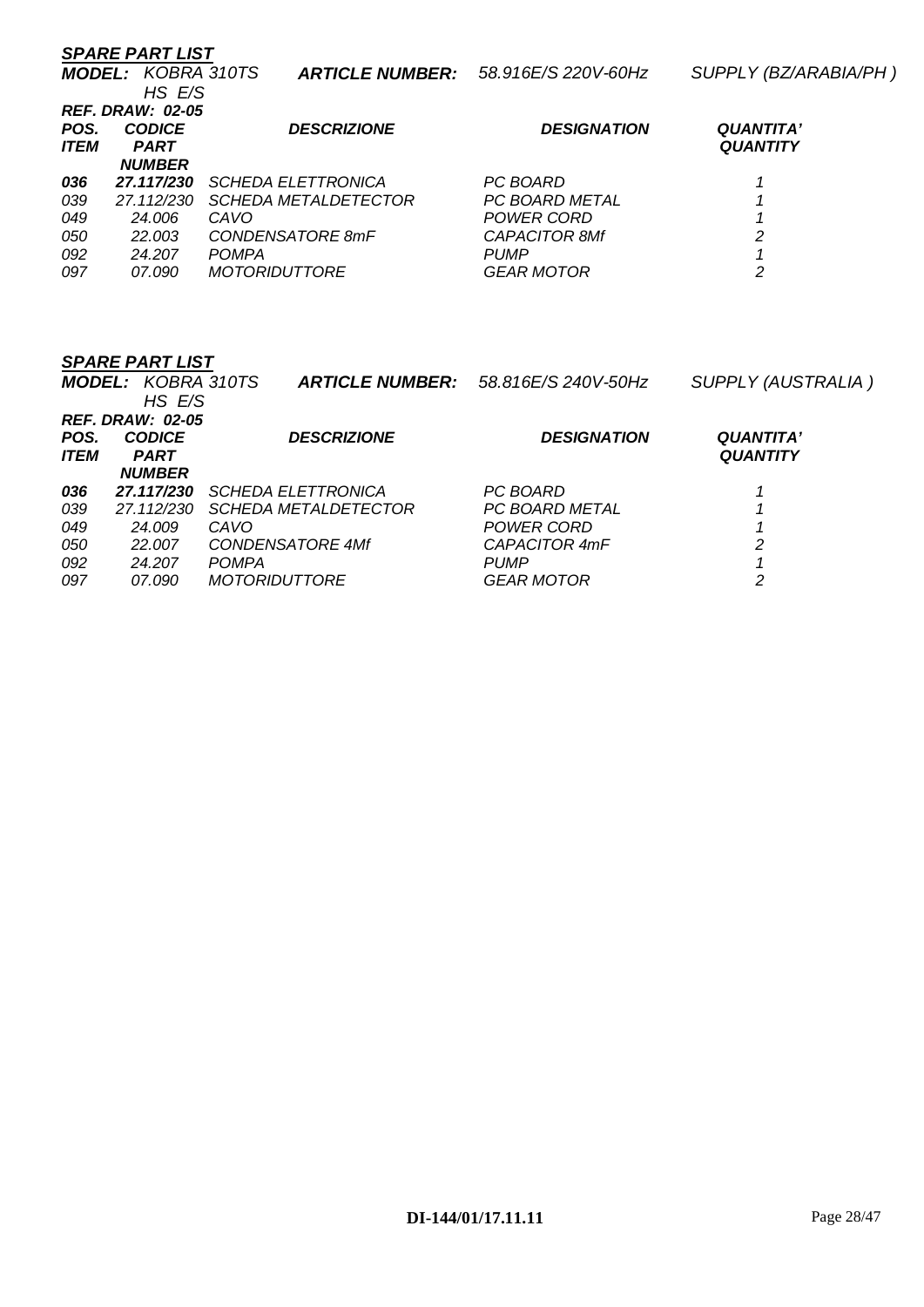|                     | $HS-6$ $E/S$                 | MODEL: KOBRA 310TS ARTICLE NUMBER: COMMON PARTS 58.437 E/S |                                    |                                     |
|---------------------|------------------------------|------------------------------------------------------------|------------------------------------|-------------------------------------|
| POS.<br><b>ITEM</b> | <b>CODICE</b><br><b>PART</b> | REF. DRAW: 01-02-05-06-07-09-11-14<br><b>DESCRIZIONE</b>   | <b>DESIGNATION</b>                 | <b>QUANTITA'</b><br><b>QUANTITY</b> |
|                     | <b>NUMBER</b>                |                                                            |                                    |                                     |
| 001                 | 01.834                       | <b>MOBILE</b>                                              | <b>CABINET</b>                     | 1                                   |
| 002                 | 51.050                       | GUIDA                                                      | <b>GUIDE</b>                       | $\overline{c}$                      |
| 003                 | 01.061                       | TELAIO PORTASACCO                                          | <b>BAG FRAME</b>                   | $\mathcal I$                        |
| 004                 | 28.032                       | PORTASACCO                                                 | <b>BAG HOLDER</b>                  | $\mathbf{1}$                        |
| 005                 | 51.300                       | SACCHETTO CD/DVD                                           | CD/DVD BAG                         | $\mathbf{1}$                        |
| 006                 | 51.056                       | <b>PIASTRINA</b>                                           | <b>HINGE PLATE</b>                 | $\overline{c}$                      |
| 007                 | 51.057                       | <b>CERNIERA</b>                                            | <b>HINGE</b>                       | $\overline{c}$                      |
| 008                 | 53.994                       | VITE 3,5x16                                                | <b>SCREW 3,5x16</b>                | $\overline{\mathcal{A}}$            |
| 010                 | 51.238                       | <b>CRICCHETTO</b>                                          | <b>LOCK</b>                        | $\boldsymbol{\mathcal{L}}$          |
| 011                 | 53.305                       | VITE 2,5x12                                                | <b>SCREW 2,5x12</b>                | $\overline{c}$                      |
| 012                 | 51.237                       | <b>MANIGLIA</b>                                            | <b>HANDLE</b>                      | $\mathbf{1}$                        |
| 013                 | 51.038                       | <b>MAGNETE</b>                                             | <b>MAGNET</b>                      | $\overline{1}$                      |
| 014                 | 53.993                       | $VITE$ 3,9 $x9,5$                                          | SCREW 3,9x9,5                      | $\overline{1}$                      |
| 015                 | 53.396                       | VITE M4x25                                                 | SCREW M4x25                        | $\overline{2}$                      |
| 016                 | 51.062                       | SACCHETTO                                                  | BAG                                | $\mathcal I$                        |
| 017                 | 32.013                       | <b>RUOTE</b>                                               | <b>CASTER</b>                      | $\overline{4}$                      |
| 018                 | 53.359                       | <b>VITE 4x16</b>                                           | SCREW 4x16                         | 24                                  |
| 019                 | 02.160                       | <b>COPERCHIO</b><br><b>PANNELLO</b>                        | PLASTIC COVER                      | $\mathbf{1}$<br>$\mathbf{1}$        |
| 020<br>021          | 02.171<br>16.230             | SUPPORTO SCHEDA METAL                                      | <b>PANEL</b><br>PC BOARD HOLDER    | $\mathcal{I}$                       |
| 022                 | 23.036                       | <b>INTERRUTTORE</b>                                        | ON / OFF SWITCH                    | 1                                   |
| 023                 | 02.055                       | DIFFUSORE LUMINOSO                                         | LIGHT OPTICAL INDICATOR            | $\overline{1}$                      |
| 024                 | 37.309                       | ETICHETTA ENERGY SMART                                     | <b>ENERGY SMART LABEL</b>          | $\mathbf{1}$                        |
| 025                 | 27.008                       | PORTADIODI                                                 | <b>SENSOR HOLDER</b>               | 3                                   |
| 026                 | 27.071                       | <b>DIODO EMETTITORE</b>                                    | <b>EMITTER DIODE</b>               | $\overline{2}$                      |
| 027                 | 27.072                       | <b>DIODO RICEVITORE</b>                                    | <b>RECEIVER DIODE</b>              |                                     |
| 028                 | 24.235                       | <b>LED BLU</b>                                             | <b>LED LIGHT</b>                   | $\frac{2}{2}$                       |
| 029                 | 51.037                       | <b>MOLLETTA</b>                                            | <b>SPRING</b>                      | 6                                   |
| 030                 | 25.015                       | MICROINTERRUTTORE                                          | <b>MICROSWITCH</b>                 | $\mathbf{1}$                        |
| 031                 | 24.233                       | CABLAGGIO SACCO PIENO                                      | <b>BAG FULL HARDNESS</b>           | $\mathbf{1}$                        |
| 032                 | 24.211                       | <b>SENSORE MAGNETICO</b>                                   | <b>MAGNETIC SENSOR</b>             | $\mathbf{1}$                        |
| 033                 |                              |                                                            | <b>BUSHING</b>                     | 1                                   |
| 034                 | 53.349                       | <b>VITE 4x16</b>                                           | SCREW 4x16                         | 8                                   |
| 035                 | 24.268                       | CABLAGGIO SCHEDA                                           | PC BOARD HARDNESS                  | 1                                   |
|                     |                              | <b>PULSANTIERA</b>                                         |                                    |                                     |
| 037                 | 27.118                       | <b>PULSANTIERA</b>                                         | <b>SWITCH PANEL</b>                | 1                                   |
| 038                 | 53.348                       | VITE 2,5x6                                                 | SCREW 2,5x6                        | $\boldsymbol{7}$                    |
| 041                 | 53.328                       | <b>VITE 4x10</b>                                           | SCREW 4x10                         | $\overline{c}$                      |
| 042                 | 27.115                       | <b>METALDETECTOR</b>                                       | <b>METALDETECTOR</b>               | $\mathcal I$                        |
| 043                 | 16.211/V                     | CONTENITORE OLIO                                           | OIL BOTTLE HOLDER                  | $\mathbf 1$                         |
| 044                 | 53.306                       | VITE 2,9x13                                                | <b>SCREW 2,9x13</b>                | 3                                   |
| 045                 | 51.085                       | OLIO 1000cc                                                | <b>SHREDDER OIL</b><br>CAP         | $\mathbf 1$                         |
| 046                 | 51.084                       | <b>TAPPO</b>                                               |                                    | 1                                   |
| 047<br>048          | 01.700                       | <b>VASCHETTA</b><br>VITE M3x13                             | <b>BOTTOM COVER</b><br>SCREW M3x13 | 1<br>4                              |
| 051                 | 53.360<br>17.028             | <b>ALBERO</b>                                              | <b>SHAFT</b>                       | 1                                   |
| 052                 | 17.027                       | <b>ALBERO</b>                                              | <b>SHAFT</b>                       | 1                                   |
| 053                 | 06.005                       | <b>PETTINE</b>                                             | <b>STRIPPER</b>                    | 30                                  |
| 054                 | 06.006                       | <b>PETTINE</b>                                             | <b>STRIPPER</b>                    | 336                                 |
| 055                 | 05.011                       | LAMA                                                       | LAMA                               | 356                                 |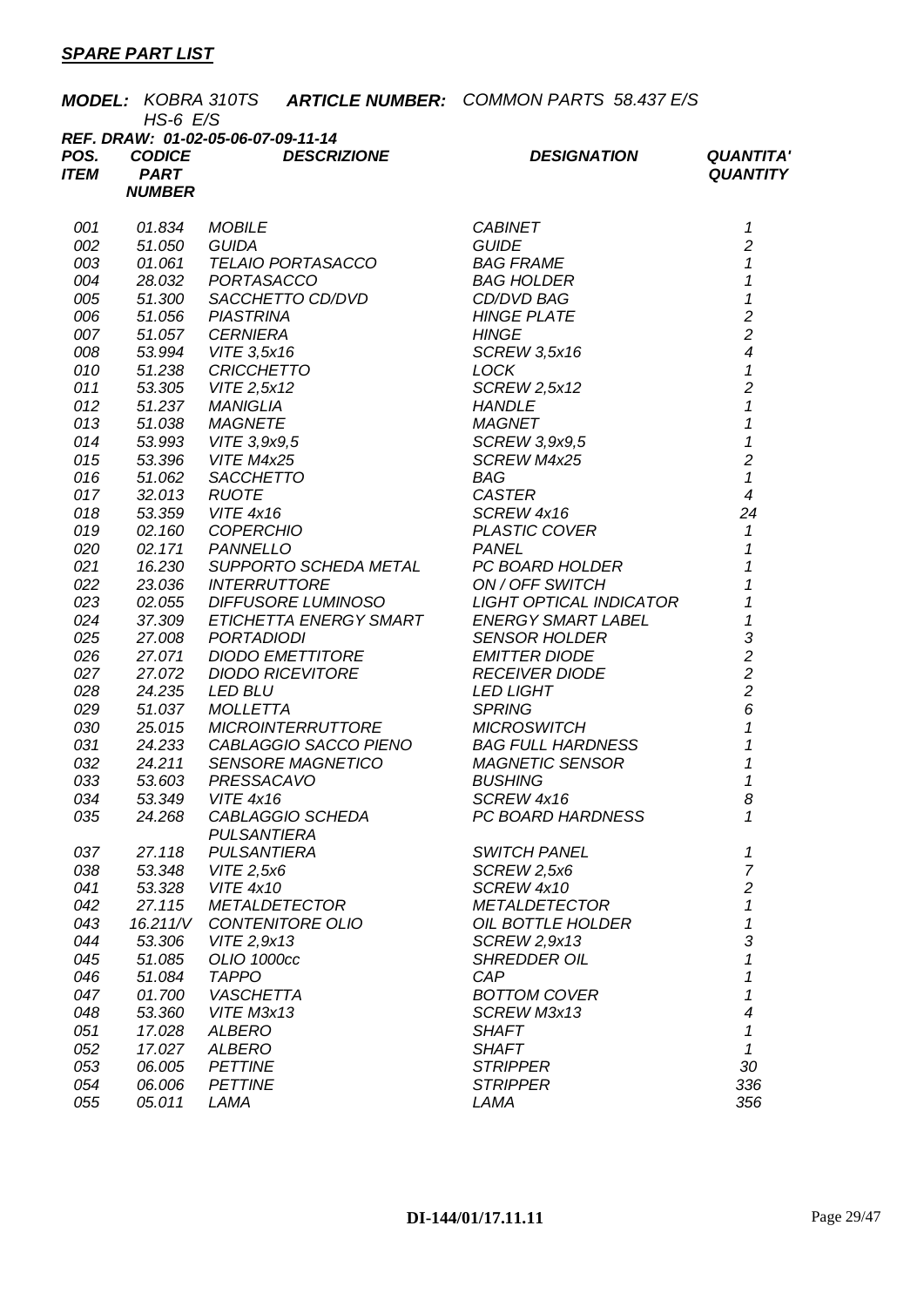|             |                  |                                                                                                               | <b>MODEL: KOBRA 310TS ARTICLE NUMBER: COMMON PARTS 58.437 E/S</b>                                                                                                                                                                                         |                                            |
|-------------|------------------|---------------------------------------------------------------------------------------------------------------|-----------------------------------------------------------------------------------------------------------------------------------------------------------------------------------------------------------------------------------------------------------|--------------------------------------------|
|             | $HS-6$ $E/S$     |                                                                                                               |                                                                                                                                                                                                                                                           |                                            |
|             |                  | REF. DRAW: 01-02-05-06-07-09-11-14                                                                            |                                                                                                                                                                                                                                                           |                                            |
| POS.        | <b>CODICE</b>    | <b>DESCRIZIONE</b>                                                                                            | <b>DESIGNATION</b>                                                                                                                                                                                                                                        | <b>QUANTITA'</b>                           |
| <b>ITEM</b> | <b>PART</b>      |                                                                                                               |                                                                                                                                                                                                                                                           | <b>QUANTITY</b>                            |
|             | <b>NUMBER</b>    |                                                                                                               | <b>NUMBER</b><br>36.004 ANELLO<br>08.136 DISTANZIALE<br>18.010 PORTACUSCINETTO<br>19.014 CUSCINETTO 6002.2ZR<br>53.202 SEEGER DIA 15<br>19.014 CUSCINETTO 6002.2ZR<br>53.202 SEEGER DIA 15<br>10.011 INGRANAGGIO<br>16.121 PIASTRA<br>16.21 PIASTRA<br>16 |                                            |
| 056         |                  |                                                                                                               |                                                                                                                                                                                                                                                           | 356                                        |
| 057         |                  |                                                                                                               |                                                                                                                                                                                                                                                           | $\boldsymbol{4}$                           |
| 058         |                  |                                                                                                               |                                                                                                                                                                                                                                                           | $\overline{c}$                             |
| 059         |                  |                                                                                                               |                                                                                                                                                                                                                                                           | $\overline{4}$                             |
| 060         |                  |                                                                                                               |                                                                                                                                                                                                                                                           |                                            |
| 061         |                  |                                                                                                               |                                                                                                                                                                                                                                                           | $\begin{array}{c} 4 \\ 5 \\ 2 \end{array}$ |
| 062         |                  |                                                                                                               |                                                                                                                                                                                                                                                           |                                            |
| 063         |                  |                                                                                                               |                                                                                                                                                                                                                                                           | $\mathcal I$                               |
| 064         |                  |                                                                                                               |                                                                                                                                                                                                                                                           | $\overline{1}$                             |
| 065         |                  |                                                                                                               |                                                                                                                                                                                                                                                           | $\overline{1}$                             |
| 066         |                  |                                                                                                               |                                                                                                                                                                                                                                                           | $\mathbf{1}$                               |
| 067         |                  |                                                                                                               |                                                                                                                                                                                                                                                           | $\mathbf{1}$                               |
| 068         |                  |                                                                                                               |                                                                                                                                                                                                                                                           | $\mathbf{1}$                               |
| 069         |                  |                                                                                                               |                                                                                                                                                                                                                                                           | 12                                         |
| 070         | 53.143           |                                                                                                               |                                                                                                                                                                                                                                                           | 13                                         |
| 071         |                  | 53.335 VITE M5                                                                                                |                                                                                                                                                                                                                                                           |                                            |
| 072         | 11.009           | <b>RONDELLA DENTELLATA M5<br/>VITE M5<br/>CORONA Z26<br/>PIGNONE Z9<br/>SEEGER DIA 10<br/>SATEMA 20 DACCL</b> |                                                                                                                                                                                                                                                           | $\begin{array}{c} 9 \\ 2 \\ 2 \end{array}$ |
| 073         | 12.009           |                                                                                                               |                                                                                                                                                                                                                                                           | $\overline{2}$                             |
| 074         | 53.200           |                                                                                                               |                                                                                                                                                                                                                                                           |                                            |
| 075         |                  |                                                                                                               |                                                                                                                                                                                                                                                           | $\mathcal{I}$                              |
| 076         |                  | 53.331 VITE M4X10                                                                                             | TOOTHED WASHER M5<br>SCREW M5X20<br>CHAIN WELL<br>CHAIN WELL<br>SEEGER DIA 10<br>CHAIN<br>SCREW M4X10<br>TOOTHED WASHED M5                                                                                                                                | 16                                         |
| 077         | 53.142           |                                                                                                               | RONDELLA DENTELLATA M4 TOOTHED WASHER M5                                                                                                                                                                                                                  | 10                                         |
| 078         | 53.431           | LINGUETTA 5X5X10<br>DADO M4<br>DADO M8                                                                        | <b>KEY 5X5X10</b><br>KEY 5X5X10<br>EXAGON NUT M4<br>EXAGON NUT M2                                                                                                                                                                                         | $\sqrt{3}$                                 |
| 082         | 53.702           |                                                                                                               |                                                                                                                                                                                                                                                           | $\overline{5}$                             |
| 083         | 53.706           | DADO M8                                                                                                       | <b>EXAGON NUT M8</b>                                                                                                                                                                                                                                      | $\delta$<br>$\delta$                       |
| 084         | 53.146           | RONDELLA DENTELLATA M8                                                                                        | TOOTHED WASHER M8<br>OIL WICK<br>PUMP HOLDER<br>TUBER<br>TUBER                                                                                                                                                                                            |                                            |
| 085         | 16.054           | <b>OIL WICK</b>                                                                                               |                                                                                                                                                                                                                                                           | $\boldsymbol{\mathcal{L}}$<br>$\mathcal I$ |
| 086         | 01.985           | SUPPORTO POMPA<br><b>TUBO</b>                                                                                 |                                                                                                                                                                                                                                                           |                                            |
| 087<br>093  | 51.560           |                                                                                                               |                                                                                                                                                                                                                                                           | MT.0.30<br>$\mathcal I$                    |
| 094         |                  |                                                                                                               | OIL OPTICAL SENSOR<br>JUNCTION<br><b>JUNCTION</b>                                                                                                                                                                                                         | 1                                          |
| 095         |                  |                                                                                                               | EXAGON NUT M5                                                                                                                                                                                                                                             | $\overline{2}$                             |
| 099         |                  | 31.566 16B0<br>24.204 SENSORE OTTICO OLIO<br>51.610 RACCORDO<br>53.703 DADO M5<br>13.011 CATENA 49 PASSI      | <b>CHAIN</b>                                                                                                                                                                                                                                              | $\mathbf{1}$                               |
| 125         | 25.045           | <b>TASTO INTERRUTTORE</b>                                                                                     | <b>SWITCH COVER</b>                                                                                                                                                                                                                                       | 1                                          |
| 130         | 29.065           | SCATOLA CARTONE                                                                                               | CARTON BOX                                                                                                                                                                                                                                                | 1                                          |
| 131         | 30.030           | <b>FONDO POLISTIROLO</b>                                                                                      | STYROFOAM BOTTOM                                                                                                                                                                                                                                          | 1                                          |
| 132         | 30.031           | <b>ANGOLARE</b>                                                                                               | <b>CORNER</b>                                                                                                                                                                                                                                             | 4                                          |
| 133         | 29.068           | CARTONE                                                                                                       | <b>CARTON</b>                                                                                                                                                                                                                                             | 1                                          |
| 134         | 30.032           | COPERCHIO POLISTIROLO                                                                                         | STYROFOAM COVER                                                                                                                                                                                                                                           | 1                                          |
| 135         | 29.066           | <b>SCATOLA CARTONE</b>                                                                                        | CARTON BOX                                                                                                                                                                                                                                                | 1                                          |
|             |                  | <b>SET POLISTIROLO</b>                                                                                        | STYROFOAM SET                                                                                                                                                                                                                                             | 1                                          |
|             |                  |                                                                                                               |                                                                                                                                                                                                                                                           |                                            |
| 136         | 30.026           |                                                                                                               |                                                                                                                                                                                                                                                           | 1                                          |
| 138         | 51.090           | <b>OLIO 125CC</b>                                                                                             | <b>SHREDDER OIL</b>                                                                                                                                                                                                                                       | 1                                          |
| 139         | 60.063           | <b>ISTRUZIONI</b>                                                                                             | <b>OPERATING INSTRUCTION</b>                                                                                                                                                                                                                              | 1                                          |
| 140<br>141  | 60.004<br>60.001 | <b>DICHIARAZIONE CEE</b><br><b>GARANZIA</b>                                                                   | <b>WARRANTY CARD</b>                                                                                                                                                                                                                                      | 1                                          |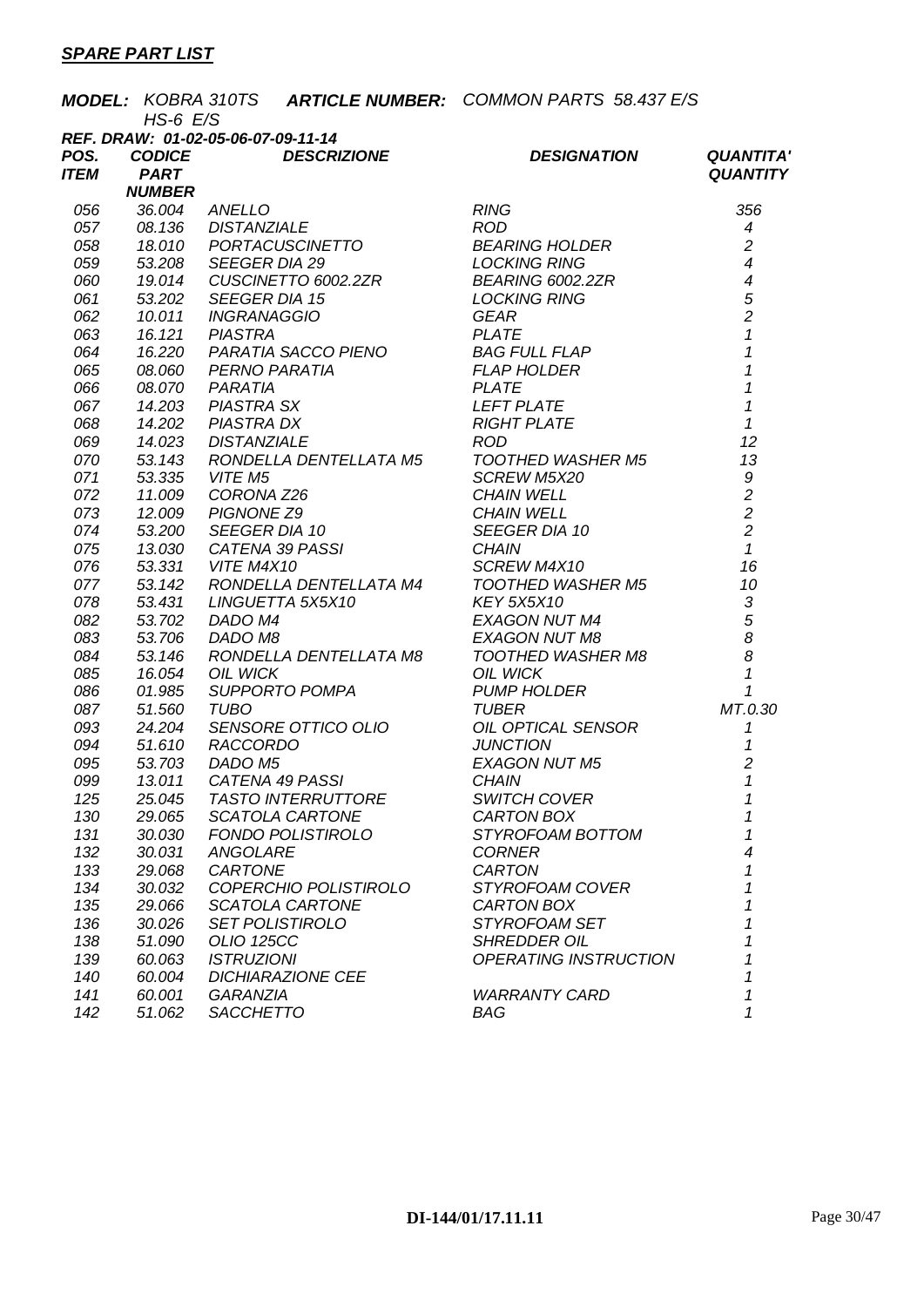*HS-6 E/S* 

|             | <b>REF. DRAW: 02-05</b> |                             |                       |                  |
|-------------|-------------------------|-----------------------------|-----------------------|------------------|
| POS.        | <b>CODICE</b>           | <b>DESCRIZIONE</b>          | <b>DESIGNATION</b>    | <b>QUANTITA'</b> |
| <b>ITEM</b> | <b>PART</b>             |                             |                       | <b>QUANTITY</b>  |
|             | <b>NUMBER</b>           |                             |                       |                  |
| 036         | 27.117/230              | <i>SCHEDA ELETTRONICA</i>   | PC BOARD              |                  |
| 039         | 27.112/230              | <b>SCHEDA METALDETECTOR</b> | <b>PC BOARD METAL</b> |                  |
| 049         | 24.001                  | CAVO                        | POWER CORD            |                  |
| 050         | 22.003                  | CONDENSATORE 8mF            | CAPACITOR 8mF         | 2                |
| 092         | 24,207                  | <b>POMPA</b>                | <b>PUMP</b>           |                  |
| 097         | 07.090                  | <i>MOTORIDUTTORE</i>        | <b>GEAR MOTOR</b>     | 2                |

### *SPARE PART LIST*

|             |                                       |                                                                                            | SUPPLY (USA/CANADA)                                       |
|-------------|---------------------------------------|--------------------------------------------------------------------------------------------|-----------------------------------------------------------|
|             |                                       |                                                                                            | <b>QUANTITA'</b>                                          |
| <b>PART</b> |                                       |                                                                                            | <b>QUANTITY</b>                                           |
| 27.117/115  | <b>SCHEDA ELETTRONICA</b>             | PC BOARD                                                                                   |                                                           |
| 27.112/115  | <b>SCHEDA METALDETECTOR</b>           | <b>PC BOARD METAL</b>                                                                      |                                                           |
| 24.006      | CAVO                                  | POWER CORD                                                                                 |                                                           |
| 22.005      | CONDENSATORE 30mF                     | CAPACITOR 30mF                                                                             | 2                                                         |
| 24.208      | <b>POMPA</b>                          | <b>PUMP</b>                                                                                |                                                           |
| 07.091      | <i>MOTORIDUTTORE</i>                  | <b>GEAR MOTOR</b>                                                                          | 2                                                         |
|             | <b>CODICE</b><br><i><b>NUMBER</b></i> | <b>MODEL: KOBRA 310TS</b><br>$HS-6$ $E/S$<br><b>REF. DRAW: 02-05</b><br><b>DESCRIZIONE</b> | ARTICLE NUMBER: 58.517E/S 115V-60Hz<br><b>DESIGNATION</b> |

### *SPARE PART LIST*

|         | <b>MODEL: KOBRA 310TS</b><br>$HS-6$ $E/S$ |                                 |                    | ARTICLE NUMBER: 58.567E/S 110V-60Hz SUPPLY (TAIWAN/BRASIL) |
|---------|-------------------------------------------|---------------------------------|--------------------|------------------------------------------------------------|
|         | <i>REF. DRAW: 02-05</i>                   |                                 |                    |                                                            |
| POS.    | <b>CODICE</b>                             | <b>DESCRIZIONE</b>              | <b>DESIGNATION</b> | <b>QUANTITA'</b>                                           |
| ITEM    | <b>PART</b><br><b>NUMBER</b>              |                                 |                    | <b>QUANTITY</b>                                            |
| 036     |                                           | 27.117/115 SCHEDA ELETTRONICA   | PC BOARD           |                                                            |
| 039     |                                           | 27.112/115 SCHEDA METALDETECTOR | PC BOARD METAL     |                                                            |
| 049     | 24.006                                    | CAVO                            | POWER CORD         |                                                            |
| $- - -$ | -- ---                                    |                                 |                    |                                                            |

| .   |        |                      |                   |   |
|-----|--------|----------------------|-------------------|---|
| 050 | 22.005 | CONDENSATORE 30mF    | CAPACITOR 30mF    |   |
| 092 | 24.208 | <b>POMPA</b>         | <b>PUMP</b>       |   |
| 097 | 07.091 | <i>MOTORIDUTTORE</i> | <b>GEAR MOTOR</b> | 2 |
|     |        |                      |                   |   |

|             | <b>MODEL: KOBRA 310TS</b><br>$HS-6$ $E/S$ |                             | <b>ARTICLE NUMBER:</b> 58.617E/S 100V-50/60 Hz | SUPPLY (JAPAN)   |
|-------------|-------------------------------------------|-----------------------------|------------------------------------------------|------------------|
| POS.        | <b>REF. DRAW: 02-05</b><br><b>CODICE</b>  | <b>DESCRIZIONE</b>          | <b>DESIGNATION</b>                             | <b>QUANTITA'</b> |
| <b>ITEM</b> | <b>PART</b><br><b>NUMBER</b>              |                             |                                                | <b>QUANTITY</b>  |
| 036         | 27.117/115                                | <b>SCHEDA ELETTRONICA</b>   | PC BOARD                                       |                  |
| 039         | 27.112/115                                | <b>SCHEDA METALDETECTOR</b> | PC BOARD METAL                                 |                  |
| 049         | 24.006                                    | CAVO                        | POWER CORD                                     |                  |
| 050         | 22.005                                    | CONDENSATORE 30mF           | CAPACITOR 30mF                                 | 2                |
| 092         | 24.208                                    | <b>POMPA</b>                | <b>PUMP</b>                                    |                  |
| 097         | 07.091                                    | <b>MOTORIDUTTORE</b>        | <b>GEAR MOTOR</b>                              | 2                |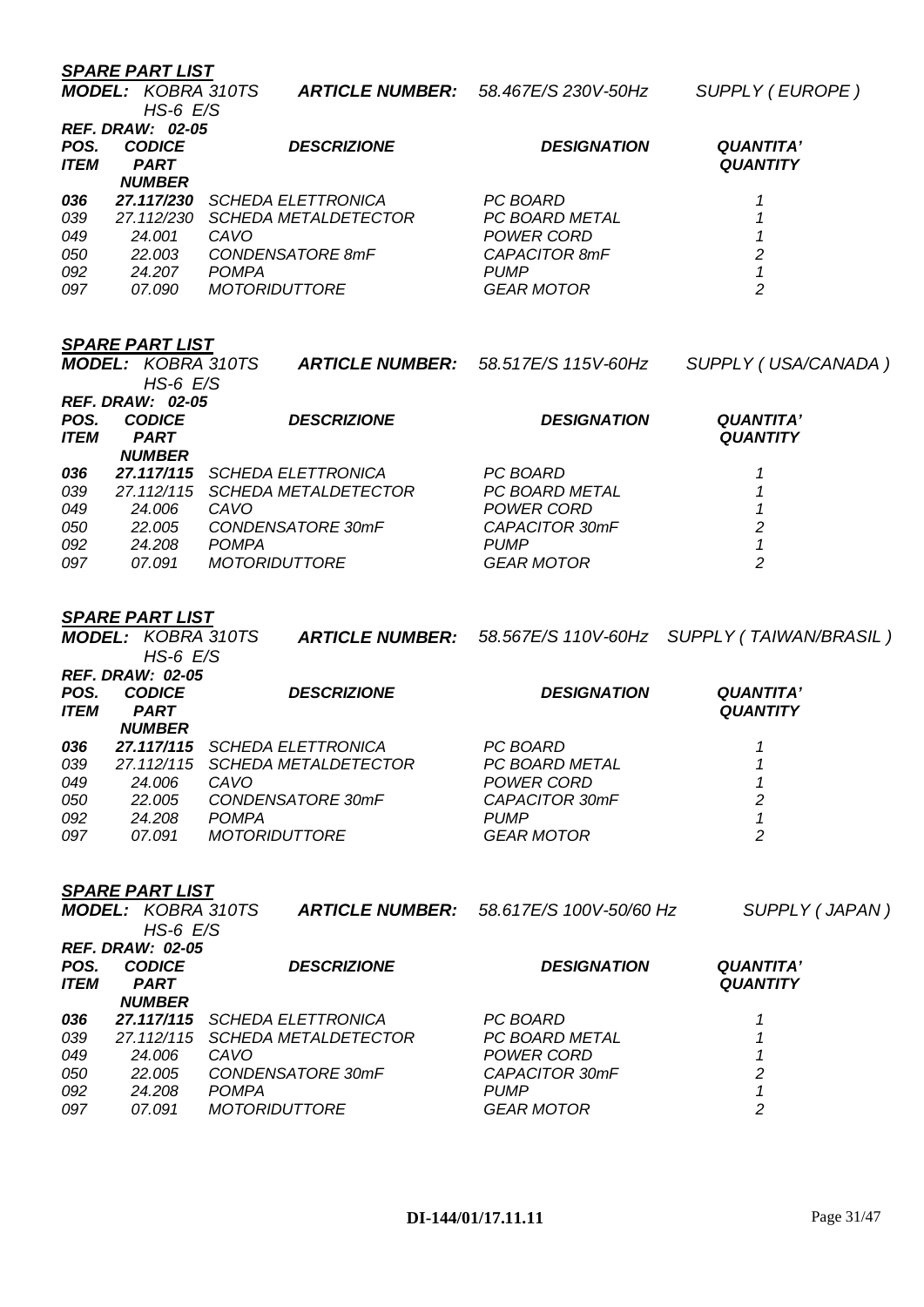*HS-6 E/S* 

| ARTICLE NUMBER: 58.667E/S 230V-50Hz<br>MODEL: KOBRA 310TS |  |
|-----------------------------------------------------------|--|
|-----------------------------------------------------------|--|

 $\text{SUPPLY}$  ( ISRAELE )

|             | <b>REF. DRAW: 02-05</b> |                             |                       |                  |
|-------------|-------------------------|-----------------------------|-----------------------|------------------|
| POS.        | <b>CODICE</b>           | <b>DESCRIZIONE</b>          | <b>DESIGNATION</b>    | <b>QUANTITA'</b> |
| <b>ITEM</b> | <b>PART</b>             |                             |                       | <b>QUANTITY</b>  |
|             | <b>NUMBER</b>           |                             |                       |                  |
| 036         | 27.117/230              | <b>SCHEDA ELETTRONICA</b>   | PC BOARD              |                  |
| 039         | 27.112/230              | <b>SCHEDA METALDETECTOR</b> | <b>PC BOARD METAL</b> |                  |
| 049         | 24.052                  | CAVO.                       | POWER CORD            |                  |
| 050         | 22.003                  | CONDENSATORE 8mF            | CAPACITOR 8mF         | 2                |
| 092         | 24.207                  | <b>POMPA</b>                | <b>PUMP</b>           |                  |
| 097         | 07.090                  | <b>MOTORIDUTTORE</b>        | <b>GEAR MOTOR</b>     | 2                |
|             |                         |                             |                       |                  |

### *SPARE PART LIST*

|                      |                             |                                                                                            | SUPPLY (HK/BAHRAIN)                                       |
|----------------------|-----------------------------|--------------------------------------------------------------------------------------------|-----------------------------------------------------------|
|                      |                             |                                                                                            |                                                           |
| <b>PART</b>          |                             |                                                                                            | <b>QUANTITA'</b><br><b>QUANTITY</b>                       |
| <i><b>NUMBER</b></i> |                             |                                                                                            |                                                           |
| 27.117/230           | <b>SCHEDA ELETTRONICA</b>   | PC BOARD                                                                                   |                                                           |
| 27.112/230           | <b>SCHEDA METALDETECTOR</b> | <b>PC BOARD METAL</b>                                                                      |                                                           |
| 24.055               | CAVO                        | <b>POWER CORD</b>                                                                          |                                                           |
| 22.003               | CONDENSATORE 8mF            | CAPACITOR 8mF                                                                              | 2                                                         |
| 24.207               | <b>POMPA</b>                | <i>PUMP</i>                                                                                |                                                           |
| 07.090               | <b>MOTORIDUTTORE</b>        | <b>GEAR MOTOR</b>                                                                          | 2                                                         |
|                      | <b>CODICE</b>               | <b>MODEL: KOBRA 310TS</b><br>$HS-6$ $E/S$<br><b>REF. DRAW: 02-05</b><br><b>DESCRIZIONE</b> | ARTICLE NUMBER: 58.717E/S 230V-50Hz<br><b>DESIGNATION</b> |

### *SPARE PART LIST*

|                         | <b>MODEL: KOBRA 310TS</b> |                             | ARTICLE NUMBER: 58.767E/S 240V-50Hz | SUPPLY (UK/MALESIA) |  |  |  |
|-------------------------|---------------------------|-----------------------------|-------------------------------------|---------------------|--|--|--|
|                         | $HS-6$ $E/S$              |                             |                                     |                     |  |  |  |
| <b>REF. DRAW: 02-05</b> |                           |                             |                                     |                     |  |  |  |
| POS.                    | <b>CODICE</b>             | <b>DESCRIZIONE</b>          | <b>DESIGNATION</b>                  | <b>QUANTITA'</b>    |  |  |  |
| <b>ITEM</b>             | <b>PART</b>               |                             |                                     | <b>QUANTITY</b>     |  |  |  |
|                         | <b>NUMBER</b>             |                             |                                     |                     |  |  |  |
| 036                     | 27.117/230                | <b>SCHEDA ELETTRONICA</b>   | PC BOARD                            |                     |  |  |  |
| 039                     | 27.112/230                | <i>SCHEDA METALDETECTOR</i> | PC BOARD METAL                      |                     |  |  |  |
| 049                     | 24.055                    | CAVO                        | POWER CORD                          |                     |  |  |  |
| 050                     | 22.007                    | CONDENSATORE 4mF            | CAPACITOR 4mF                       | 2                   |  |  |  |
| 092                     | 24.207                    | <b>POMPA</b>                | <b>PUMP</b>                         |                     |  |  |  |
| 097                     | 07.090                    | <b>MOTORIDUTTORE</b>        | <b>GEAR MOTOR</b>                   | 2                   |  |  |  |
|                         |                           |                             |                                     |                     |  |  |  |

|                        | <b>MODEL: KOBRA 310TS</b> | <b>ARTICLE NUMBER:</b>      | 58.867E/S 240V-50Hz | SUPPLY (INDIA)   |  |  |
|------------------------|---------------------------|-----------------------------|---------------------|------------------|--|--|
|                        | $HS-6$ $E/S$              |                             |                     |                  |  |  |
| <b>REF. DRAW: 02-0</b> |                           |                             |                     |                  |  |  |
| POS.                   | <b>CODICE</b>             | <b>DESCRIZIONE</b>          | <b>DESIGNATION</b>  | <b>QUANTITA'</b> |  |  |
| <b>ITEM</b>            | <b>PART</b>               |                             |                     | <b>QUANTITY</b>  |  |  |
|                        | <b>NUMBER</b>             |                             |                     |                  |  |  |
| 036                    | 27.117/230                | <b>SCHEDA ELETTRONICA</b>   | PC BOARD            |                  |  |  |
| 039                    | 27.112/230                | <i>SCHEDA METALDETECTOR</i> | PC BOARD METAL      |                  |  |  |
| 049                    | 24.001                    | CAVO                        | POWER CORD          |                  |  |  |
| 050                    | 22.007                    | CONDENSATORE 4mF            | CAPACITOR 4mF       | 2                |  |  |
| 092                    | 24.207                    | <b>POMPA</b>                | <b>PUMP</b>         |                  |  |  |
| 097                    | 07.090                    | <b>MOTORIDUTTORE</b>        | <b>GEAR MOTOR</b>   | 2                |  |  |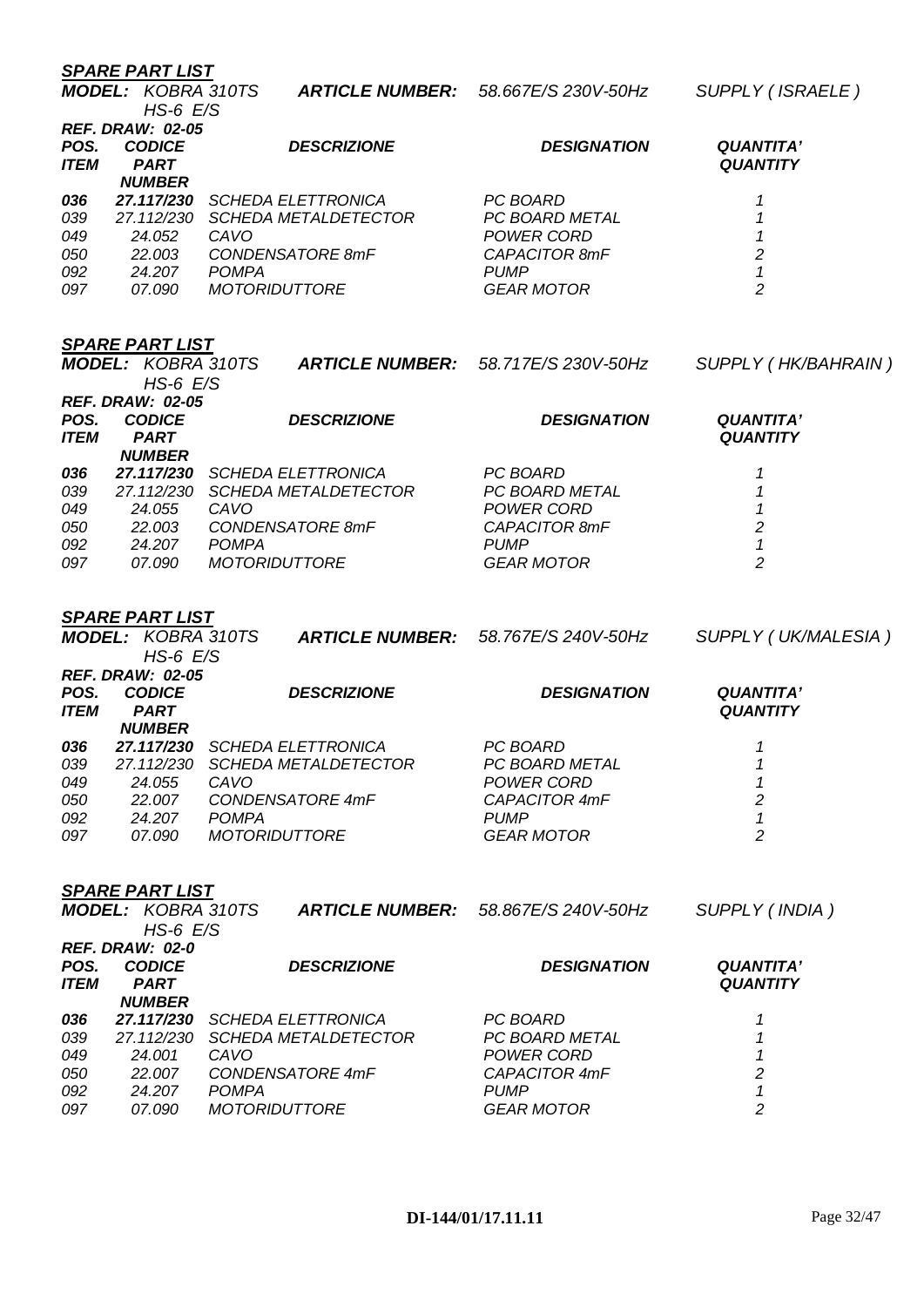*MODEL: KOBRA 310TS ARTICLE NUMBER: 58.917E/S 220V-60Hz SUPPLY (BZ/ARABIA/PH )* 

|                         | $HS-6$ $E/S$  |                             |                       |                  |  |
|-------------------------|---------------|-----------------------------|-----------------------|------------------|--|
| <b>REF. DRAW: 02-05</b> |               |                             |                       |                  |  |
| POS.                    | <b>CODICE</b> | <b>DESCRIZIONE</b>          | <b>DESIGNATION</b>    | <b>QUANTITA'</b> |  |
| <b>ITEM</b>             | <b>PART</b>   |                             |                       | <b>QUANTITY</b>  |  |
|                         | <b>NUMBER</b> |                             |                       |                  |  |
| 036                     | 27.117/230    | <b>SCHEDA ELETTRONICA</b>   | PC BOARD              |                  |  |
| 039                     | 27.112/230    | <b>SCHEDA METALDETECTOR</b> | <b>PC BOARD METAL</b> |                  |  |
| 049                     | 24.006        | CAVO                        | POWER CORD            |                  |  |
| 050                     | 22.003        | CONDENSATORE 8mF            | <b>CAPACITOR 8Mf</b>  | 2                |  |
| 092                     | 24.207        | <b>POMPA</b>                | <b>PUMP</b>           |                  |  |
| 097                     | 07.090        | <b>MOTORIDUTTORE</b>        | <b>GEAR MOTOR</b>     | 2                |  |

|                    | <b>MODEL: KOBRA 310TS</b><br>$HS-6$ $E/S$ | <b>ARTICLE NUMBER:</b>      | 58.817E/S 240V-50Hz | <b>SUPPLY (AUSTRALIA)</b> |
|--------------------|-------------------------------------------|-----------------------------|---------------------|---------------------------|
| POS.               | <b>REF. DRAW: 02-05</b><br><b>CODICE</b>  | <b>DESCRIZIONE</b>          | <b>DESIGNATION</b>  | <b>QUANTITA'</b>          |
| <i><b>ITEM</b></i> | <b>PART</b><br><b>NUMBER</b>              |                             |                     | <b>QUANTITY</b>           |
| 036                | 27.117/230                                | <b>SCHEDA ELETTRONICA</b>   | PC BOARD            |                           |
| 039                | 27.112/230                                | <b>SCHEDA METALDETECTOR</b> | PC BOARD METAL      |                           |
| 049                | 24.009                                    | CAVO                        | POWER CORD          |                           |
| 050                | 22,007                                    | <b>CONDENSATORE 4Mf</b>     | CAPACITOR 4mF       | 2                         |
| 092                | 24.207                                    | <b>POMPA</b>                | <b>PUMP</b>         |                           |
| 097                | <i>07.090</i>                             | <b>MOTORIDUTTORE</b>        | <b>GEAR MOTOR</b>   | 2                         |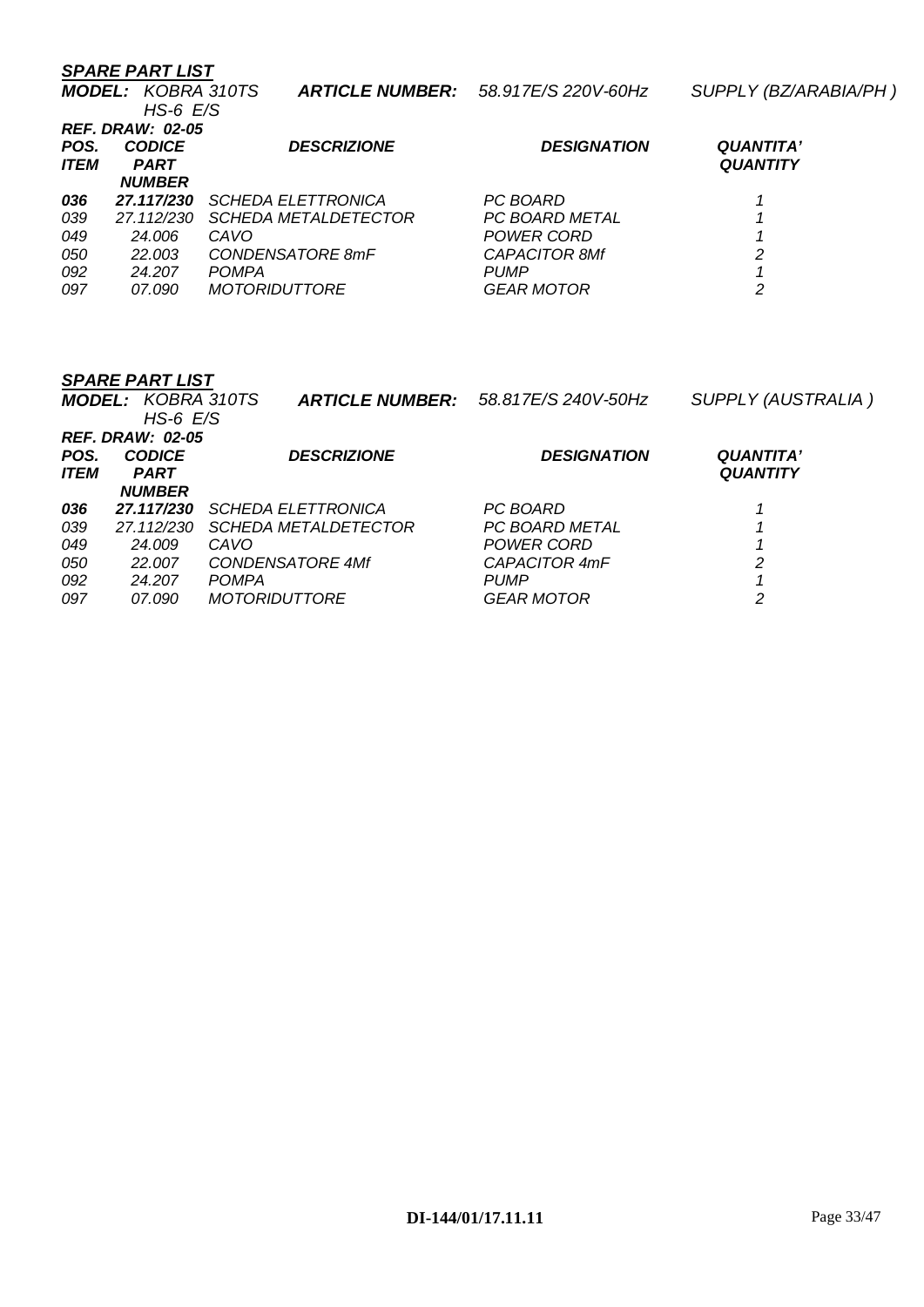

*DISEGNO 1 /DRAWING 1*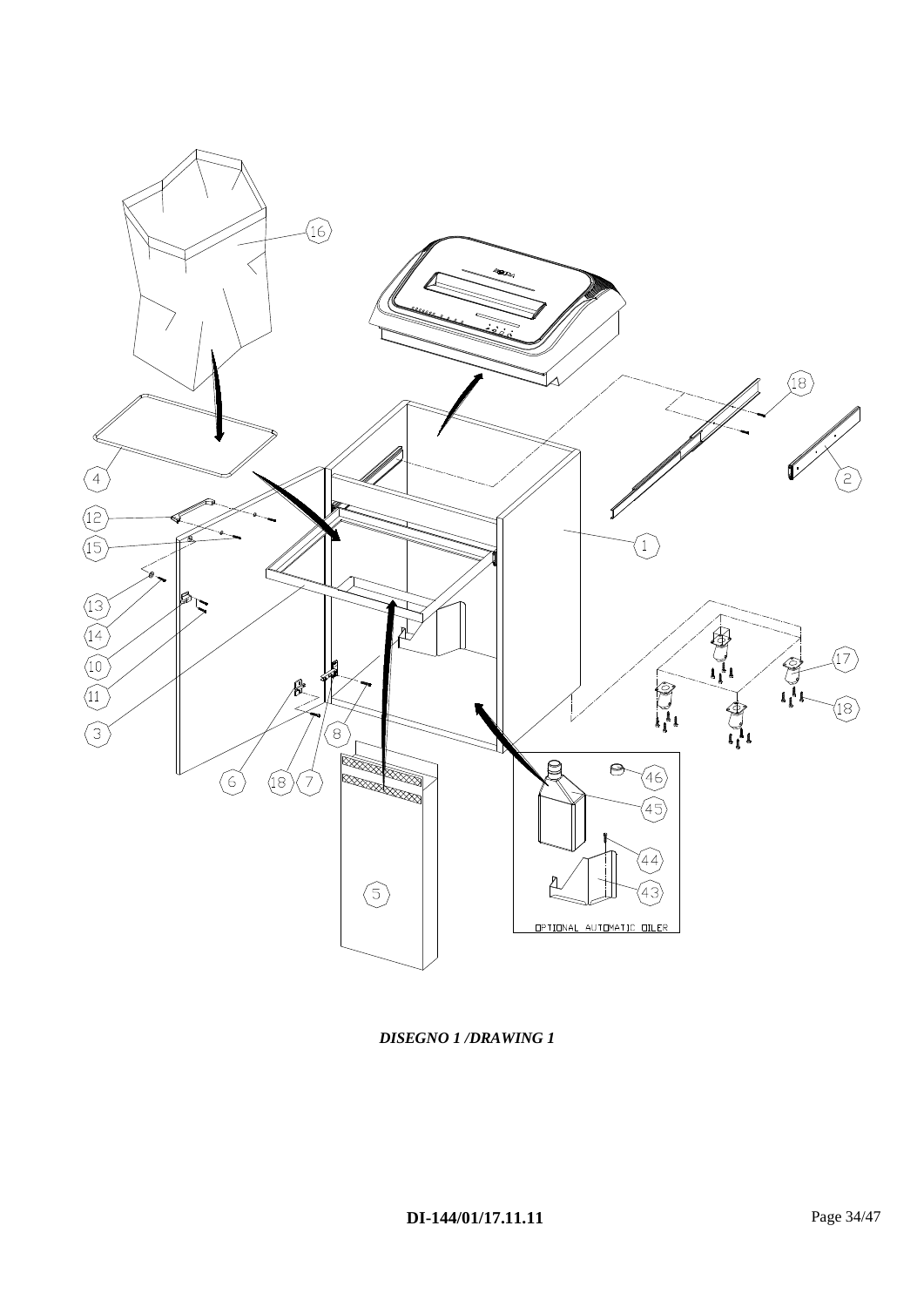

*DISEGNO 2 /DRAWING 2*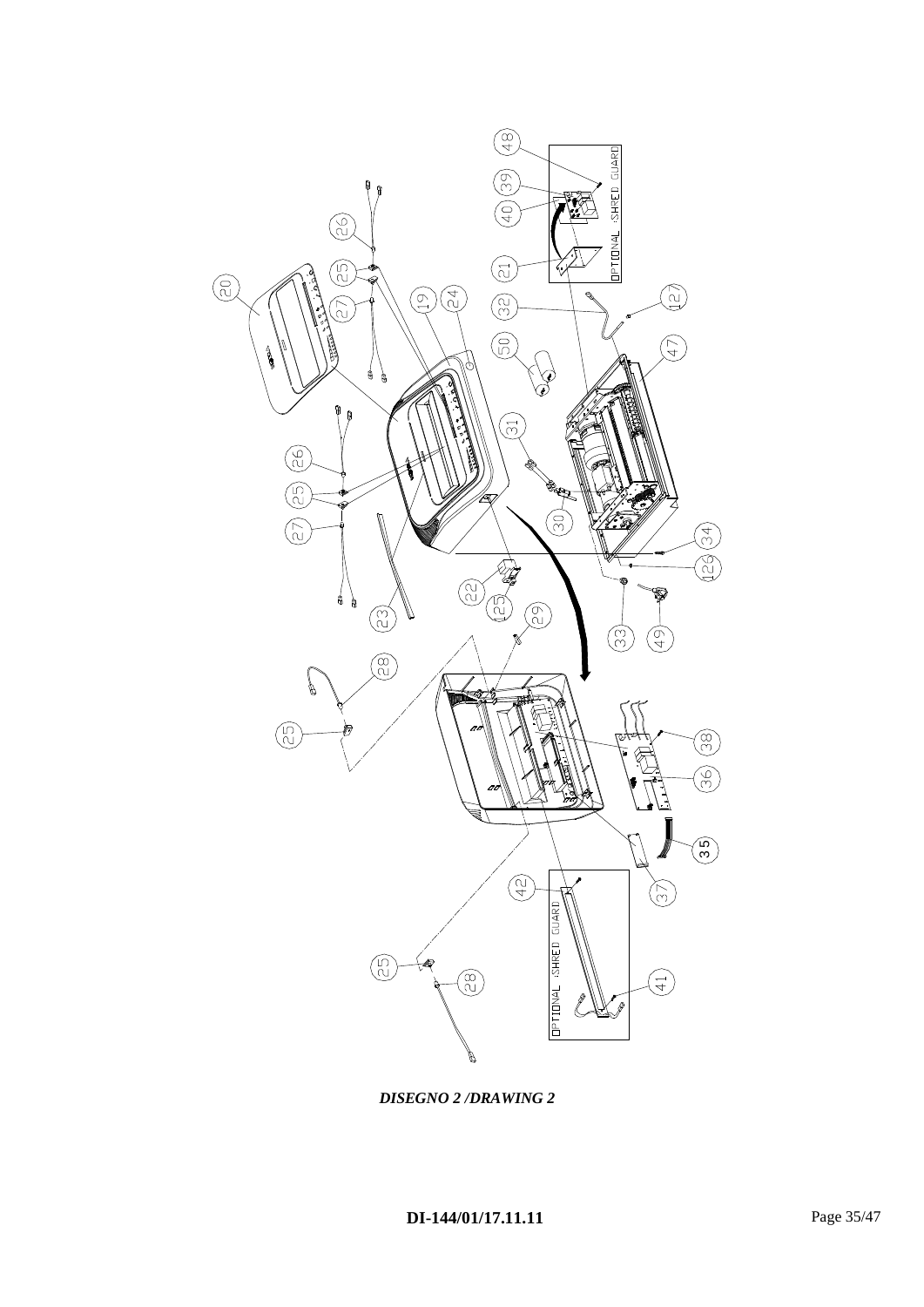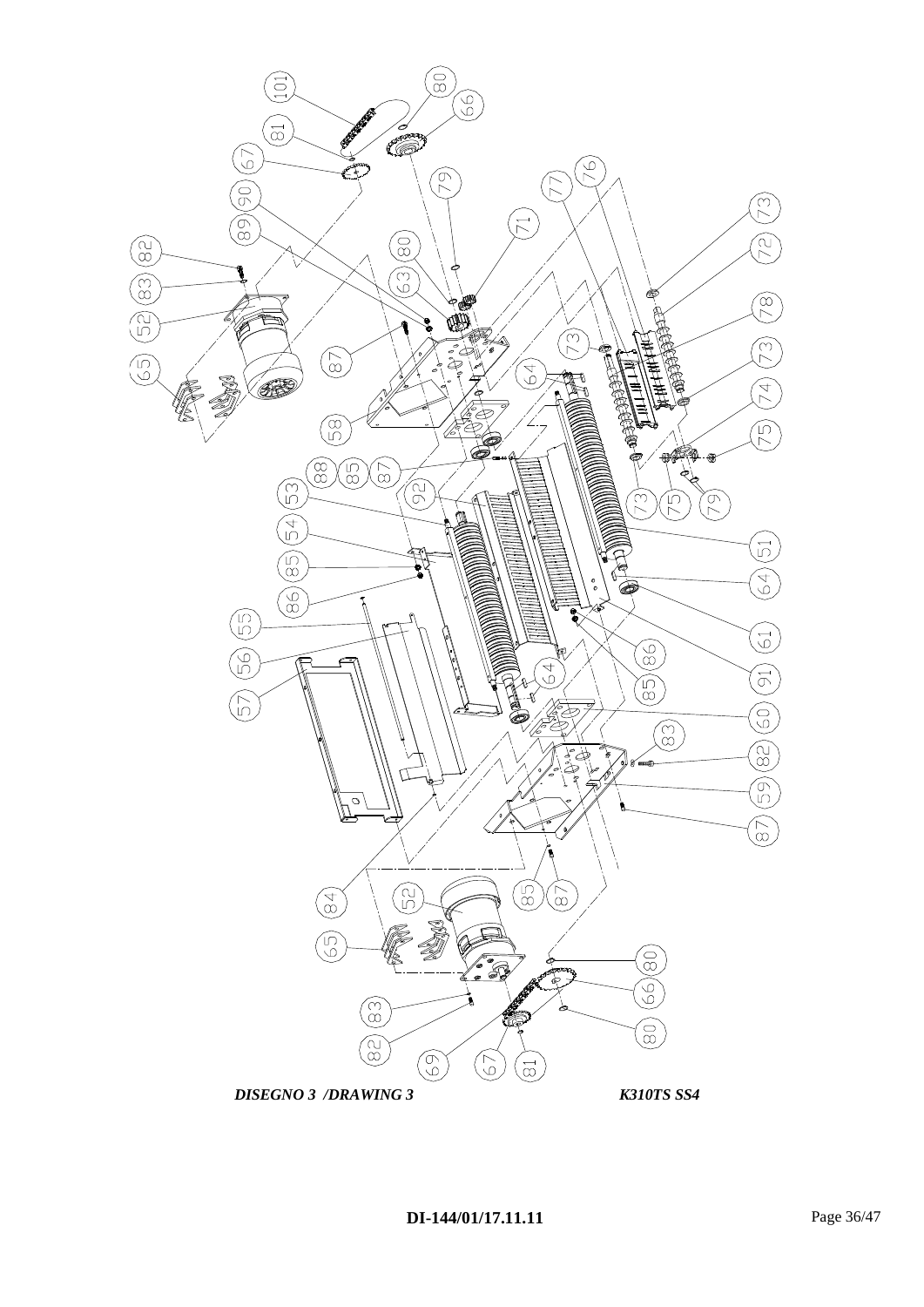

**DISEGNO 3A /DRAWING 3A K310TS SS5** 

**DI-144/01/17.11.11** Page 37/47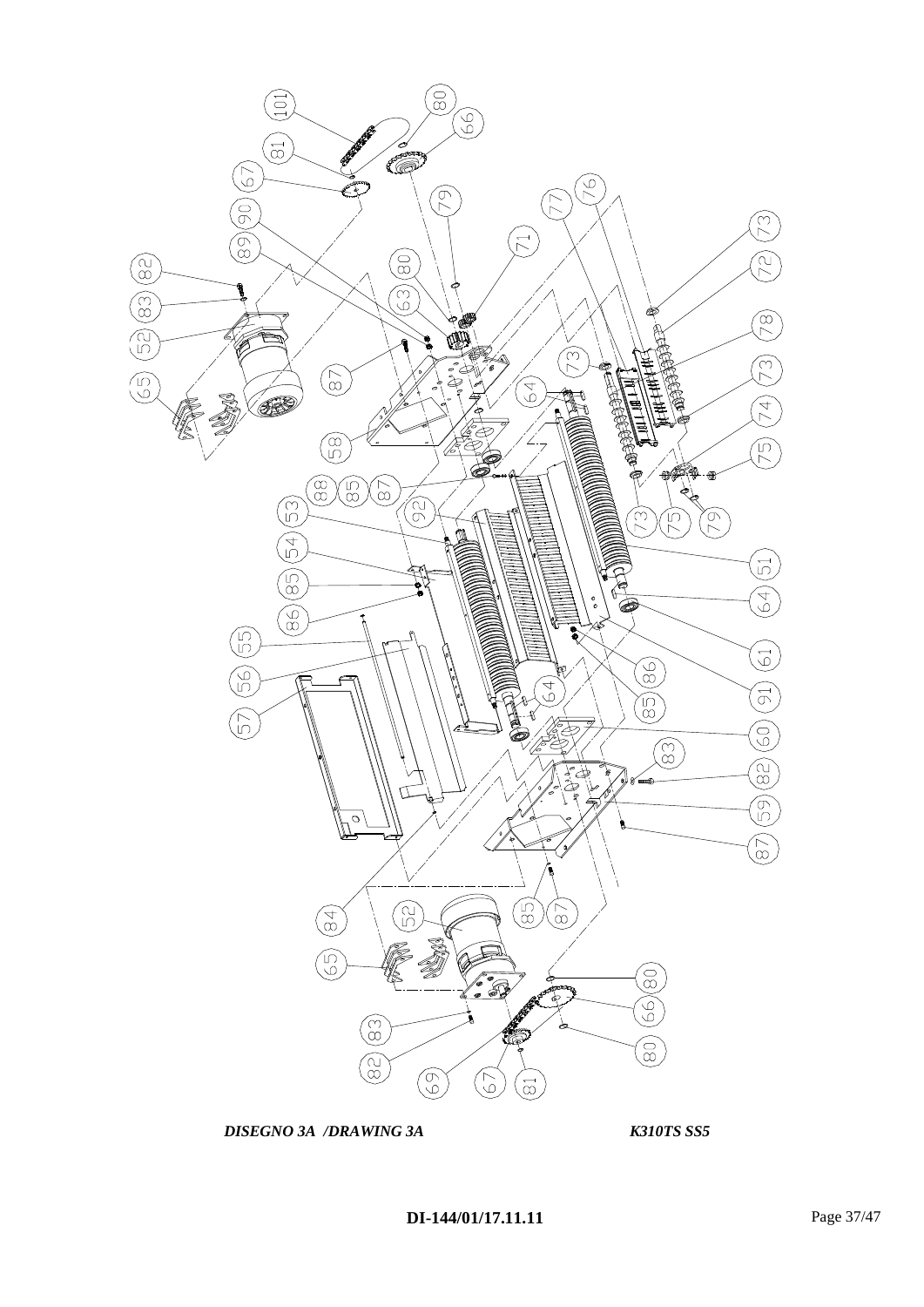

### **DI-144/01/17.11.11** Page 38/47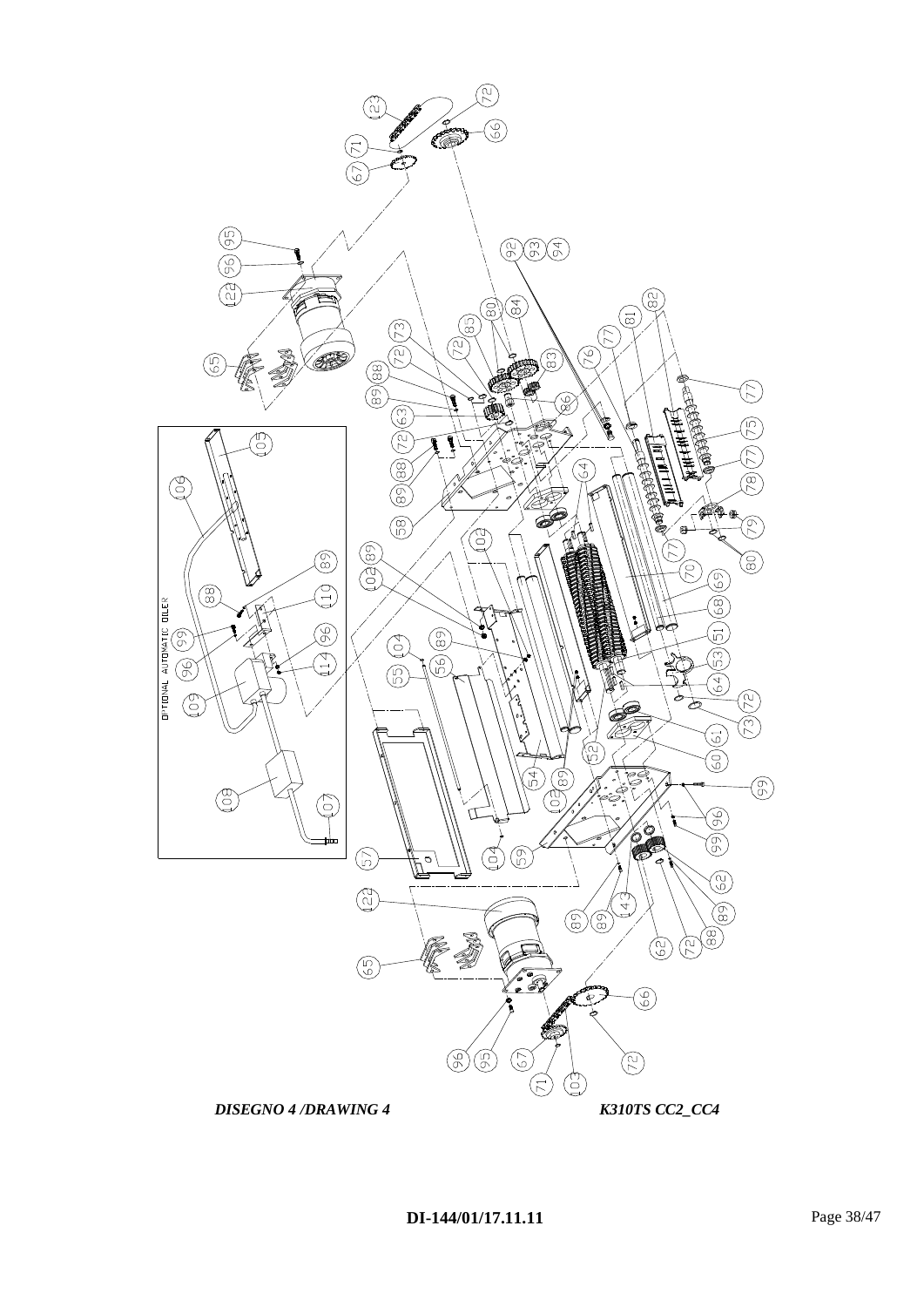

**DI-144/01/17.11.11** Page 39/47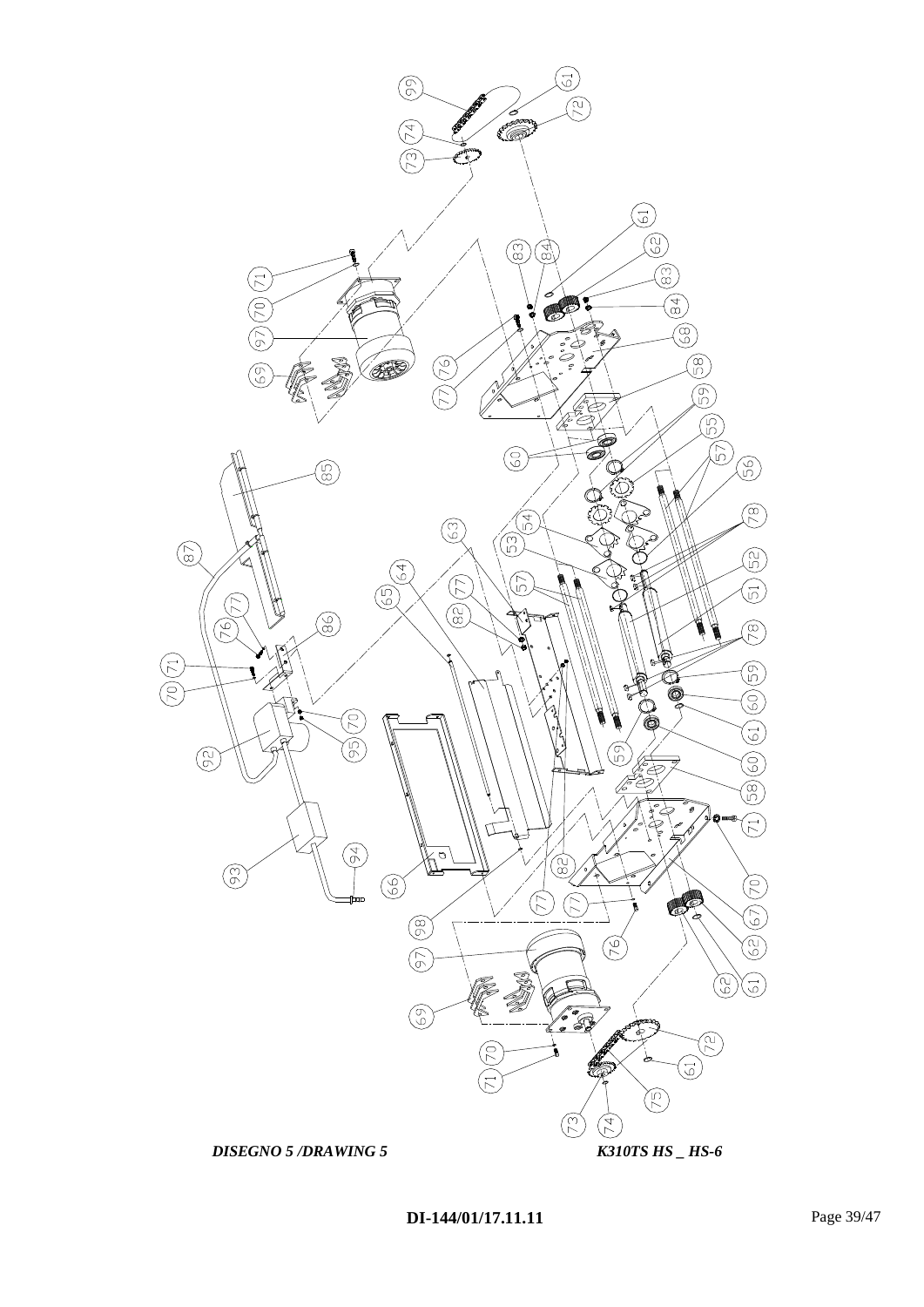

*DISEGNO 6 /DRAWING 6*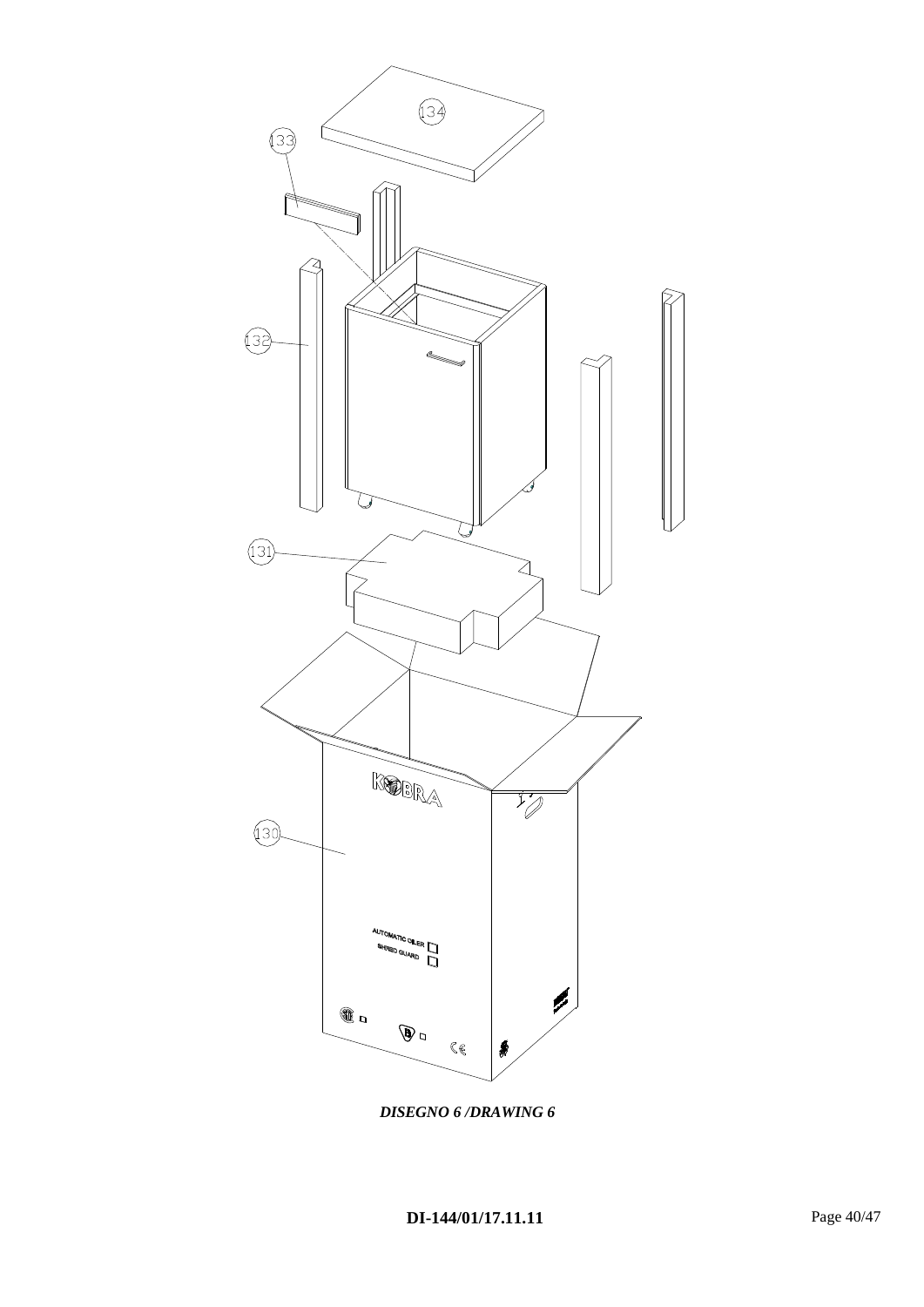

*DISEGNO 7 /DRAWING 7*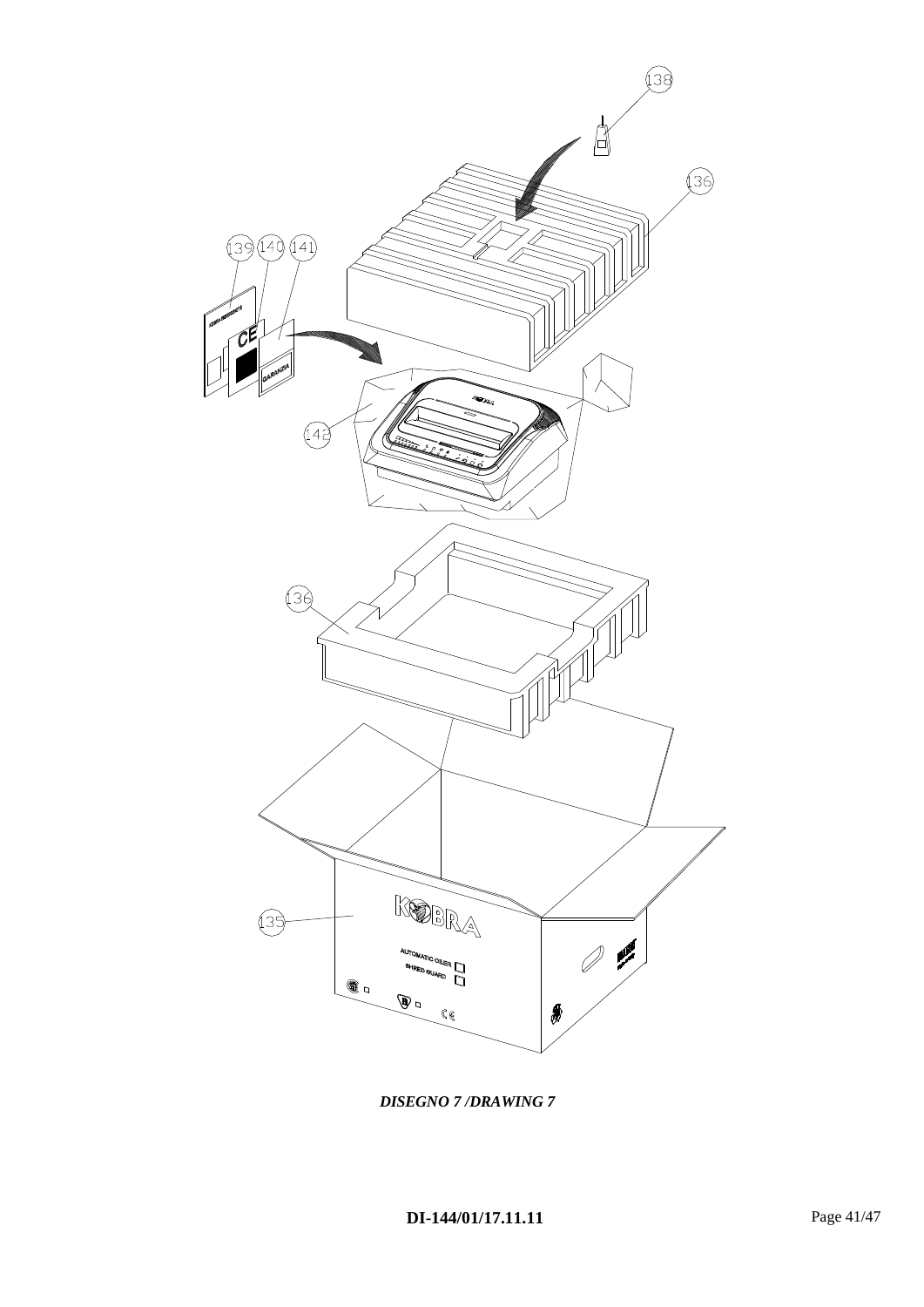

### *DISEGNO 8 /DRAWING 8 K310TS SS4-SS5-CC2-CC4*

**DI-144/01/17.11.11** Page 42/47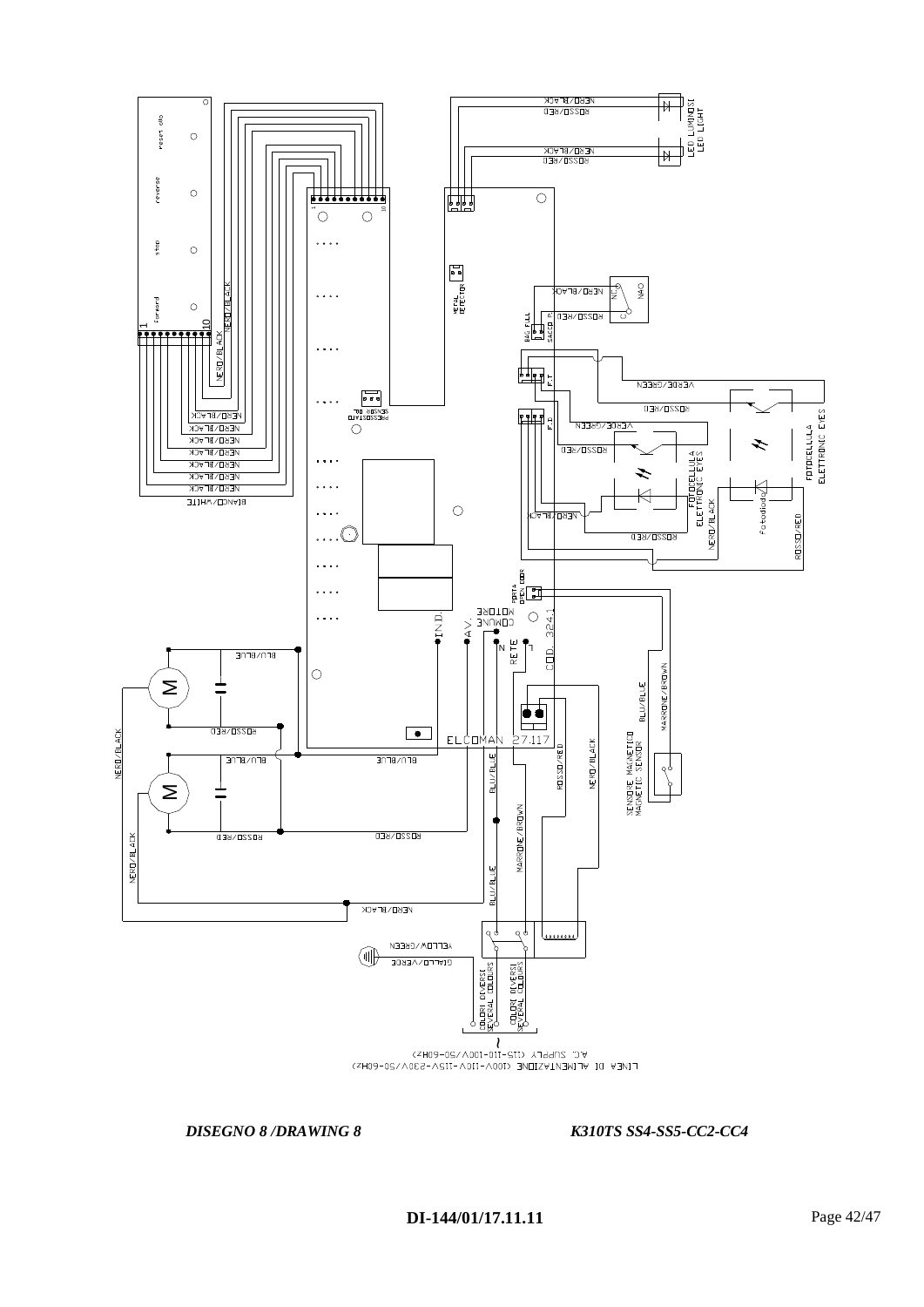

### *DISEGNO 9* /*DRAWING 9 K310TS HS \_ HS/6*

**DI-144/01/17.11.11** Page 43/47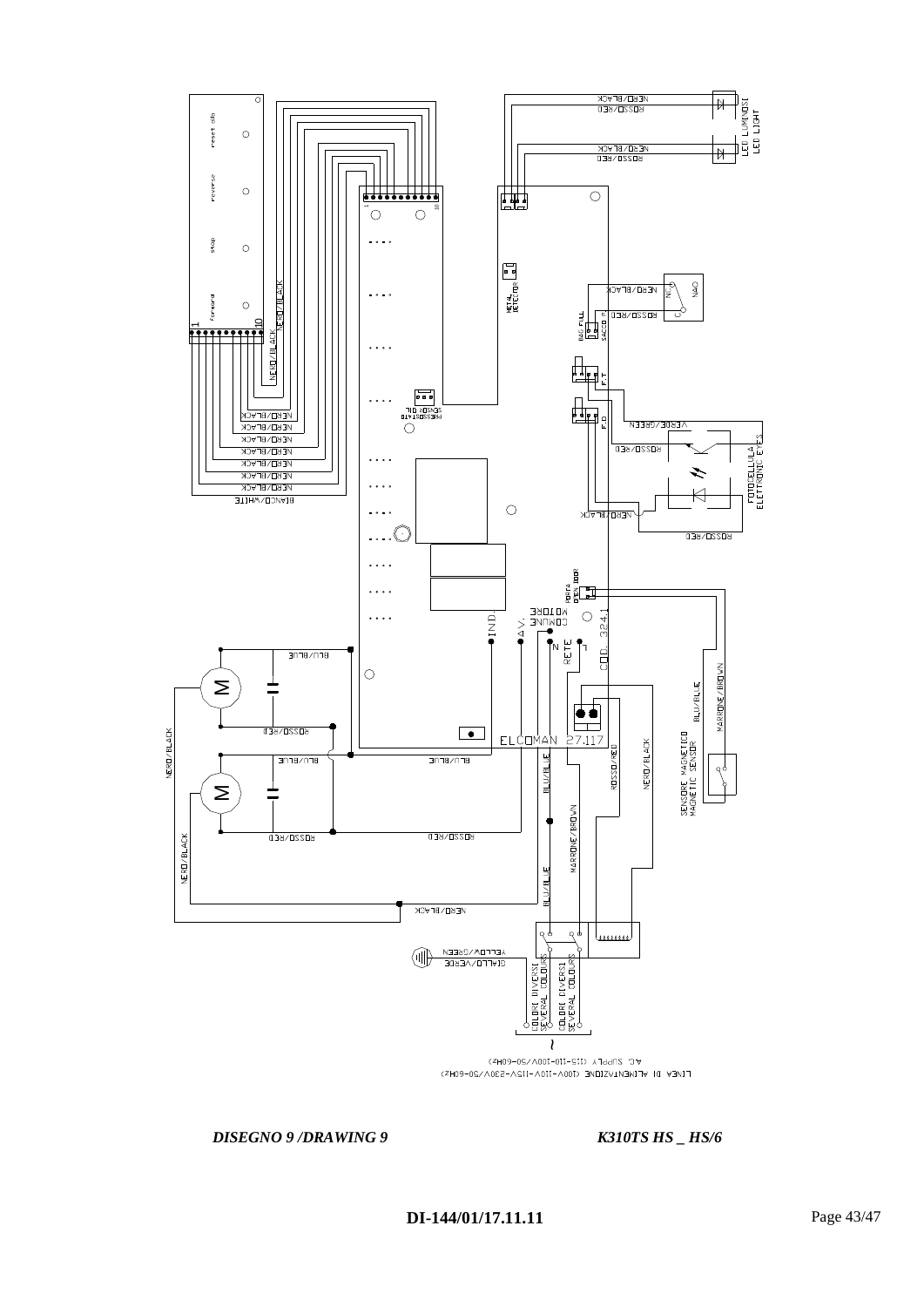

### *DISEGNO 10 /DRAWING 10 K310TS CC2-CC4 AUTOMATIC OILER*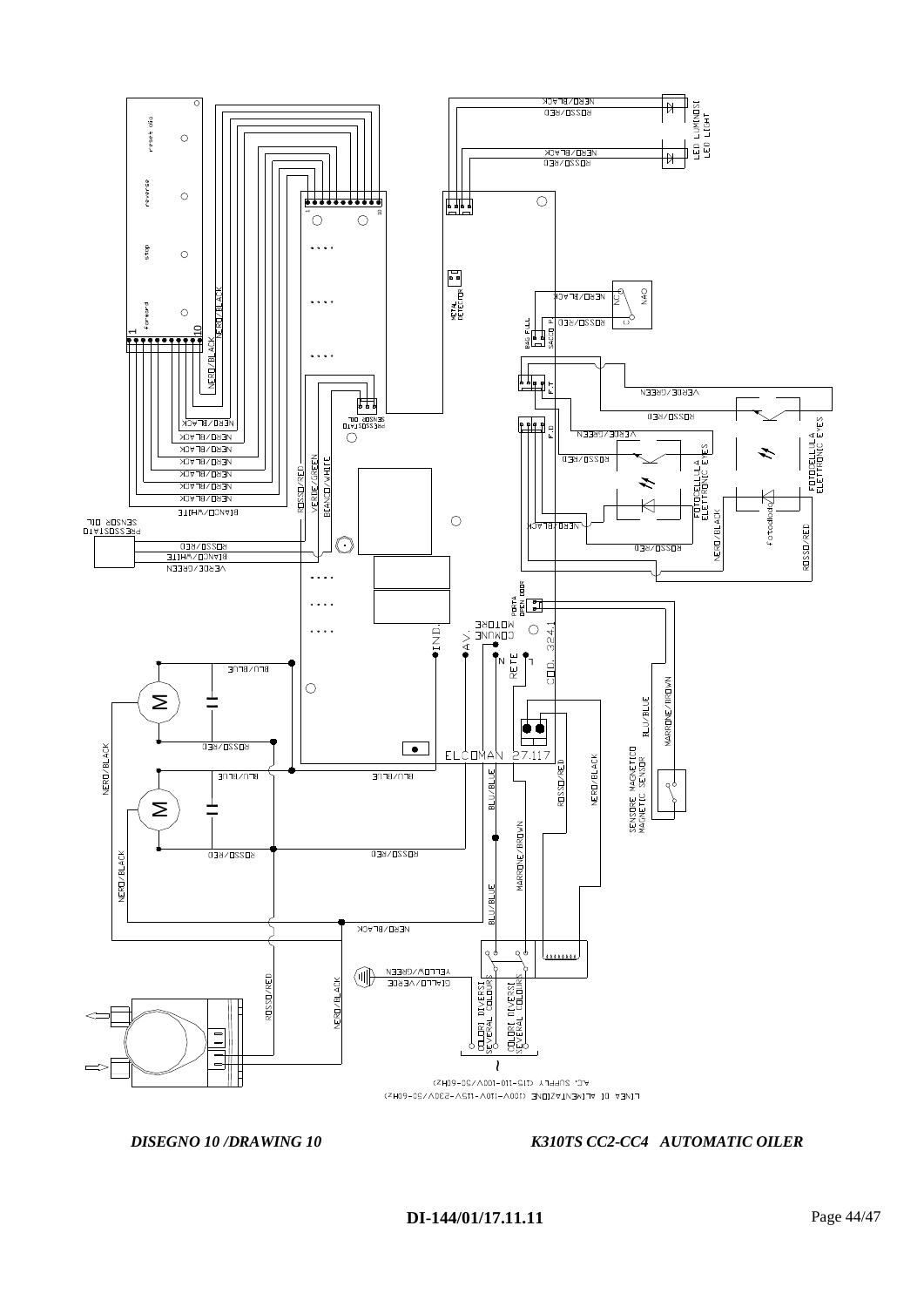

LINEA DI ALIMENTAZIONE (100V-110V-115V-230V/50-60Hz)

*DISEGNO 11 /DRAWING 11 K310TS HS – HS6 AUTOMATIC OILER*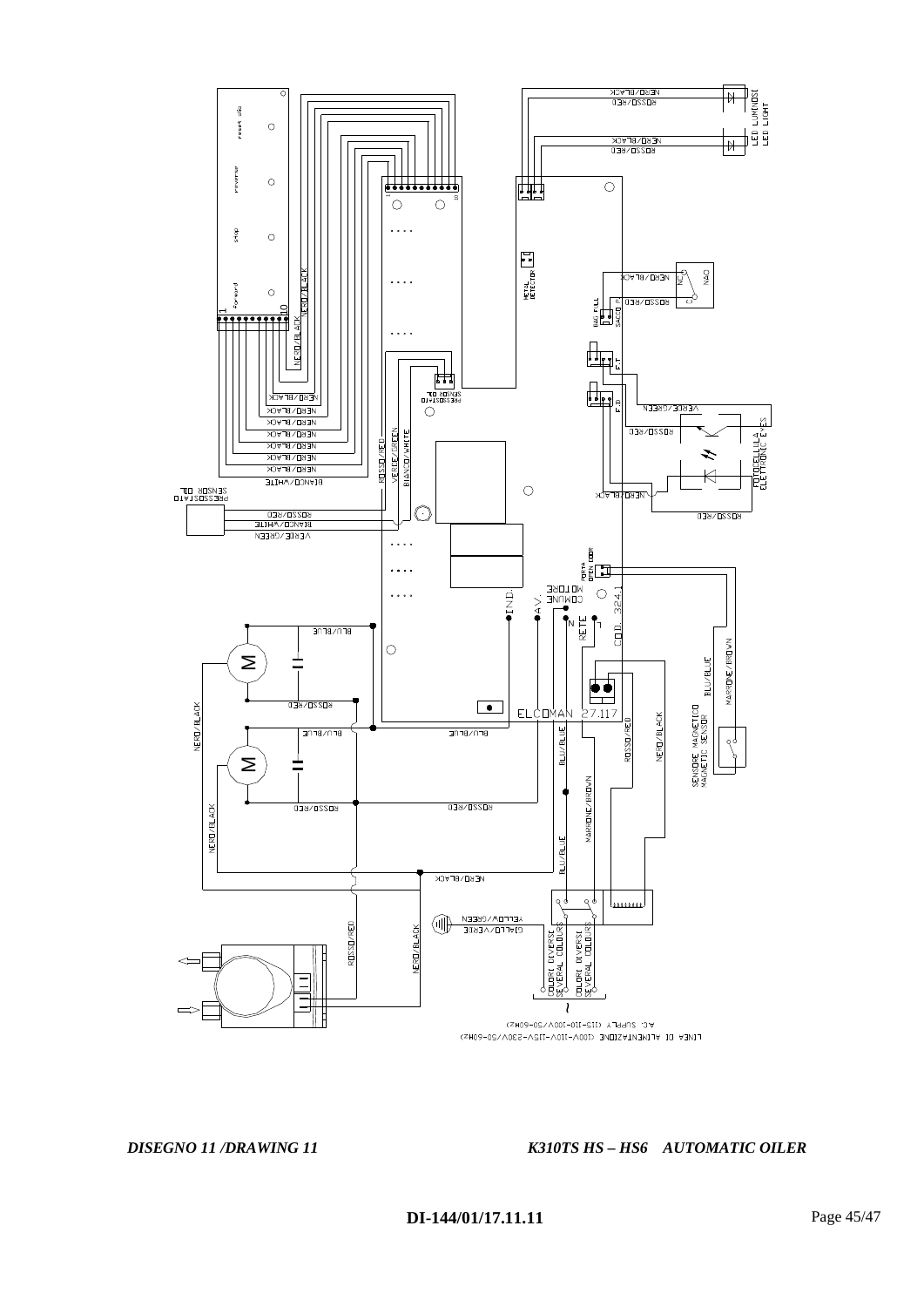

*DISEGNO 13 /DRAWING 13 K310TS CC2-CC4 AUTOMATIC OILER+METAL*